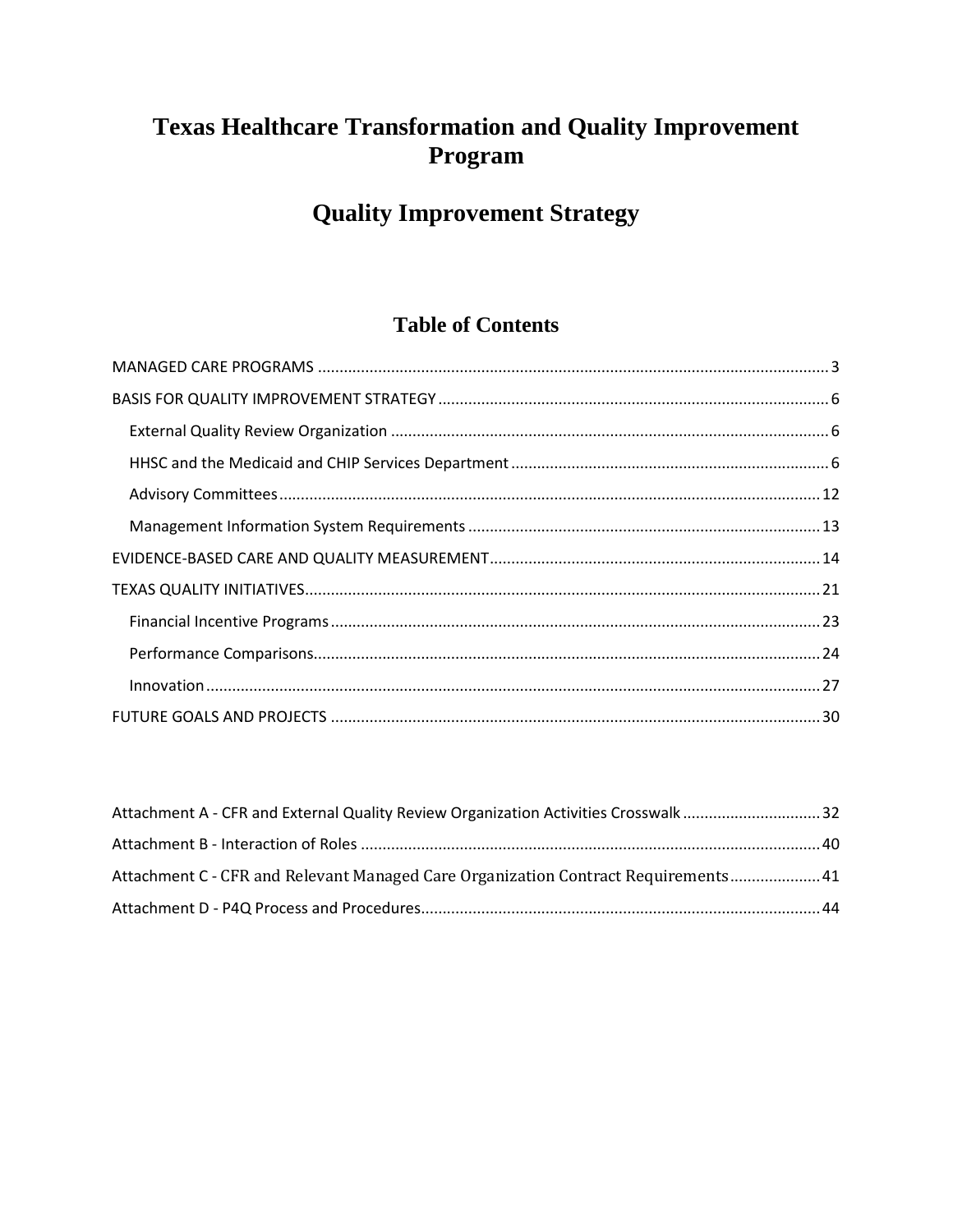# **Quality Improvement Strategy**

Since 1991, Texas Health and Human Services Commission (HHSC) has overseen and coordinated the planning and delivery of health and human service programs in Texas. HHSC was established in accordance with Texas Government Code Chapter 531 and is responsible for the oversight of all Texas health and human service agencies. It is the goal of HHSC to use its Quality Improvement Strategy to:

- Transition from volume-based purchasing models to a pay-for-performance model
- Improve member satisfaction with care
- Reduce payments for low quality care

It is the intention of HHSC to achieve these goals through the mechanisms described in this Strategy, including:

- Program integrity monitoring through both internal and external processes
- Implementation of financial incentives for high performing managed care organizations and financial disincentives for poor performing managed care organizations
- Developing and implementing targeted initiatives that encourage the adoption by managed care organizations of evidence-based clinical and administrative practices

HHSC's fundamental commitment is to contract for results. HHSC defines a successful result as the generation of defined, measurable, and beneficial outcomes that satisfy the contract requirements and support HHSC's missions and objectives. HHSC's mission is to create a customer-centered, innovative, and adaptable managed care system that provides the highest quality of care to individuals served by the agency while at the same time ensures access to services.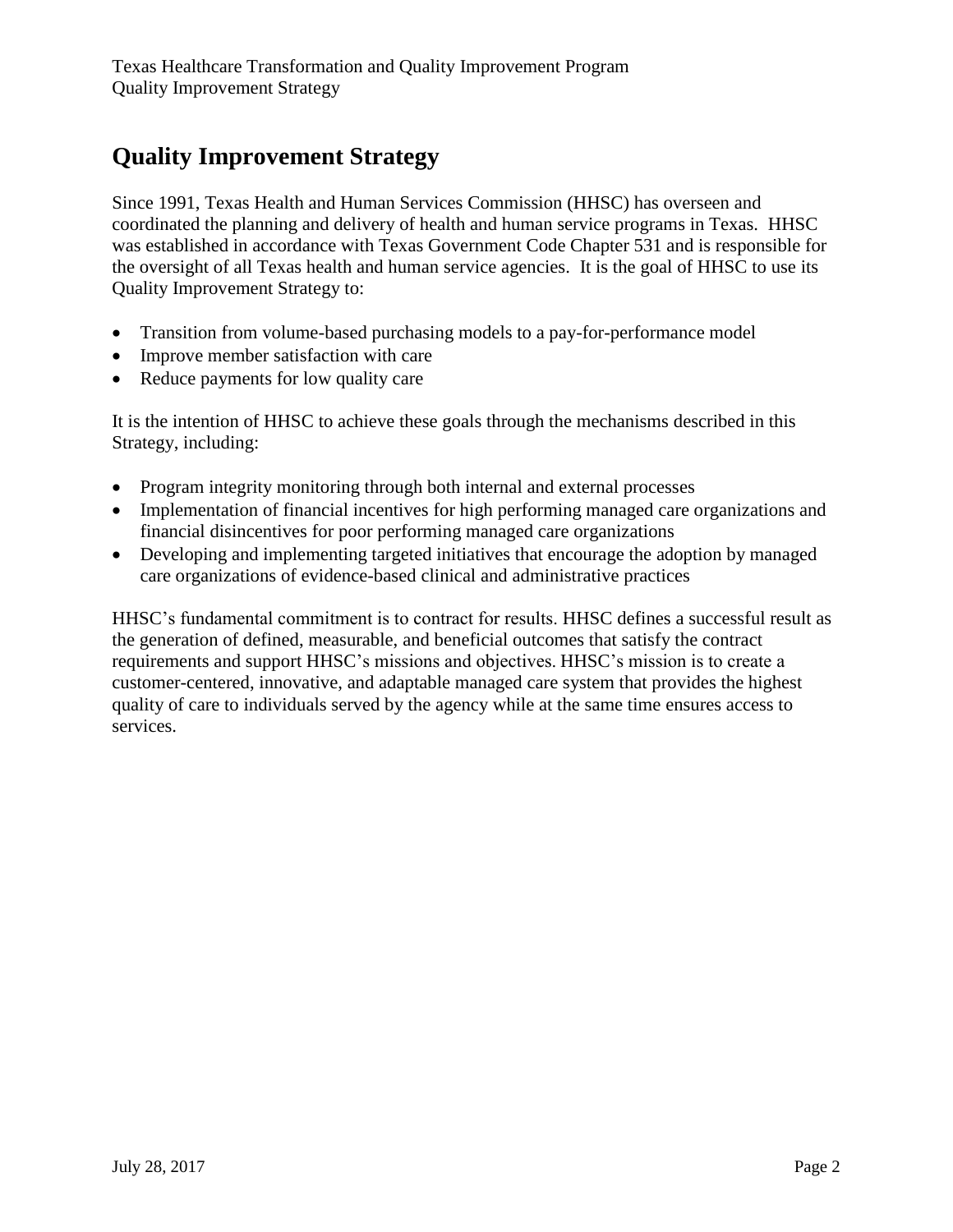# <span id="page-2-0"></span>**MANAGED CARE PROGRAMS**

The Texas Healthcare Transformation and Quality Improvement Program 1115 Waiver, known as the 1115 Transformation Waiver, allows the state to expand Medicaid managed care, including pharmacy and dental services, while preserving federal hospital funding historically received as Upper Payment Level payments.

There are multiple programs included in the 1115 Transformation Waiver:

## STAR

Medicaid's State of Texas Access Reform (STAR) program provides primary, acute care, behavioral health care, and pharmacy services for low-income families, children, pregnant women, as well as some former foster care youth. The program operates statewide with services delivered through managed care organizations (MCOs) under contract with HHSC. There are 13 STAR service areas. STAR Medicaid members can select from at least two MCOs in each service area. There are 18 MCOs serving different STAR service areas throughout the state.

## STAR+PLUS

The Medicaid STAR+PLUS program provides both acute care services and long-term services and supports (LTSS) by integrating primary care, behavioral health care, pharmacy services, and LTSS for individuals who are age 65 or older or adults who have a disability. LTSS includes services such as attendant care and day activity and health services. In addition, STAR+PLUS members can access unlimited prescriptions and service coordination. Service coordinators are responsible for coordinating acute care and LTSS for STAR+PLUS members.

#### STAR+PLUS Home and Community-based Services

The STAR+PLUS home and community-based services program provides LTSS to members ages 21 and older, who meet nursing facility level of care, and who need and are receiving home and community-based services as an alternative to nursing facility care. The 1115 Transformation Waiver population includes individuals who could have been eligible under 42 CFR 435.217 had the State continued its Section 1915(c) home and community-based services waiver for individuals who are elderly and individuals with physical disabilities.

On September 1, 2014, the Department of Aging and Disability Services (DADS) Community Based Alternatives (CBA) waiver program was terminated. All remaining individuals receiving CBA services were transitioned into the STAR+PLUS home and community-based services program.

## STAR Kids

The STAR Kids program provides acute and LTSS benefits to children and young adults who are 20 and younger with disabilities. LTSS includes private duty nursing and personal care services. STAR Kids implemented statewide on November 1, 2016. There are 13 STAR Kids service areas and 10 MCOs. In addition to existing Medicaid benefits, all STAR Kids members receive:

 A comprehensive, holistic, person-centered assessment of member and family needs and preferences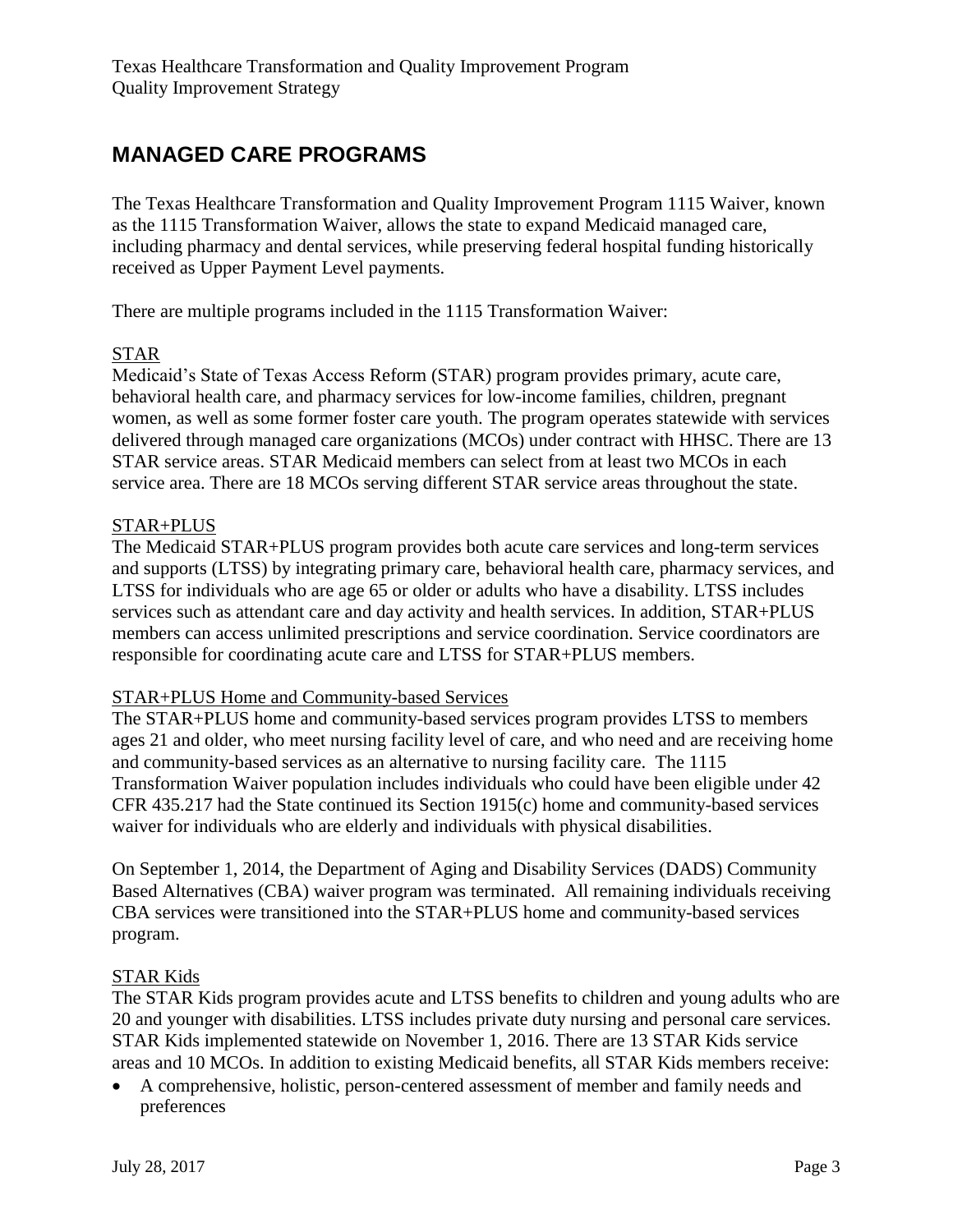- An Individual Service Plan (ISP) identifying short and long-term goals, service and support needs, and member preferences
- Integrated care through service coordination tailored to individuals' needs
- Comprehensive transition planning from age 15 to 21

## Dental

Effective March 1, 2012, Children's Medicaid Dental Services are provided through a managed care model to children under age 21. Children residing in institutional settings receive dental through a fee-for-service model. Members who receive dental services through a Medicaid managed care dental plan are required to select a dental plan and a main dentist. A main dentist serves as the client's dental home and is responsible for providing routine care, maintaining the continuity of patient care, and initiating referrals for specialty care.

## CHIP

CHIP, which is also a jointly funded state-federal program, provides primary and preventive health care to low-income, uninsured children up to age 19 with household incomes up to 201 percent of the Federal Poverty Level who do not qualify for Medicaid, and to unborn children with household incomes up to 202 percent of the FPL. CHIP covers children in families who have too much income to qualify for Medicaid, but cannot afford to buy private insurance.

HHSC administers CHIP under its CHIP state plan.

#### Medically Dependent Children Program (MDCP)

MDCP is a 1915(c) home and community-based services waiver program that provides LTSS to individuals under age 21 who meet a nursing facility or hospital level of care. The MDCP waiver provides supports to families and primary caregivers of individuals who wish to move from a nursing facility to the community or to remain in the community. MDCP waiver services are available statewide and as of November 2016 are delivered through STAR Kids and STAR Health MCOs.

HHSC administers MDCP under its 1915(c) MDCP waiver.

## STAR Health

STAR Health is a Medicaid managed care program for children in state conservatorship. These children are a high-risk population with greater medical and behavioral health care needs than most children in Medicaid and their changing circumstances make continuity of care an ongoing challenge. STAR Health serves children as soon as they enter state conservatorship and continues to serve them in two transition categories:

- Young adults up to 22 years of age with voluntary foster care placement agreements
- Young adults below 21 years of age who were previously in foster care and continue to receive Medicaid services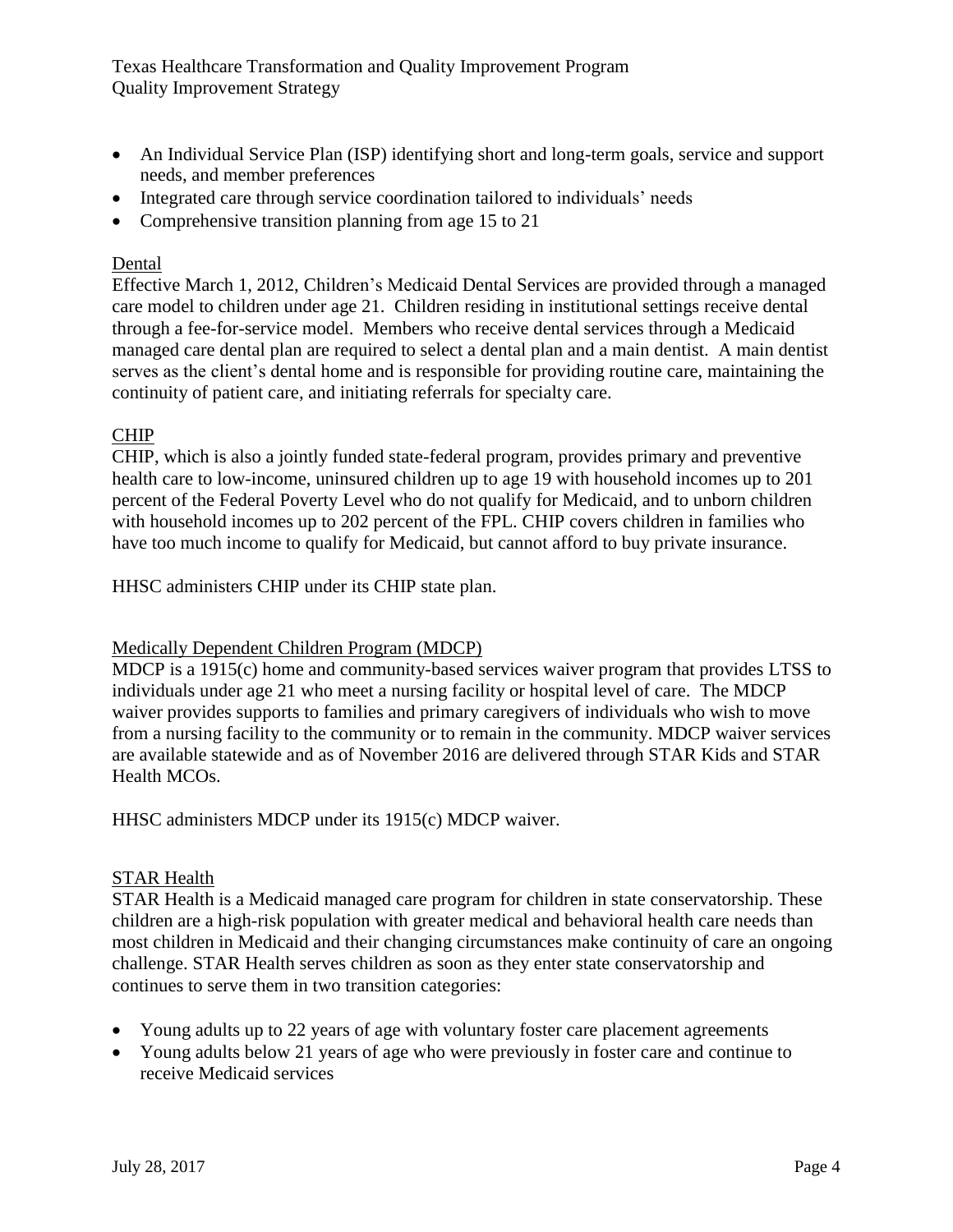HHSC administers the program under a contract with a single statewide MCO.

The 1115 Transformation Waiver does not include any provisions for the Children's Health Insurance Program (CHIP), STAR Health, or MDCP waiver, which are covered under separate agreements. However, these programs are administered through a managed care model; therefore, Texas monitors them in a way similar to the 1115 programs.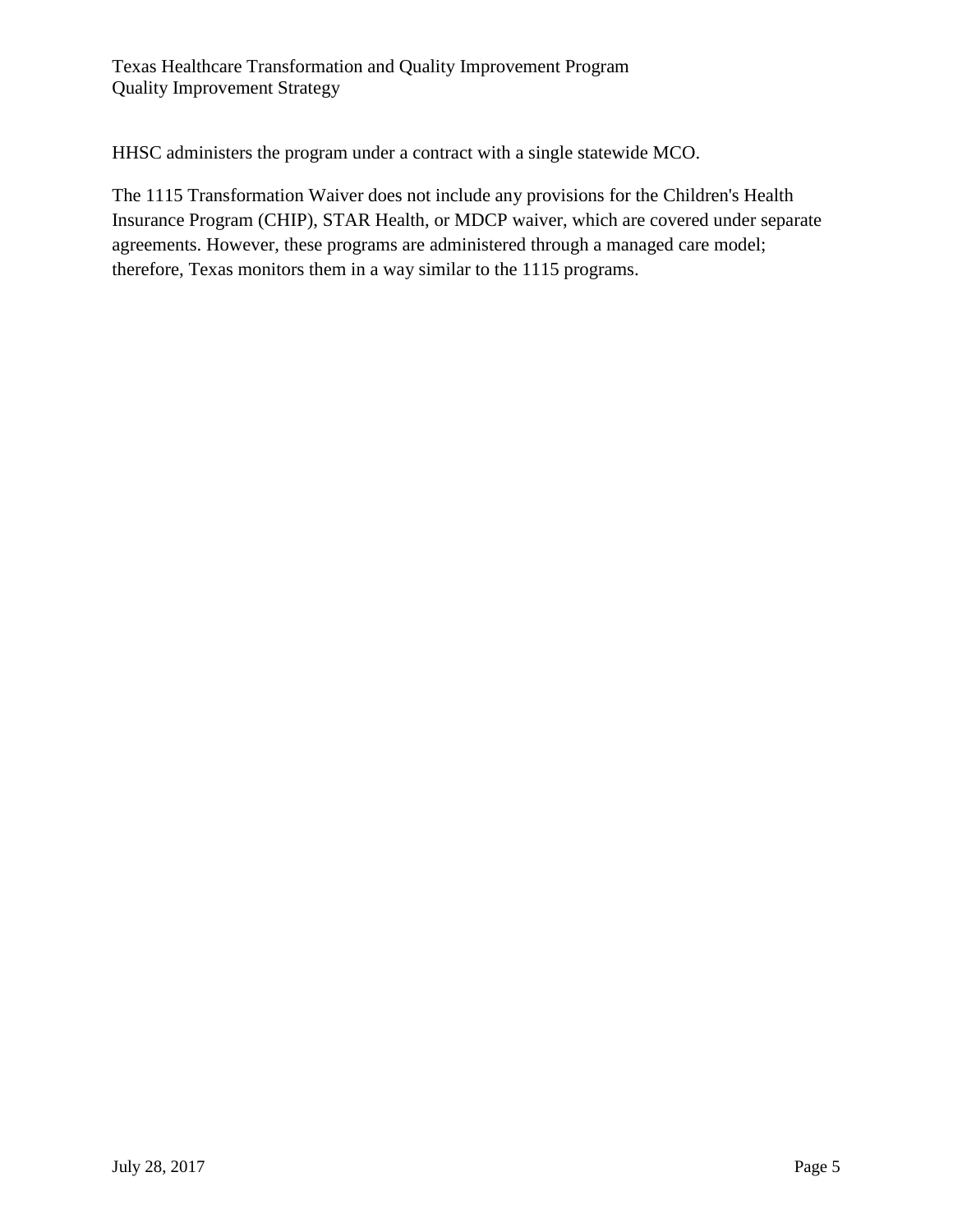# <span id="page-5-0"></span>**BASIS FOR QUALITY IMPROVEMENT STRATEGY**

In accordance with Code of Federal Regulations (CFR) Title 42, Chapter IV, Subchapter C, Part §438.340, the State must implement a quality strategy for assessing and improving the quality of healthcare and services provided through managed care. The State must also review and update the quality strategy no less than every three years. The CFR includes requirements outlining the components of a state quality strategy.

The Quality Improvement Strategy encompasses the preceding programs, the HHSC divisions below, as well as advisory committees, and the external quality review organization (EQRO). This section describes each of these groups and their role in the Strategy.

## <span id="page-5-1"></span>**External Quality Review Organization**

The Balanced Budget Act of 1997 requires state Medicaid agencies to provide an annual external independent review of quality outcomes, timeliness of services, and access to services provided by Medicaid managed care organizations and prepaid ambulatory health plans. To comply with this requirement, and to provide HHSC with data analysis and information to effectively manage its Medicaid managed care programs, HHSC contracts with an EQRO for Medicaid managed care and CHIP. In collaboration with the EQRO, HHSC evaluates, assesses, monitors, guides, and directs the Medicaid managed care programs and organizations for the State. Since 2002, Texas has contracted with the University of Florida's Institute for Child Health Policy (ICHP) to conduct EQRO activities.

ICHP performs the following three CMS-required functions:

- Validation of performance improvement projects
- Validation of performance measures
- A review to determine managed care organization compliance with certain federal Medicaid managed care regulations

ICHP also conducts focused quality of care studies, performs encounter data validation and certification, assesses member satisfaction, provides assistance with rate setting activities, and completes other reports and data analysis as requested by HHSC. The EQRO develops studies, surveys, or other analytical approaches to assess enrollee's quality and outcomes of care and to identify opportunities for managed care organization improvement. To facilitate these activities, HHSC ensures that ICHP has access to enrollment, health care claims and encounter, and pharmacy data. HHSC also ensures access to immunization registry data. The managed care organizations collaborate with ICHP to ensure medical records are available for focused clinical reviews. In addition to these activities, ICHP collects and analyzes data on potentially preventable events for the Delivery System Reform Incentive Payment (DSRIP) program projects.

## <span id="page-5-2"></span>**HHSC and the Medicaid and CHIP Services Department**

The Medicaid and CHIP Services Department develops and oversees the Texas Medicaid and CHIP policies that determine client services and provider reimbursements while complying with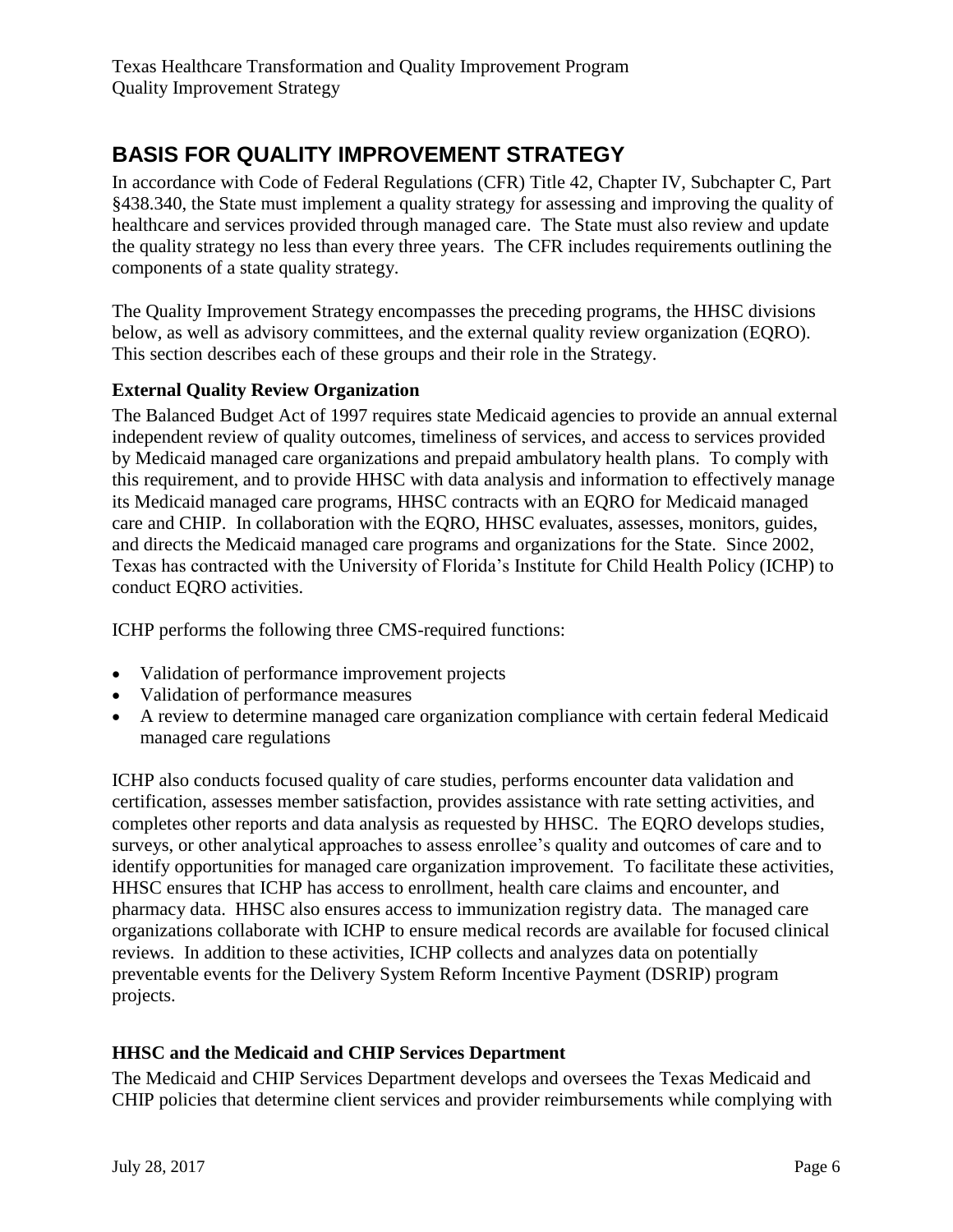federal program mandates. The Medicaid and CHIP Services Department develops benefit policies that apply to both fee-for-service and managed care through the key program areas described below.

## Policy and Program

The Office of Policy Provides oversight and strategic direction for Policy and Program Development; Policy Development Support; and Specialized Health Services.

## *Policy Development Support*

Provides coordination activities related to the state plan amendments, 1915(c), 1915(b), and 1115 waiver applications, advisory committees and information management. The Long Term Services & Supports Policy Unit within Policy Development Support manages rule and provider policy for Title XIX & Title XX entitlement programs and 1915(c) Medicaid waiver programs. The majority of communication with the Centers for Medicare and Medicaid Services is coordinated through Policy Development Support for contracts and any of the Medicaid waiver and state plan programs.

## *Policy and Program Development*

Serves as the staff responsible for analyzing new Medicaid and CHIP state and federal requirements and leading efforts to implement changes to policy and programs. This requires proactively designing policy and programmatic solutions when issues with existing policies or program requirements are identified and preventing or mitigating future issues, including serving as the subject matter experts to draft new administrative rules, state plan changes, and 1115 waiver amendments. This team also provides program expertise and coordinates with other areas to refine existing or implement new managed care programs, including working with Policy Development Support as subject matter experts as it relates to the 1115 waiver managed care requirements, developing managed care contract requirements. The team manages the policies of the various managed care programs, such as STAR, STAR Kids, STAR+PLUS, STAR Health, CHIP, and Dental.

## *Medical Benefits*

Researches, develops, and implements Medicaid medical and dental benefit policy. The teams serve as a resource on Medicaid benefits for providers, managed care organizations, and external stakeholders and provide policy guidance and interpretation of benefits to staff. Staff manages the medical and dental benefit claims administrator contract requirements.

## Quality and Program Improvement

## *Healthcare Transformation Waiver*

Leads the overall 1115 waiver activities. Primarily operates the DSRIP program that provides financial incentives that encourage hospitals and other providers to develop programs or strategies to enhance access to health care, quality of care, cost-effectiveness, and the health of patients and families served. Major activities have included: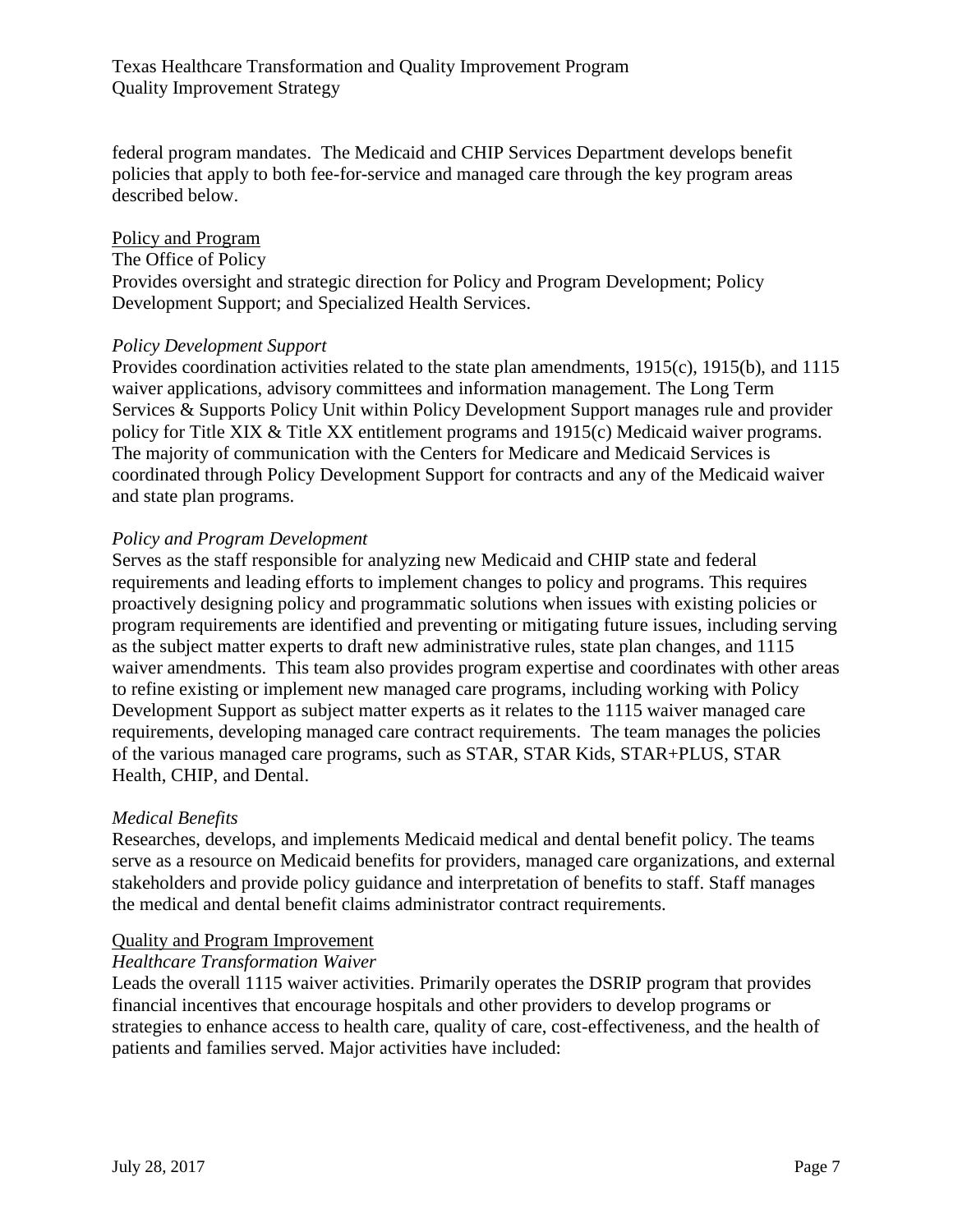- Review and submission of more than 1,300 proposed DSRIP projects from all 20 Regional Healthcare Partnerships to CMS
- Review and submission of outcome measures associated with each project
- Development of policies and protocols, reporting process, tools, and guidelines
- Provision of ongoing and extensive technical assistance for Regional Healthcare Partnership anchoring entities and providers related to areas including project plan corrections, milestone and metrics reporting, and outcome measures
- Ongoing and extensive submission of information to CMS to support waiver implementation
- Review of metric reporting
- Establishing formal waiver evaluation in coordination with HHSC Center for Analytics and Decision Support
- Development of the monitoring for DSRIP projects

## *Quality Institute and Quality Oversight*

Coordinates quality programs to harmonize initiatives across the HHSC system (including reducing potentially preventable events), reduce MCO and provider administrative burden and improve patient outcomes and experience of care. Collaborates with internal and external stakeholders (including: CMS, academic institutions, advisory committees, state programs, MCOs, and hospitals) to support research, analysis and best practices in quality oversight; and to expand the use of value-based payment models.

## *Quality Assurance*

Works with the EQRO, MCOs, and stakeholders to develop and implement quality programs, including medical and dental Pay-for-Quality programs, performance improvement projects, and MCO report cards. Reviews and analyzes data produced by the EQRO. Serves as the primary liaison between HHSC and the EQRO and between the MCOs and the EQRO. Provides oversight of the EQRO contract. Also provides technical assistance to other areas of HHSC and to the various providers, MCOs, and stakeholder groups.

## Program Enrollment & Support

Supports managed care client eligibility and enrollment related issues including analyzing managed care, premium payment, and encounter data issues. This area monitors enrollment broker staff by validating vendor deliverables for compliance. This section also places Medicaid members on the Community Living Assistance Support Services (CLASS), Deaf Blind with Multiple Disabilities (DBMD) and Medically Dependent Children Program (MDCP) interest lists. This area also makes level-of-care determinations, supports and processes all transfers, suspension, and termination activities, and manages enrollment for the Home and Communitybased Services (HCS), CLASS, and Texas Home Living (TxHmL) waivers, and Community First Choice (CFC) and Intermediate Care Facilities for Individuals with an Intellectual Disability or Related Conditions (ICF/IID) non-waiver programs.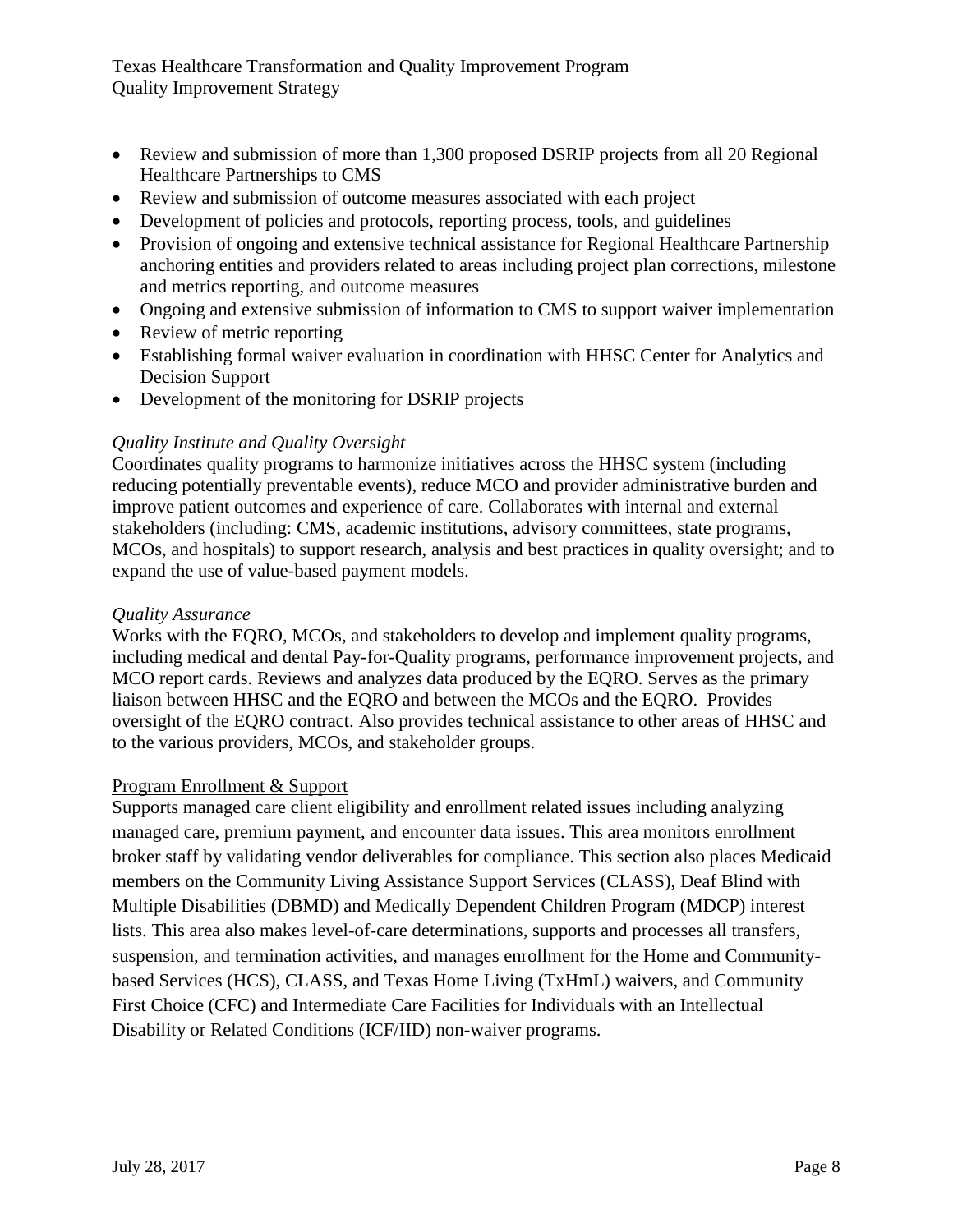## **Operations**

## *Operations Management Claims Administrator*

Develops, oversees, and performs functions related to information technology operational systems processing, data management, analysis, and reporting. Operations Management works on information technology program development and oversight, encounter data processing, provider enrollment, and provider claims oversight. This section of HHSC provides data that is used for multiple quality purposes, including tracking rates of potentially preventable events and sharing encounter data with the EQRO. Operations Management also manages the vendor responsible for housing the data.

## *Vendor Drug Program*

Provides statewide access to covered outpatient drugs in an efficient and cost-effective manner. This includes drugs dispensed by a pharmacy and those administered in an outpatient setting. Provides quality pharmaceutical care for recipients enrolled in Medicaid (managed care and feefor-service), CHIP, Children with Special Health Care Needs Services Program, Kidney Health Care program, and the Healthy Texas Women program. Effectively manages the federal and state drug manufacturer rebate programs to maximize rebate revenue.

## Medicaid and CHIP Medical Director

## *Utilization Management and Review*

Conducts utilization reviews of both acute care and LTSS. For LTSS, Utilization Management and Review conducts reviews of assessment and service planning in Medicaid managed care, and for acute care Utilization Management and Review conducts reviews of MCO prior authorization practices and utilization review processes.

## Health Plan Monitoring and Contract Services

#### *Health Plan Management (HPM)*

Manages the day-to-day operational aspects of Medicaid and CHIP managed care programs including STAR, STAR+PLUS, STAR Kids, STAR Health, CHIP, CHIP Dental and Children's Medicaid Dental Services. The area acts as a liaison between the managed care organizations and HHSC. HPM monitors MCO compliance with the managed care contracts and relevant sections of Texas statute and rule.

HPM's major activities include monitoring of service delivery, provider networks including geomapping and provider terminations, claims processing, complaints and appeals, call centers, outof-network utilization, encounter data reconciliation, and marketing as well as other deliverables and administrative requirements.

Monitoring of service delivery includes evaluating and trending provider and member complaints in correlation with information reported by the managed care organizations. This approach consists of the review of two or more interrelated elements in comparison to each other or to a dependency that provides cross-verification of information to identify reporting discrepancies or inaccuracies while examining trends. It also includes monitoring service coordination, call center services, claims adjudication processing, and encounters.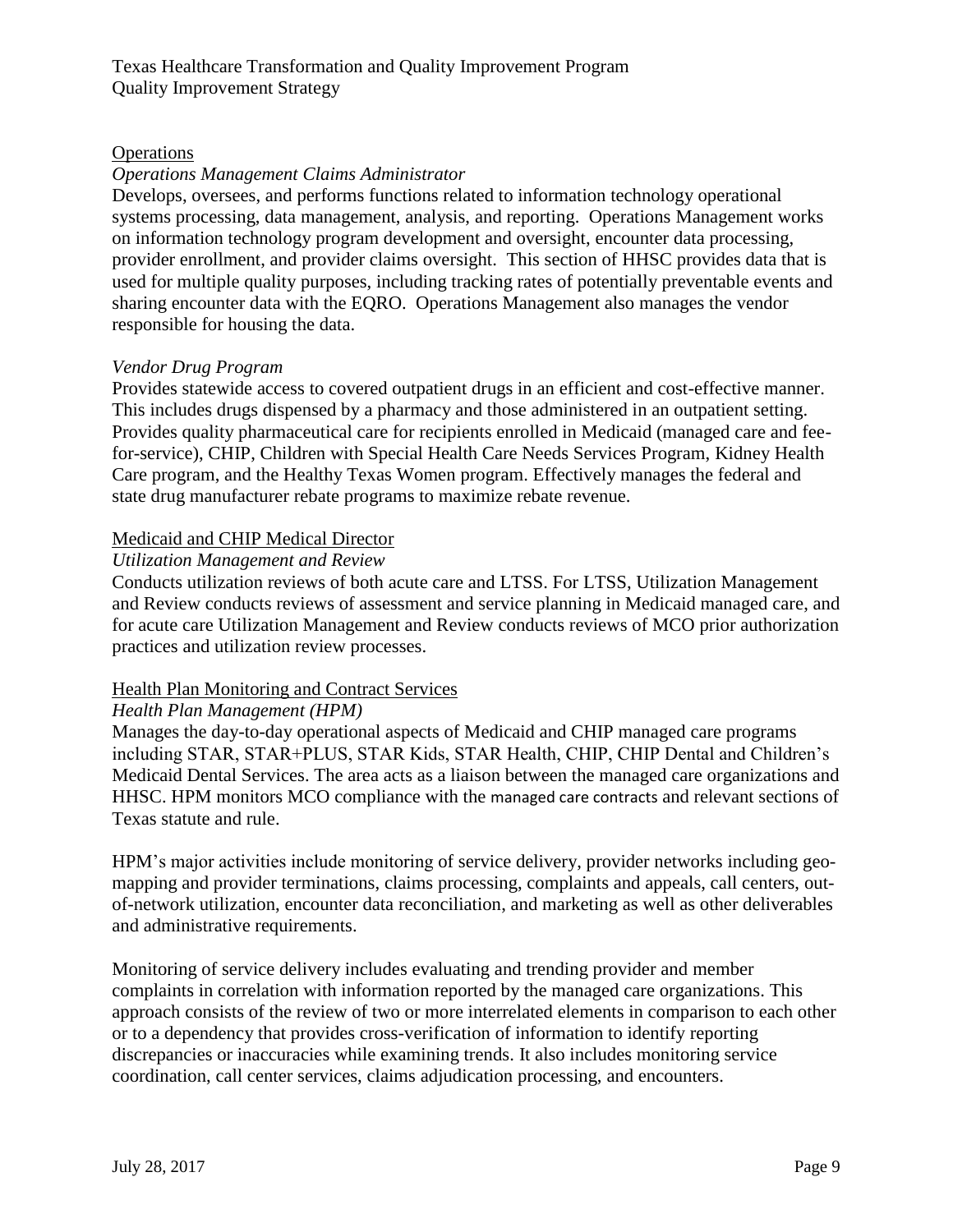Monitoring provider networks involves analyzing managed care organization provider network data and review of provider termination rates, geo-mapping access for time and distance, primary care provider and main dentist open panel status, provider directory accuracy, appointment availability, and out-of-network utilization.

HPM also assists with the resolution of complex issues; facilitates internal and external stakeholder meetings; obtains and develops policy clarifications; resolves encounter data issues; and clarifies contract requirements. HPM staff reviews managed care organization marketing and member materials, member handbook, provider manual, and provider contract templates for compliance with the Uniform Managed Care Marketing Policy and Procedures, Provider, and Critical Elements Manuals.

## *Contract Compliance and Performance Management (CCPM)*

Performs contract management and contract compliance functions by documenting and tracking performance information from multiple areas of HHSC. CCPM analyzes this performance information, along with mitigating and exacerbating conditions, and contract terms and conditions to impose, communicate, and track contractual remedies.

## **Medicaid and Social Services Division**

The Medicaid and Social Services Division (MSS) oversees eligibility services, community services, and Medicaid and CHIP programs. Multiple areas outside of the Medicaid & CHIP Services Department (MCS) but within MSS contribute to quality related activities.

#### Actuarial Analysis

Calculates the capitated premium rates paid to the Medicaid and CHIP managed care organizations. HHSC uses an external actuary to certify these rates as meeting the actuarial soundness guidelines established by CMS. Actuarial Analysis is also involved with benefit and rate changes, program expansions, and legislative mandates that affect managed care organizations. Key quality-related activities with which Actuarial Analysis is involved include financial incentive programs, data certification, and implementation of provider-level and managed care organization-level disincentives related to potentially preventable events.

#### Financial Reporting and Audit Coordination

Monitors managed care organization financial compliance with the Uniform Managed Care Contract (UMCC) and the Uniform Managed Care Manual (UMCM). This group has primary responsibility for monitoring managed care organizations' financial performance, including the financial aspects of subcontracts and affiliate relationships, and recommending strategies to address issues and concerns; reviewing and validating financial deliverables; administering the recovery of excess profits through the experience rebate process; managing the MCO external audit process; developing financial reporting principles; supporting HPM and other HHSC stakeholders regarding financial reporting and related issues; providing ad hoc analysis; providing financial expertise for request for proposal and contract amendments; responding to and implementing recommendations of State and HHSC internal auditors; and performing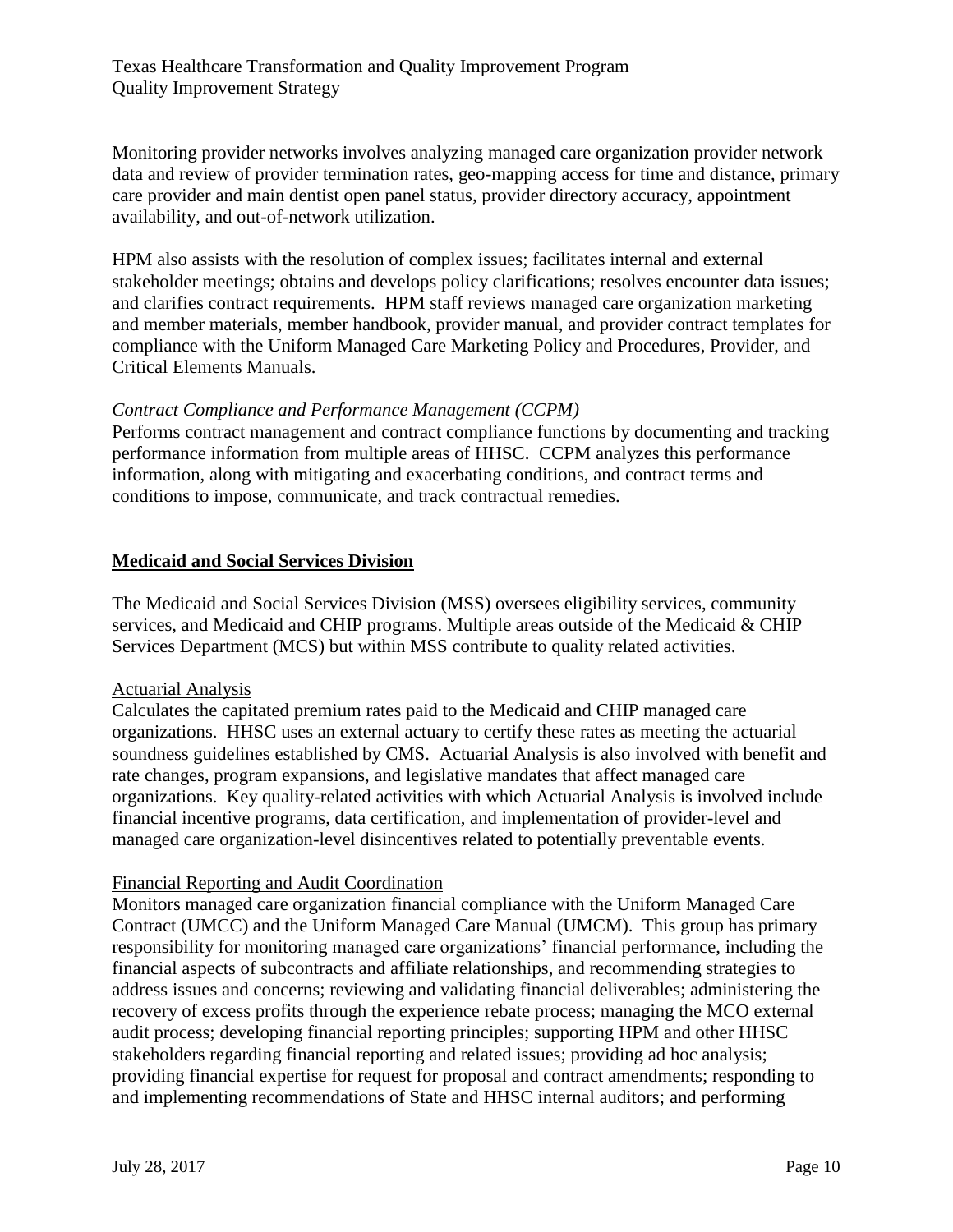financial aspects of MCO readiness reviews. The Financial Reporting and Audit Coordination section collaborates with the Quality Assurance section in calculating the amounts of payments and recoupments based on results of managed care organization financial incentive programs.

#### Center for Analytics and Decision Support

Provides research and analytic support to HHSC. Broadly, the Center for Analytics and Decision Support staff conduct quantitative analysis of health and human services program data; compiles, analyzes, and reports relevant third-party data (e.g., Census Bureau, Labor Statistics, CDC programs); collects, analyzes, and reports survey data; conducts program evaluation studies; and conducts innovative research studies on various topics of interest to executive management staff.

#### *Data Analytics*

Establishes and oversees a data analysis process that is designed to improve contract management; detect data trends; and identify anomalies relating to service utilization, providers, payment methodologies, and compliance with requirements in Medicaid and child health plan program managed care and fee-for-service contracts. The Data Analytics unit is in the Center for Analytics and Decision Support.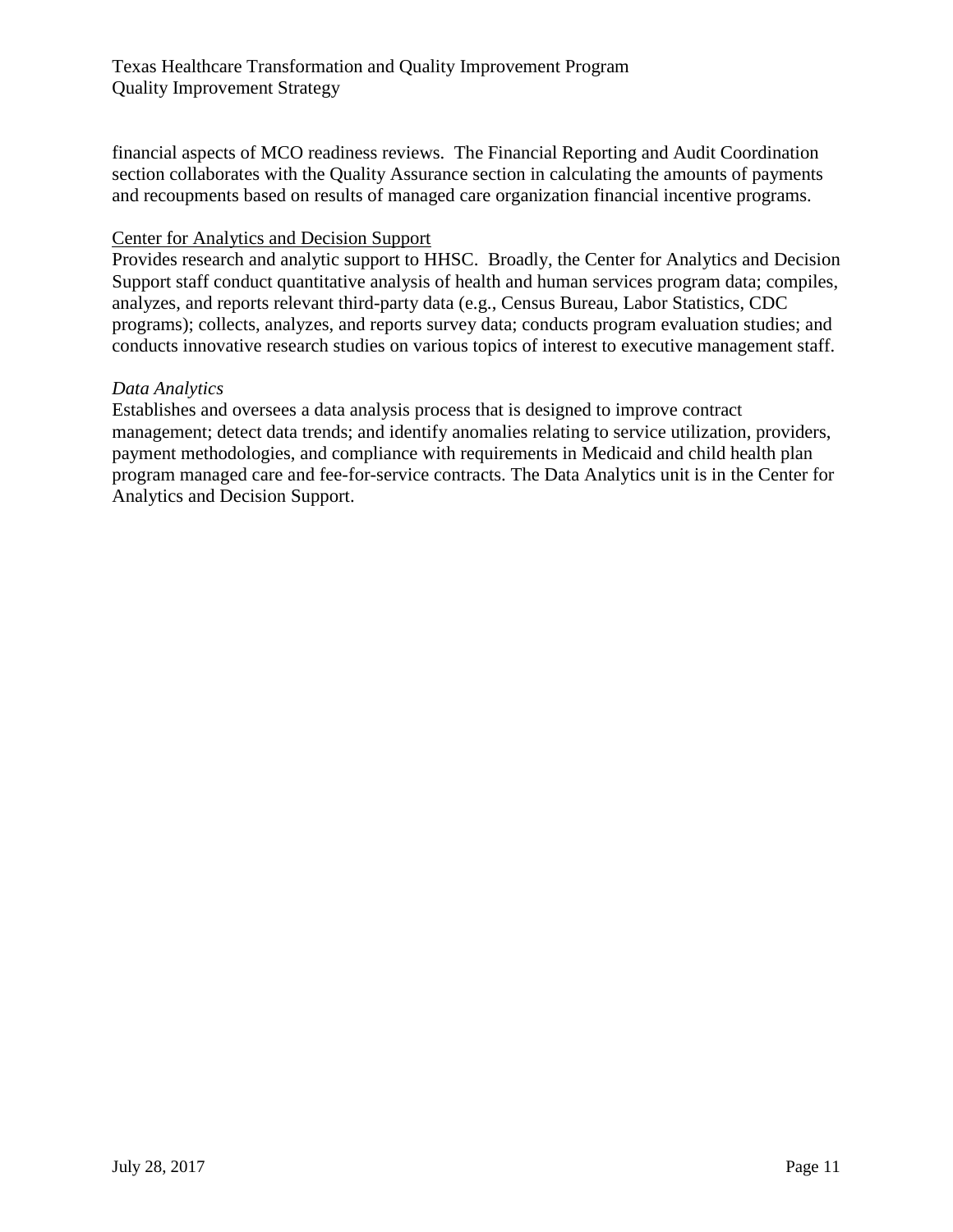## <span id="page-11-0"></span>**Advisory Committees**

Multiple quality-focused advisory committees provide HHSC and the Legislature recommendations on quality-related activities.

## *Value Based Payment and Quality Improvement Advisory Committee*

The Value Based Payment and Quality Improvement Advisory Committee provides a forum to promote public-private, multi-stakeholder collaboration in support of quality improvement and value-based payment initiatives for Medicaid, other publicly funded health services, and the wider health care system. The committee advises HHSC on:

- Value-based payment and quality improvement initiatives to promote better care, better outcomes, and lower costs for publicly funded health care services
- Core metrics and a data analytics framework to support value-based purchasing and quality improvement in Medicaid/CHIP
- Incentive and disincentive programs based on value
- The strategic direction for Medicaid/CHIP value-based program

## *STAR Kids Managed Care Advisory Committee*

The STAR Kids Managed Care Advisory Committee advised HHSC on the establishment of the STAR Kids Medicaid managed care program. The committee has statewide representation and is comprised of family members of children with disabilities, providers, advocates, and managed care representatives. The committee meets quarterly to hear updates on STAR Kids implementation activities and provide feedback and technical assistance to the state on the implementation.

## *Intellectual and Developmental Disabilities System Redesign Committee*

The Intellectual and Developmental Disability (IDD) System Redesign Advisory Committee advises HHSC on the implementation of the acute care services and LTSS system redesign for people with intellectual and developmental disabilities.

## *Policy Council for Children and Families*

The Policy Council for Children and Families works to improve the coordination, quality, efficiency, and outcomes of services provided to children with disabilities and their families through the state's health, education, and human services systems. The council includes majority representation from families and acts as a voice of the parent in developing recommendations to ensure children with disabilities and special health and mental health care needs receive high quality long-term services and support, including community-based supports.

## *State Medicaid Managed Care Advisory Committee*

The State Medicaid Managed Care Advisory Committee provides recommendations and ongoing input to HHSC on the statewide implementation and operation of Medicaid managed care. The committee looks at a range of issues, including program design and benefits, systemic concerns from consumers and providers, efficiency and quality of services delivered by Medicaid managed care organizations, contract requirements for Medicaid managed care, provider network adequacy, and trends in claims processing. The committee also will help HHSC with policies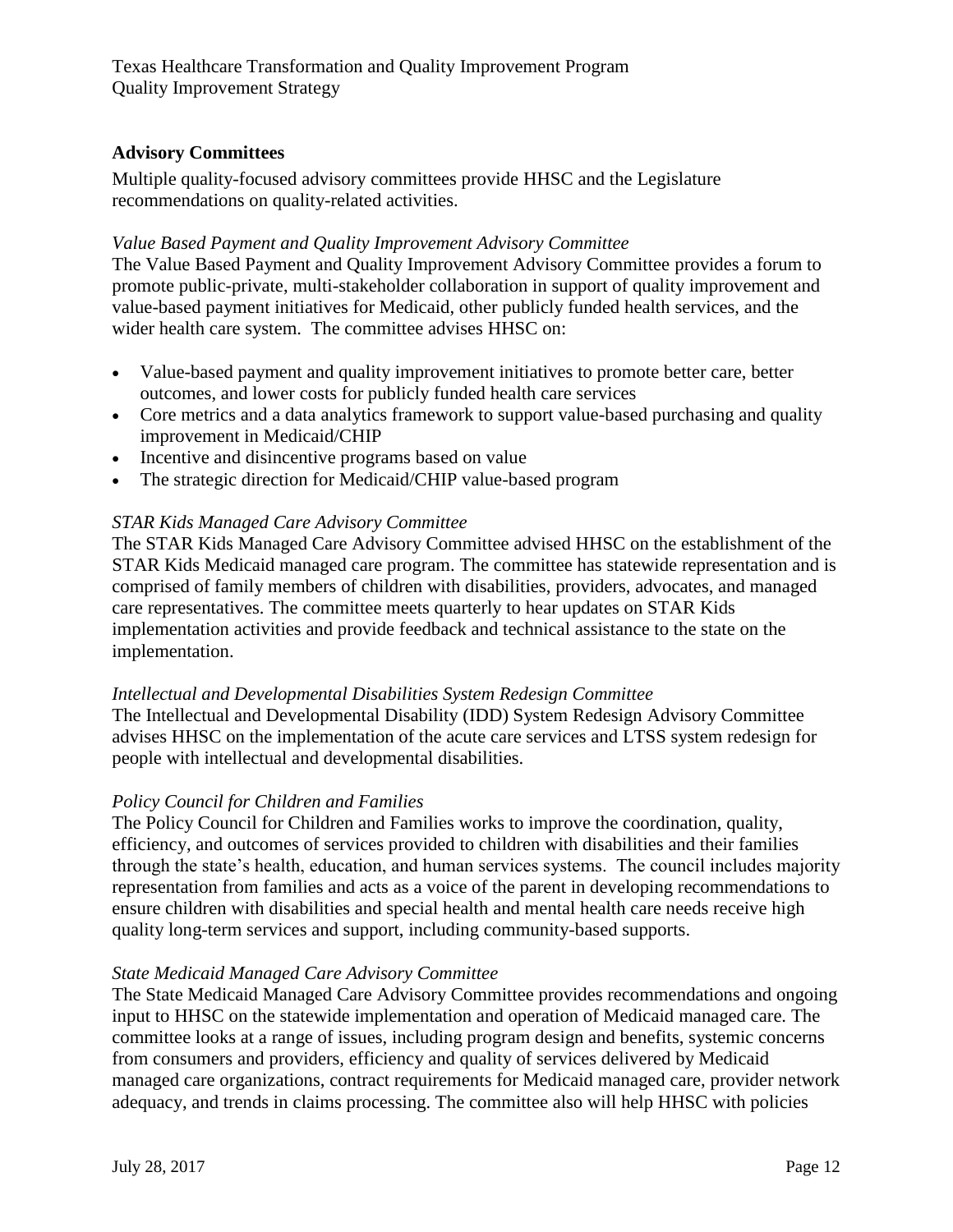related to Medicaid managed care and serves as the central source for stakeholder input on the implementation and operation of Medicaid managed care.

## <span id="page-12-0"></span>**Management Information System Requirements**

Managed care organizations are required to maintain a Management Information System (MIS) that supports all functions of the MCO's processes and procedures for the flow and use of MCO data. They must have hardware, software, and a network and communications system with the capability and capacity to handle and operate all MIS subsystems for the following operational and administrative areas:

- Enrollment/eligibility
- Provider network
- Encounter/claims processing
- Financial system
- Utilization/quality improvement
- Reporting
- Interfaces
- Third party liability reporting

#### **Intersection of Roles**

Each of these areas is responsible for complex unique activities and serves a specific purpose in the overall Texas Medicaid quality system. Their distinct roles interact with each other to fluctuating degrees, largely dictated by specific projects and needs of the agency and stakeholders. The diagram found in Attachment B summarizes the roles and interactions of these units.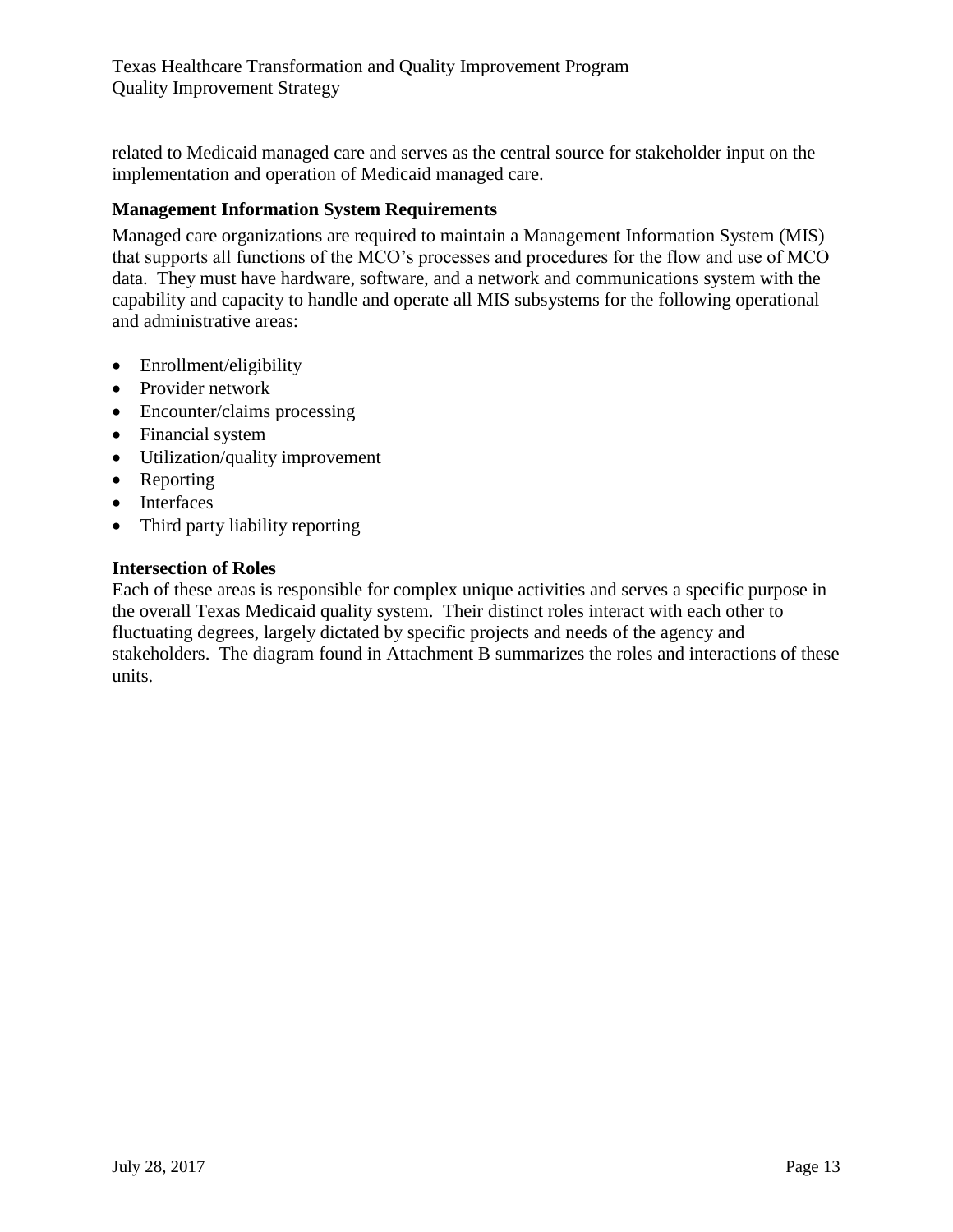## <span id="page-13-0"></span>**EVIDENCE-BASED CARE AND QUALITY MEASUREMENT**

The goals and objectives of managed care include improving outcomes and transitioning to quality-based payment systems. The Quality Improvement Strategy is intended to outline the internal and external resources, mechanisms, and initiatives that together will achieve these goals.

#### Measurement

Texas relies on a combination of established sets of measures and state-developed measures that are validated by the EQRO. This approach allows the State to collect data comparable to nationally recognized benchmarks and ensure validity and reliability in collection and analysis of data that is of particular interest to Texas. Resources used by Texas include:

- National Committee for Quality Assurance Healthcare Effectiveness Data and Information Set (HEDIS<sup>®</sup>)
- Agency for Healthcare Research and Quality Pediatric Quality Indicators /Prevention Quality Indicators
- 3M Software for Potentially Preventable Events
- Consumer Assessment of Healthcare Providers & Systems (CAHPS®) Surveys

## Mechanism for identifying race, ethnicity, and primary language of members

The State obtains race, ethnicity, and primary language spoken by a member from the enrollment form completed by that member. Applications are processed through the Texas Integrated Eligibility Redesign System (TIERS) and routed to a third-party enrollment broker. The enrollment broker transmits a file containing the race/ethnicity and primary language of each enrollee to the managed care organizations monthly. Additionally, the EQRO has developed questions to obtain demographic and household information as part of the CAHPS member and caregiver surveys.

#### **Tools for obtaining and disseminating information related to quality**

The analysis and dissemination of quality data is primarily conducted using managed care organization-generated data and reports and EQRO data analysis and summary reports. Quality data is disseminated to the public, including policymakers, through the Texas Healthcare Learning Collaborative Portal. Information about MCO performance on quality measures is disseminated to members through MCO report cards, which are included in enrollment packets and on the HHSC website.

#### Encounter Data Requirements

Managed care organizations are required to submit complete and accurate encounter data for all covered services, including value-added services, at least monthly to a data warehouse for reporting purposes. The data file must include all encounter data and encounter data adjustments processed by the managed care organization no later than the 30th calendar day after the last day of the month in which the claim was adjudicated. The Texas Medicaid claims administrator contractor developed and maintains the data warehouse and is responsible for collecting, editing, and storing managed care organization encounter data.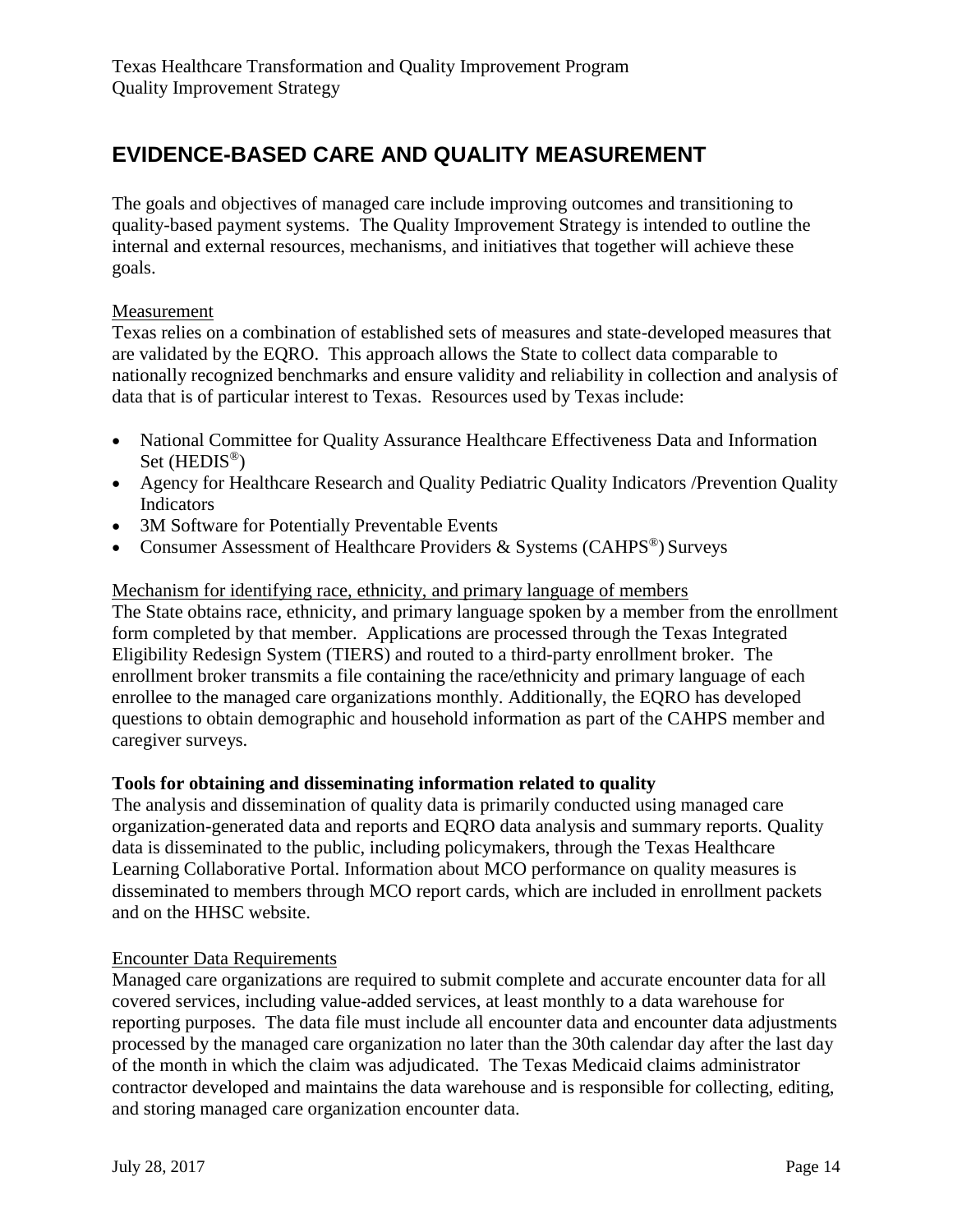HHSC contracts with the EQRO to validate and certify the accuracy and completeness of managed care organization encounter data. To validate encounter data, the EQRO requests medical records for a sample of encounters for each managed care organization or dental maintenance organization and compares the information contained in the medical record to the encounter data. The data certification reports support rate-setting activities and provide information relating to the quality, completeness, and accuracy of the managed care organization encounter data. Certification reports include a quality assessment analysis to assure data quality within agreed standards for accuracy, a summary of amounts paid by service type and month of service, and a comparison of paid amounts reported in the encounter data to financial statistical reports provided by the managed care organizations.

Encounter data must follow the format and data elements as described in the Health Insurance Portability and Accountability Act-compliant 837 Companion Guides and Encounter Submission Guidelines. HHSC specifies the method of transmission, the submission schedule, and any other requirements in the UMCM. Original records must be made available for inspection by HHSC for validation purposes. Encounter data that does not meet quality standards must be corrected and returned within a time period specified by HHSC.

#### Long Term Supports and Services (LTSS) Utilization Review

The Utilization Review team is responsible for conducting a thorough investigation of each STAR+PLUS Home and Community-based Services (HCBS) managed care organization's (MCO's) procedures for determining whether an individual or member should be enrolled in the program. Reviews initially included an analysis of the conduct of assessments and MCO service planning activities. Similar reviews of assessments and service planning and service provision for STAR Kids will occur. Ongoing reviews will include any STAR+PLUS HCBS and STAR Kids member service plan reviews and home visits with members to determine if the MCO is following contract requirements for providing the STAR+PLUS HCBS program and STAR Kids program. LTSS utilization review anticipates an informational review of STAR Kids MCOs in state fiscal year 2018. Utilization review also provides significant clinical consultancy for Medicaid managed care members, for those individuals with high-needs or transitioning from services for children to adult programs, and for HPM and other internal HHSC units as well. Some key details and duties of the UR section include:

- Conduct MCO site visits as part of utilization review activities, and provide technical assistance/training on identified issues
- Compile and analyze data collected from desk reviews and home visits to determine if services authorized are meeting the needs of a member, evaluate the conduct of the assessments by the MCO, and to evaluate the quality of the services delivered
- Develop and utilize an ongoing internal quality assurance plan to ensure the outcomes, review tools, and policies and procedures are consistently applied
- Coordinate with internal HHSC divisions to report UR outcomes for purposes of monitoring contracts with MCOs, risk management, informing contract language, operations policy updates, and performance measure development/quality initiatives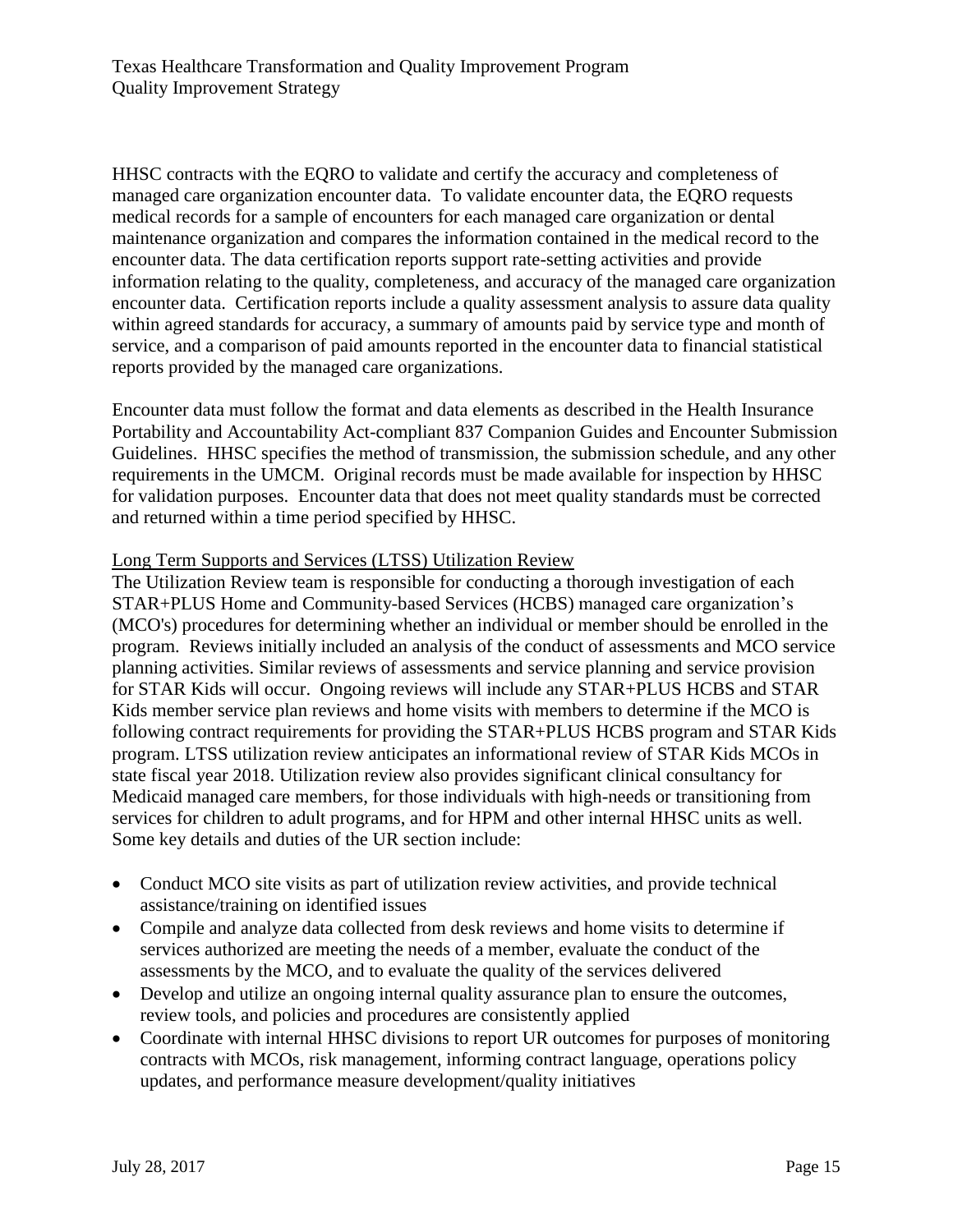- Coordinate services for individuals who are transitioning services from children's programs to adult programs in STAR+PLUS and STAR+PLUS HCBS waiver and provide clinical consultancy regarding services for such transition cases, as well as high needs members
- Participate and collaborate with other units on special projects as requested
- Work closely with the Health Plan Management section on referrals regarding member access to care and health and safety issues/complaints initiated by UR as a result of utilization reviews, until a satisfactory resolution is reached
- Work with the Data Analytics section to obtain sampling and claims data
- Provide clinical consultancy to investigate member complaints and complaints made against an MCO, and provide a report of findings to the appropriate area
- Act as subject matter experts for other units to provide support on the policy and procedures for each MCO's upgrade process
- Use tested review tools, and a database, to collect, analyze, and house review outcomes for annual reporting to the Legislature, and ad hoc reporting
- Analyze, interpret, and implement related legislation, as required

## Acute Care Utilization Review

The mission of the Managed Care Acute Care Utilization Review (ACUR) unit is to build a healthier Texas by ensuring Texas Medicaid members have access to medically necessary and quality acute healthcare provided efficiently in a managed care environment.

HHSC formed the ACUR unit in response to SB 8 from the 83<sup>rd</sup> Texas Legislative Session, 2013. The ACUR unit is in the Utilization Review Section of the Medicaid and CHIP Services Department's Office of the Medical Director. The unit monitors Medicaid managed care organizations (MCOs) to ensure the efficacy of their prior authorization and utilization review processes to reduce authorization of unnecessary and inappropriate services. The ACUR unit will also safeguard against access to care disparities by ensuring that Medicaid MCOs are not underutilizing acute care services by denying necessary and appropriate services.

The authority for ACUR functions is found in Texas Government Code § 531.076(b) and in 42 Code of Federal Regulations (CFR) § 438.66 (b)*.* Some of the key duties of the ACUR Unit include the following:

- Ensure that each MCO's utilization management policies and procedures comply with the requirements of the applicable HHSC managed care contracts, the UMCM, state and federal rules and regulations, and legal agreements
- Ensure that each MCO is adhering to its respective utilization management policies and procedures
- Ensure that each MCO provides all medically necessary, Medicaid-covered services to eligible members
- Identify potential risks of over or underutilization through data analytics
- Monitor the effectiveness and efficiency of the MCO's UR processes and determinations
- Educate/train MCOs on identified areas of concern and adverse findings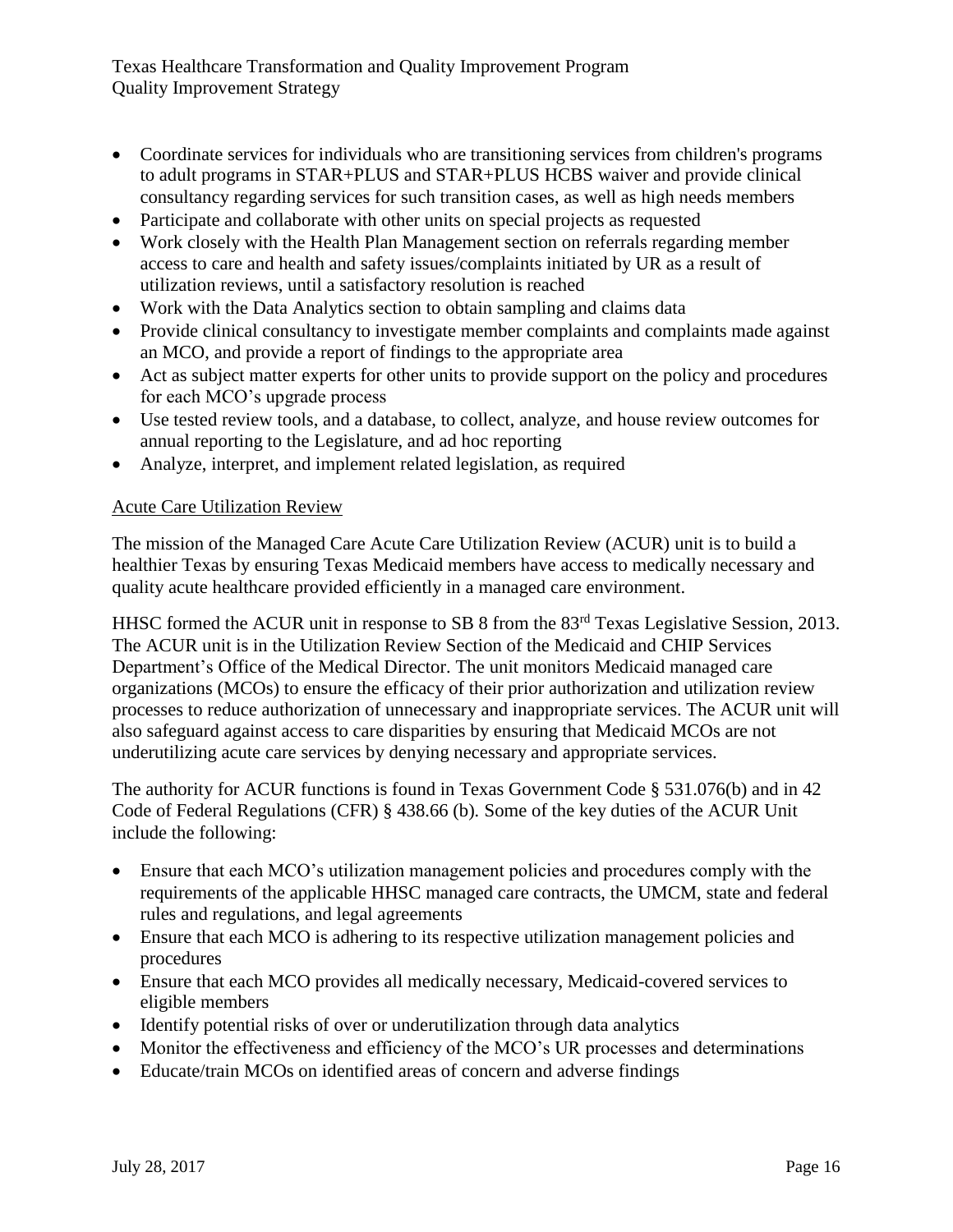## MCO Monitoring

Managed care organizations report specific data to HPM each fiscal quarter by program and service area. HPM analyzes the deliverables and creates a summary quarterly reports. These reports capture data on the following elements:

- Enrollment
- Provider network
- Geo-mapping
- Member hotline, behavioral health hotline, and provider hotline performance
- Member appeals and member and provider complaints
- Member and provider complaints received by state agencies
- Claims processing
- Out-of-network utilization
- Encounter data reconciliation

While the MCO is the initial point of contact to address member and provider concerns, HPM assists with issues that have been escalated to HHSC. Inquiries and complaints are referred to HPM from a variety of sources including elected officials, the Office of the Ombudsman, and other state agencies and departments. Provider inquiries and complaints are received directly from providers. HPM also monitors member appeal outcomes to identify potential issues in which it appears MCOs may have denied services inappropriately.

Based on findings from monthly and quarterly self-reported performance data or current potential non-compliant information or complaint disparities, HPM determines if further analysis is necessary and whether complaints are timely adjudicated. HPM may conduct enhanced monitoring, desk reviews, and/or targeted operational on-sites. HPM monitors immaterial and material non-compliance and may recommend one or more of the following remedies for each item of material non-compliance in accordance with the UMCC:

- Assessment of liquidated damages
- Accelerated and/or escalated monitoring which includes Corrective Action Plans and more frequent or extensive monitoring by HHSC
- Requiring additional financial or programmatic reports
- Requiring additional or more detailed financial or programmatic audits or other reviews
- Terminating or declining to renew or extend a managed care organization contract
- Appointing temporary managed care organization management under the circumstances described in 42 CFR §438.706
- Initiating or suspending member enrollment
- Withholding or recouping payment to the managed care organization
- Requiring forfeiture of all or part of the managed care organization's performance bond

HPM in coordination with Contract Compliance and Performance Management determines the scope and severity of the material non-compliance and remedy on a case-by-case basis.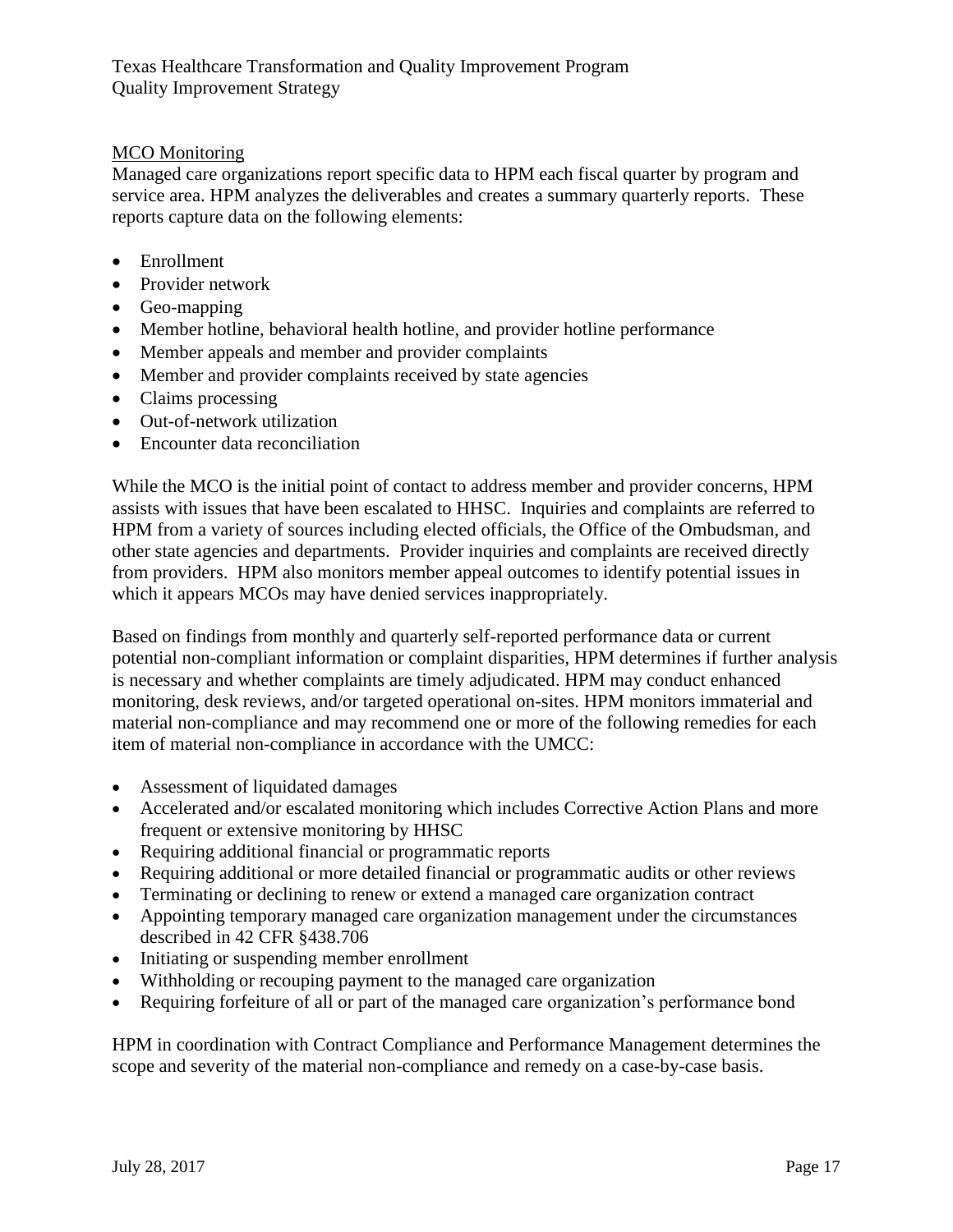## Managed care organization-generated data and reports

*Quality Assessment and Performance Improvement (QAPI)*

Each managed care organization must develop, maintain, and operate a QAPI that meets state and federal requirements. The managed care organization must approach all clinical and nonclinical aspects of quality assessment and performance improvement based on principles of Continuous Quality Improvement/Total Quality Management and must:

- Evaluate performance using objective quality indicators
- Foster data-driven decision-making
- Recognize that opportunities for improvement are unlimited
- Solicit member and provider input on performance and Quality Assessment and Performance Improvement activities
- Support continuous ongoing measurement of clinical and non-clinical effectiveness and member satisfaction
- Support programmatic improvements of clinical and non-clinical processes based on findings from ongoing measurements
- Support re-measurement of effectiveness and member satisfaction, and continued development and implementation of improvement interventions as appropriate

The managed care organization must adopt at least two evidence-based clinical practice guidelines per program (e.g., STAR, STAR+PLUS). Practice guidelines must be based on valid and reliable clinical evidence, consider the needs of the managed care organization's members, be adopted in consultation with network providers, and be reviewed and updated periodically, as appropriate. The managed care organization must adopt practice guidelines based on members' health needs and opportunities for improvement identified as part of the QAPI.

## *Performance Improvement Projects (PIPs)*

The EQRO recommends topics for PIPs based on managed care organization performance results. HHSC, with input from the managed care organizations, selects goals, which become projects that enable each managed care organization to target specific areas for improvement. These projects are measurable, and reflect areas that present significant opportunities for performance improvement for each managed care organization. When conducting PIPs, managed care organizations are required to follow the ten-step CMS protocol published in the CMS EQRO Protocols.

For the Dual Demonstration, HHSC is utilizing each Medicare-Medicaid Plans' Medicare quality improvement projects (QIP) in place of Medicaid PIPs. Quality Assurance staff review QIPs and information about the projects is included in the EQRO's Summary of Activities Report.

## EQRO processes and reports

## *Managed Care Organization Administrative Interviews*

To ensure Medicaid managed care organizations are meeting state and federal requirements related to providing care to Medicaid members, the EQRO conducts managed care organization administrative interviews and on-site visits to assess the following domains: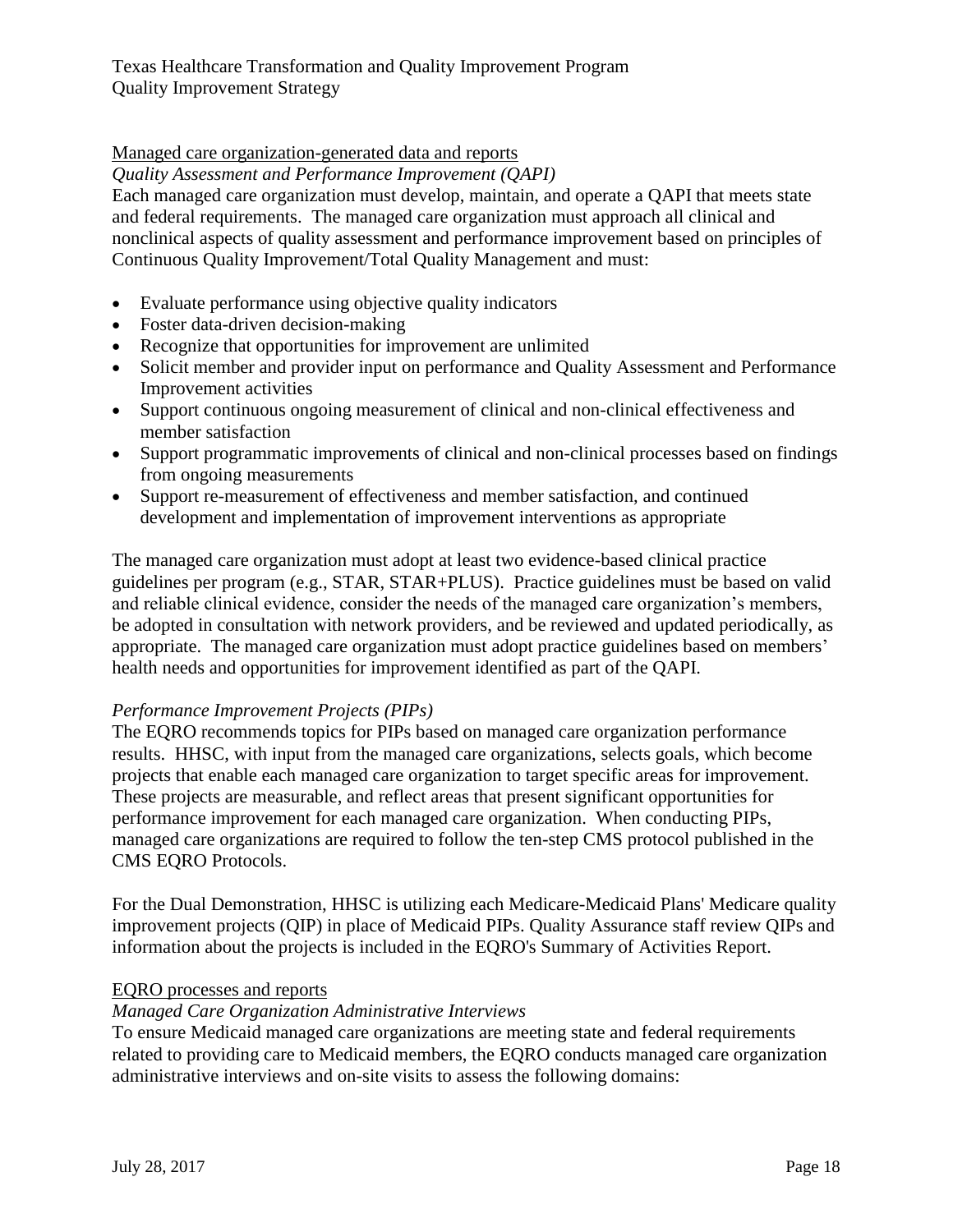- Organizational structure
- Children's programs
- Care coordination and disease management programs
- Utilization and referral management
- Provider network and contractual relationships
- Provider reimbursement and incentives
- Member enrollment and enrollee rights and grievance procedures
- Data acquisition and health information management

The managed care organizations complete the administrative interview tool online and are required to provide supporting documentation. For example, when describing disease management programs, the managed care organization must also provide copies of all evidenced-based guidelines used in providing care to members. The EQRO analyzes all responses and documents and generates follow-up questions for each managed care organization as necessary. The follow-up questions are administered during in-person site visits and conference calls.

#### *Data Certification Reports*

The information contained in these data certification reports is used for actuarial analysis and rate setting, and meets the requirements of Texas Government Code §533.0131, Use of Encounter Data in Determining Premium Payment Rates. Analyses include volume analysis based on service category, data validity and completeness, consistency analysis between encounter data and managed care organization financial summary reports, and validity and completeness of provider information (not performed for pharmacy data). Data certification is completed annually.

#### *Encounter Data Validation Report*

Encounter data validation ensures the data used for rate setting and calculating quality of care measures is valid. Encounter data validation is an optional EQRO activity per CMS but is highly recommended. Encounter data validation is the strongest approach to ensure that high quality data are available for analysis and reporting. The report summarizes the results of the EQRO's assessment of the accuracy of the information found in the managed care organizations' claims and encounter data compared to corresponding medical records. The EQRO validates all encounter data every two years, alternating medical and dental each year.

#### *Quarterly Topic Reports*

These reports provide additional information on issues of importance to HHSC. Historically, Texas HHSC has requested special topic reports to obtain in-depth analyses and information on legislative topics.

#### *Summary of Activities Report*

The Summary of Activities Report is the CMS-required annual detailed technical report that summarizes findings on access and quality of care. Texas provides the Summary of Activities report to CMS annually as evidence of EQRO activities. The report includes an annual summary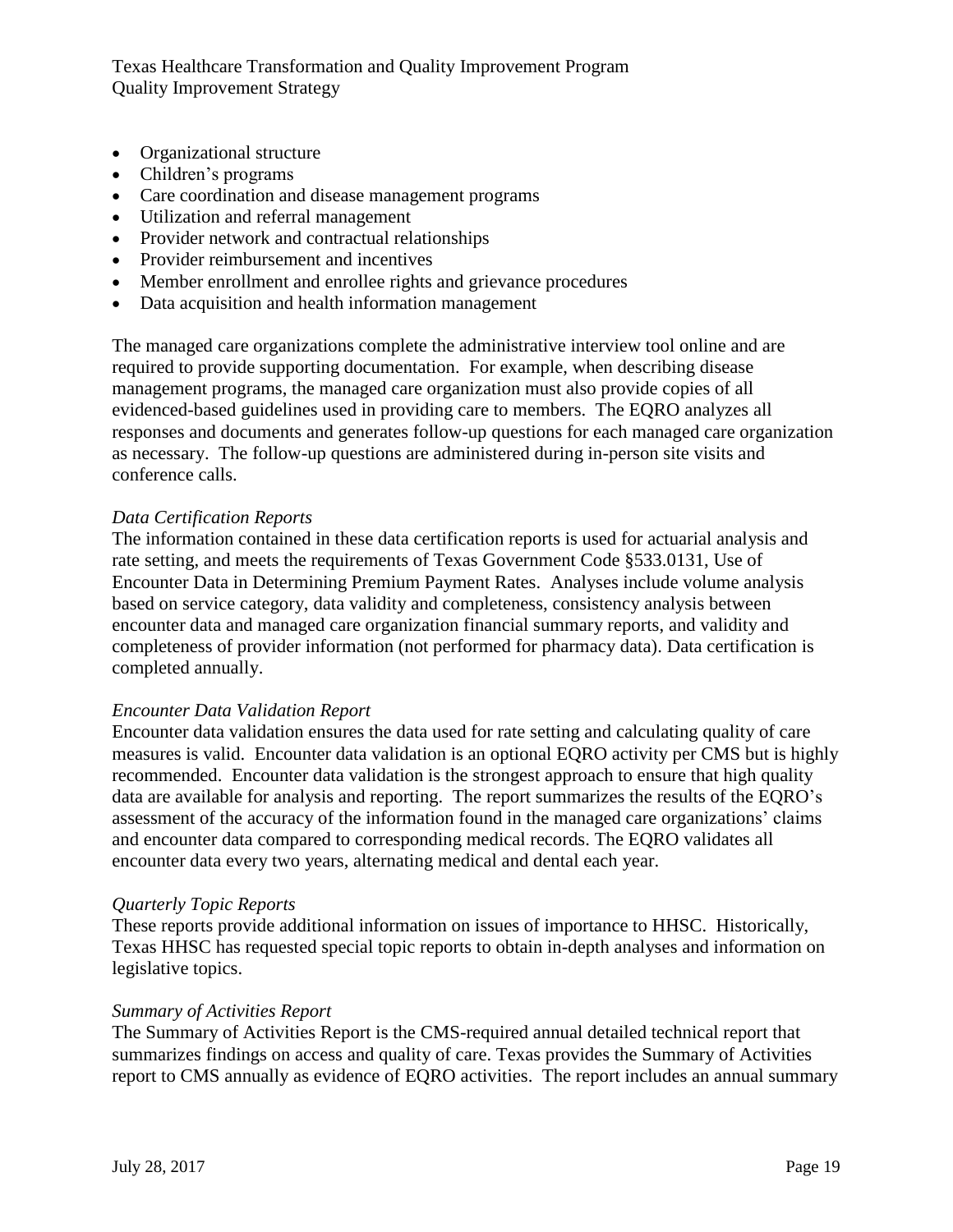of all quality of care activities, PIP information, managed care organization structure and processes, and a description of all findings and quality improvement activities.

#### *Quality of Care Reports*

CMS requires the EQRO to validate performance measures. This is done through analysis of data used to develop quality of care reports. Additionally, the EQRO calculates the quality of care measures that rely on administrative data (i.e., enrollment, health care claims and encounter data). This provides the state with a comprehensive set of measures calculated using National Committee for Quality Assurance-certified software and audited by a National Committee for Quality Assurance-certified auditor. Data tables are provided by program with a breakdown of MCO and service area level performance. Results are also posted on the Texas Healthcare Learning Collaborative Portal where they are available to the public.

## *FREW Report*

ICHP calculates rates by plan code for Texas Health Steps checkups given to new and existing members based on the Medicaid Managed Care Texas Health Steps Medical Checkups Utilization Report instructions. The results are compiled and compared with managed care organization-submitted reports to determine if the managed care organization-submitted reports are within an eight percent threshold of EQRO calculated rates.

#### *Surveys*

ICHP conducts biannual member and caregiver surveys for all managed care programs. ICHP uses questions from the Consumer Assessment of Healthcare Providers and Systems (CAHPS®) surveys, including the Health Plan Survey (Medicaid module), supplemental questions, questions from the Clinician and Group Survey on the patient-centered medical home, and questions from the Cultural Competence item set. ICHP also uses questions they have developed pertaining to member demographic and household characteristics. The Experience of Care and Health Outcomes (ECHO®) Questionnaire for Children - BHO and MCO versions are utilized for measuring and reporting consumer experiences with their health plan (MCO or BHO) and behavioral health care providers.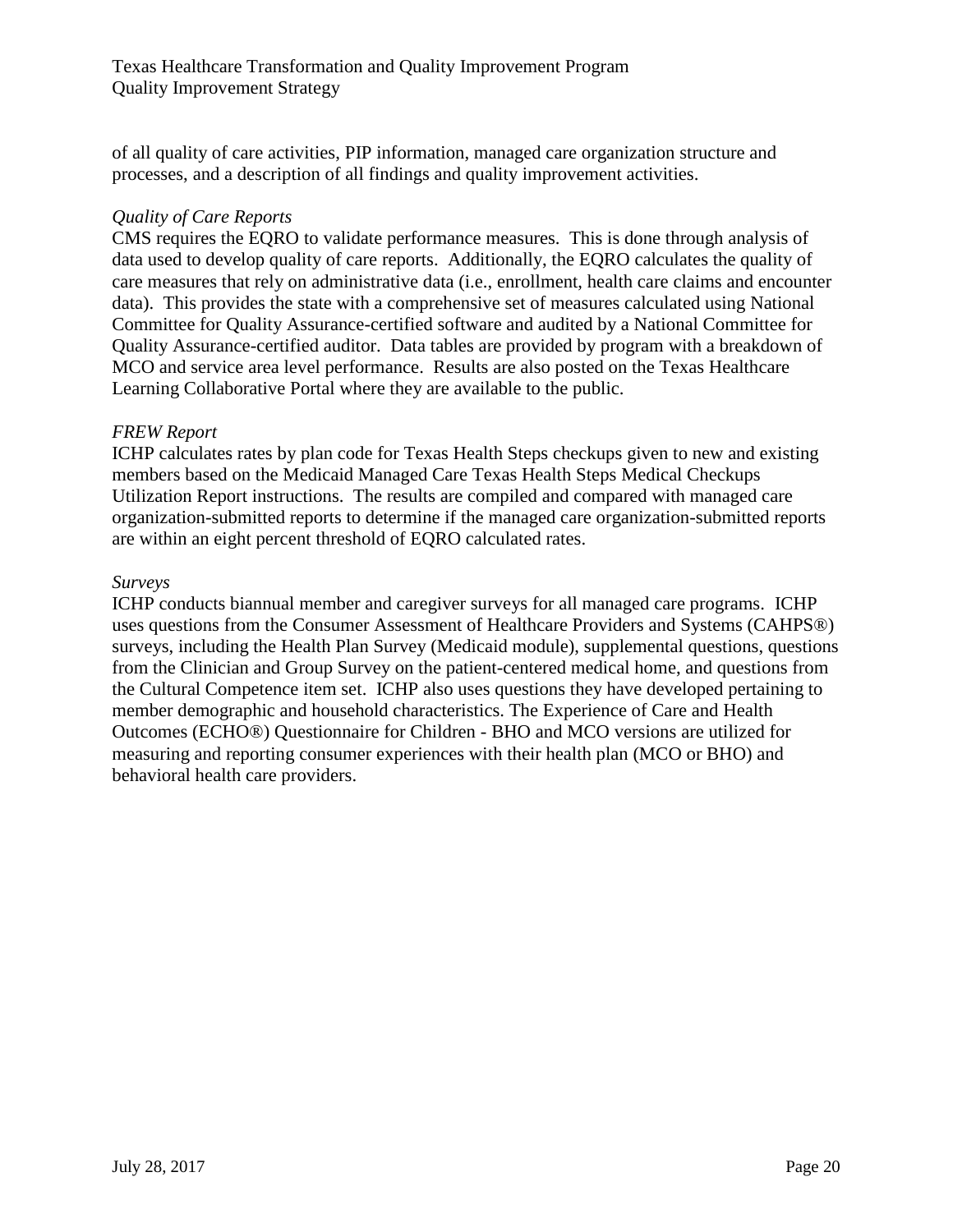# <span id="page-20-0"></span>**TEXAS QUALITY INITIATIVES**

The primary goal of the 1115 Transformation Waiver is to preserve Upper Payment Level payments by creating two pools of funds into which those payments would be distributed.

#### *Uncompensated Care Pool*

Uncompensated Care Pool payments are designed to help offset the costs of uncompensated care provided by the hospital or other providers.

## *Delivery System Reform Incentive Payment Program (DSRIP)*

The DSRIP program is intended to incentivize hospitals and other providers to transform their service delivery practices to improve quality, health status, patient experience, coordination, and cost-effectiveness.

Under the 1115 Transformation Waiver, eligibility to receive Uncompensated Care or DSRIP requires participation in a regional healthcare partnership. Regional Healthcare Partnerships collaborate with participating providers to establish a plan designed to achieve quality outcomes and learn more about local needs through population-based reporting. Performing providers in a Regional Healthcare Partnership can access waiver DSRIP funding by performing improvement projects leading to quality outcomes. Improvement projects and outcome reporting in the Regional Healthcare Partnership plans align with the following four categories:

- Infrastructure development
- Program innovation and redesign
- Ouality improvements
- Population-focused improvements

Counties and other entities providing state share determine how their funds are used in the Regional Healthcare Partnership consistent with waiver requirements. Participants developed a regional plan identifying partners, community needs, proposed projects, and funding distribution. These plans provide the basis for:

- Voluntarily improving regional access, quality, cost-effectiveness and collaboration
- Identifying transformation programs, performance metrics, and incentive payments for each participating performing provider consistent with the DSRIP menu of projects
- Eligibility to earn incentive payments

Each partnership must have an anchoring entity, which acts as a primary point of contact for HHSC in the region and is responsible for seeking regional stakeholder engagement and coordinating development of the regional plan.

In order to achieve and sustain success at responding to community needs, providers and communities will need to apply best practices in continuous quality improvement. Most notably, learning collaboratives are essential to the success of high quality health systems that have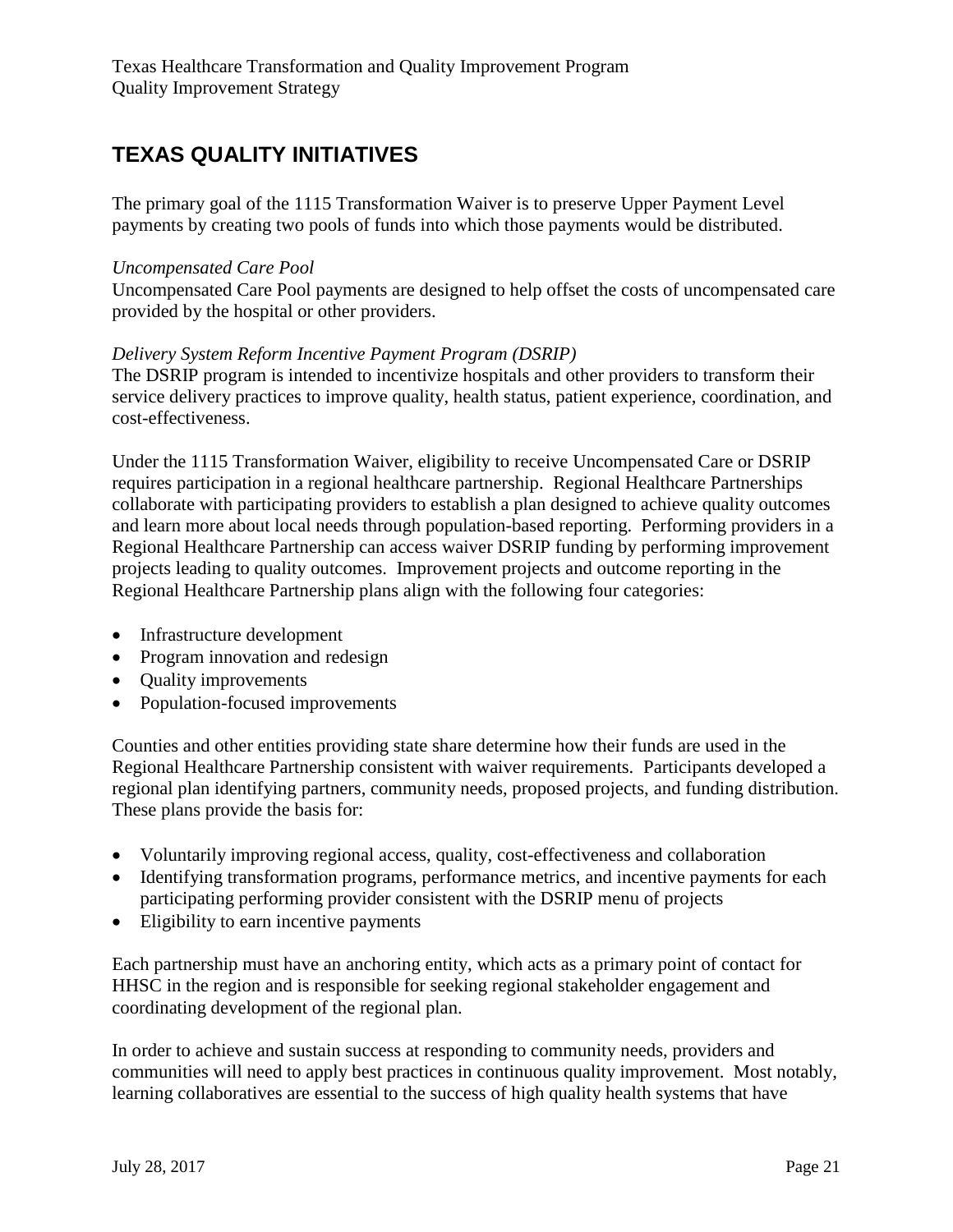achieved the highest level of performance. Participants are strongly encouraged to form learning collaboratives to promote sharing of challenges and testing of new ideas and solutions by providers implementing similar projects in each Regional Healthcare Partnership. These regionally-focused learning collaboratives also can inform the learning collaborative conducted annually during demonstration years three through five to share learning, experiences, and best practices acquired from the DSRIP program across the State.

Regional Healthcare Partnerships can be a natural hub for this type of shared learning by connecting providers who are working together on common challenges in the community, but providers and Regional Healthcare Partnerships are also encouraged to connect with others across Texas to form a "community of communities" that can connect on an ongoing basis to share best practices, breakthrough ideas, challenges and solutions. This will allow regions to learn from each other's challenges and develop shared solutions that can accelerate the spread of breakthrough ideas across Texas.

HHSC, together with ICHP, has developed multiple quality initiatives that are in various stages of implementation.

## *Appointment Availability Studies*

SB 760, 84th Legislature, Regular Session, 2015 directed HHSC to establish and implement a process for direct monitoring of a managed care organization's (MCO's) provider network, including the length of time a recipient must wait between scheduling an appointment with a provider and receiving treatment from the provider. To fulfill this direction, Section 8.1.3 of the UMCC specifies that Medicaid and CHIP MCOs must assure that all members have access to all covered services on a timely basis, consistent with medically appropriate guidelines and accepted practice parameters.

The state's EQRO conducts the Texas Medicaid Managed Care Provider Appointment Availability Study, which evaluates MCO compliance with UMCC appointment availability standards. Using a secret shopper methodology to examine member experience in scheduling appointments, the Appointment Availability Study is comprised of four reports in the areas of obstetrics and gynecology (OBGYN), primary care (PC or PCP for primary care provider), vision, and behavioral health (BH). The Study was first conducted in 2015 and is being repeated in 2016 and 2018.

## *Focused analysis and quality improvement efforts with managed care organizations on Beneficiaries with Complex Care Needs and High Costs (BCNs)*

HHSC encourages managed care organizations to focus on the unique needs of beneficiaries with complex care needs and high costs. Managed care organizations are required to submit to HHSC their plans for targeting BCNs, including intervention strategies, and resources dedicated to care management of this group, allowing HHSC to better assess managed care organization progress in this area.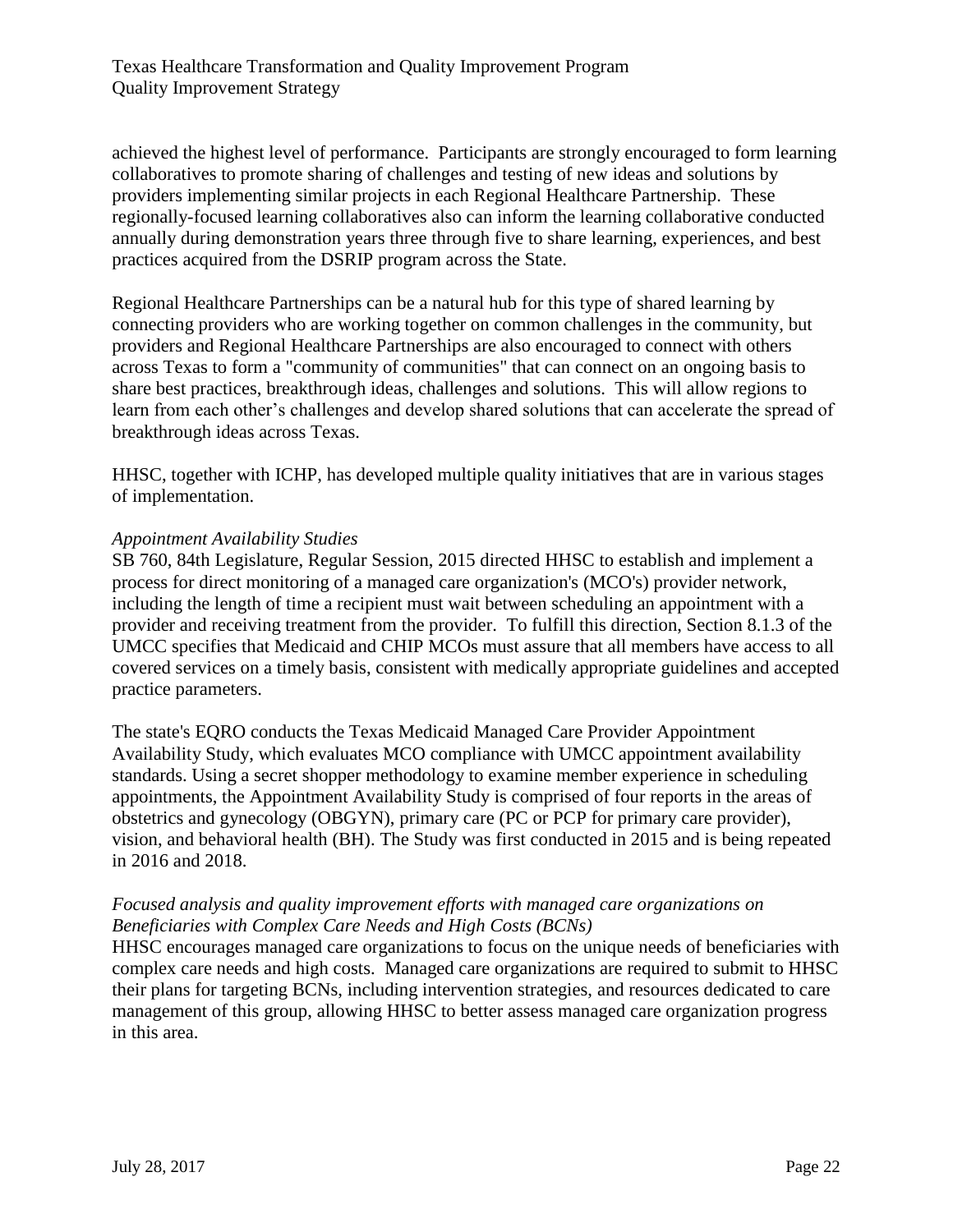## *Interagency collaboration on strategies to promote improved birth outcomes*

Prenatal care, delivery, newborn care and postpartum care represent areas of ongoing quality improvement and cost savings. HHSC recognizes that often this requires close coordination among the HHSC agencies, namely the Department of State Health Services. The Department of State Health Services (DSHS) is Texas' public health agency. HHSC and DSHS have formed interagency workgroups focused on targeted projects of mutual concern in this area.

## <span id="page-22-0"></span>**Financial Incentive Programs**

## *Medical Pay-for-Quality Program (P4Q)*

The Medicaid and CHIP Services Department implemented the medical P4Q program in 2014, which replaced the Performance Based At-Risk Capitation and Quality Challenge Award. Medical P4Q provides financial incentives and disincentives to managed care organizations based on performance on a set of quality measures. The quality of care measures used in this initiative are a combination of process and outcome measures which include select potentially preventable events as well as other measures specific to the program's enrolled populations.

The P4Q program includes an at-risk pool that is a percentage of the managed care organization capitation rate. All funds recouped from managed care organizations for poor performance are redistributed to managed care organizations that performed well. No funds are returned to the State. Participation in this program is required for all Texas managed care organizations in STAR, STAR+PLUS, CHIP, and STAR Kids. The medical P4Q program is being redesigned for implementation in 2018, with STAR Kids added in 2019. Processes and procedures for program development are included in attachment D. Measures and methodology will be published in the Uniform Managed Care Manual, Chapter 6.2.14.

#### *Dental P4Q*

The 2014-2016 Dental P4Q Program include an at-risk pool that is two percent of the dental maintenance organization capitation rate. In the dental P4Q program, points are assigned to each plan based on its performance on each quality measure, with positive points assigned for year-toyear improvements and negative points assigned for most year-to-year declines. The Dental P4Q Program model sets minimum baseline performance levels for the measures so that lowperforming dental maintenance organizations are not rewarded for substandard performance. Plans can earn back their full at-risk amount based on rates of year-to-year improvement.

The Dental P4Q Program is being redesigned for 2018.

#### *Hospital Quality Based Payment Program*

Even though HHSC Medicaid is almost exclusively managed care, HHSC continues to administer this program for all hospitals in Medicaid/CHIP. This hospital specific program is operationalized in both the MCO and fee-for-service (FFS) systems. All hospitals are measured on their performance for risk adjusted rates of potentially preventable readmissions (PPR) and potentially preventable complications (PPC) across all Medicaid and CHIP programs, as these measures have been determined to be reasonably within the hospital control. Hospitals can experience up to a 4.5 percent reduction to their payments for inpatient stays for high rates of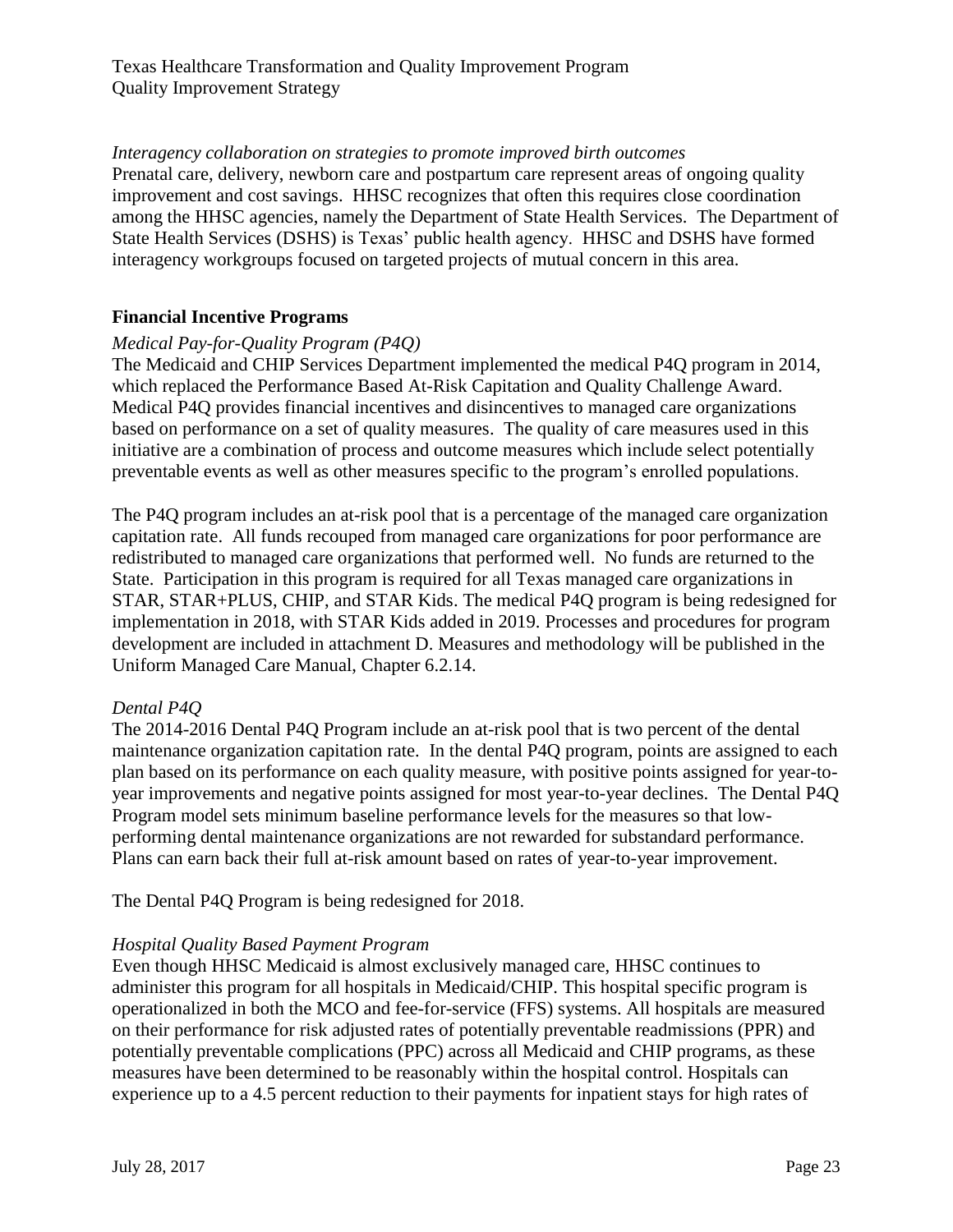PPR and/or PPC, and if they are safety net hospitals, could receive bonus payments above their base payments for low risk adjusted rates of PPR and/or PPC above their base payment rates. Measurement and application of disincentives/incentives is on an annual cycle.

## *Quality Incentive Payment Program (QIPP)*

Minimum Payment Amounts Program (MPAP), the Nursing Facility Minimum Payment Program, historically provided enhanced payment rates to participating qualified skilled nursing facilities. Under a new proposed  $\mathbf{QIPP}^{-1}$  program, additional payments to nursing facilities will be contingent upon improvements in quality and innovation in the provision of nursing facility services. This includes payment incentives to improve the quality of care for their residents. Facilities will be able to achieve this goal by showing an improvement in their baselines as they relate to each of the four quality measures:

- High-risk residents with pressure ulcers
- Percent of residents who received an antipsychotic medication (long-stay)
- Residents experiencing one or more falls with major injury
- Residents who were physically restrained

## <span id="page-23-0"></span>**Performance Comparisons**

## *Performance Indicator Dashboards*

The Performance Indicator Dashboards include a series of measures that identify key aspects of performance to support transparency and managed care organization accountability. The Performance Indicator Dashboards are not an all-inclusive set of performance measures; HHSC measures other aspects of the managed care organization's performance as well. Rather, the Performance Indicator Dashboards assemble performance indicators that assess many of the most important dimensions of managed care organization performance and includes measures that incentivize excellence. The Dashboard is shared on the HHSC website and includes performance targets as a means to gauge performance. Additionally, HHSC includes program level performance data on these measures and shares this information on the HHSC website.

## *Managed Care Organization Report Cards*

Texas Government Code §536.051 requires HHSC to provide information to Medicaid and CHIP members regarding managed care organization performance on outcome and process measures during the enrollment process. To comply with this requirement and other legislatively mandated transparency initiatives, HHSC develops annual managed care organization report cards for each program service area to allow members to easily compare the managed care organizations on specific quality measures. Managed care organization report cards are posted on the HHSC website and included in the Medicaid enrollment packets sent to potential members.

## **Data sharing and Transparency**

*Texas Healthcare Learning Collaborative Portal*

 $\overline{\phantom{a}}$ 

<sup>1</sup> QIPP information can be found at: [https://hhs.texas.gov/services/health/provider-information/quality-incentive](https://hhs.texas.gov/services/health/provider-information/quality-incentive-payment-program-nursing-homes)[payment-program-nursing-homes](https://hhs.texas.gov/services/health/provider-information/quality-incentive-payment-program-nursing-homes)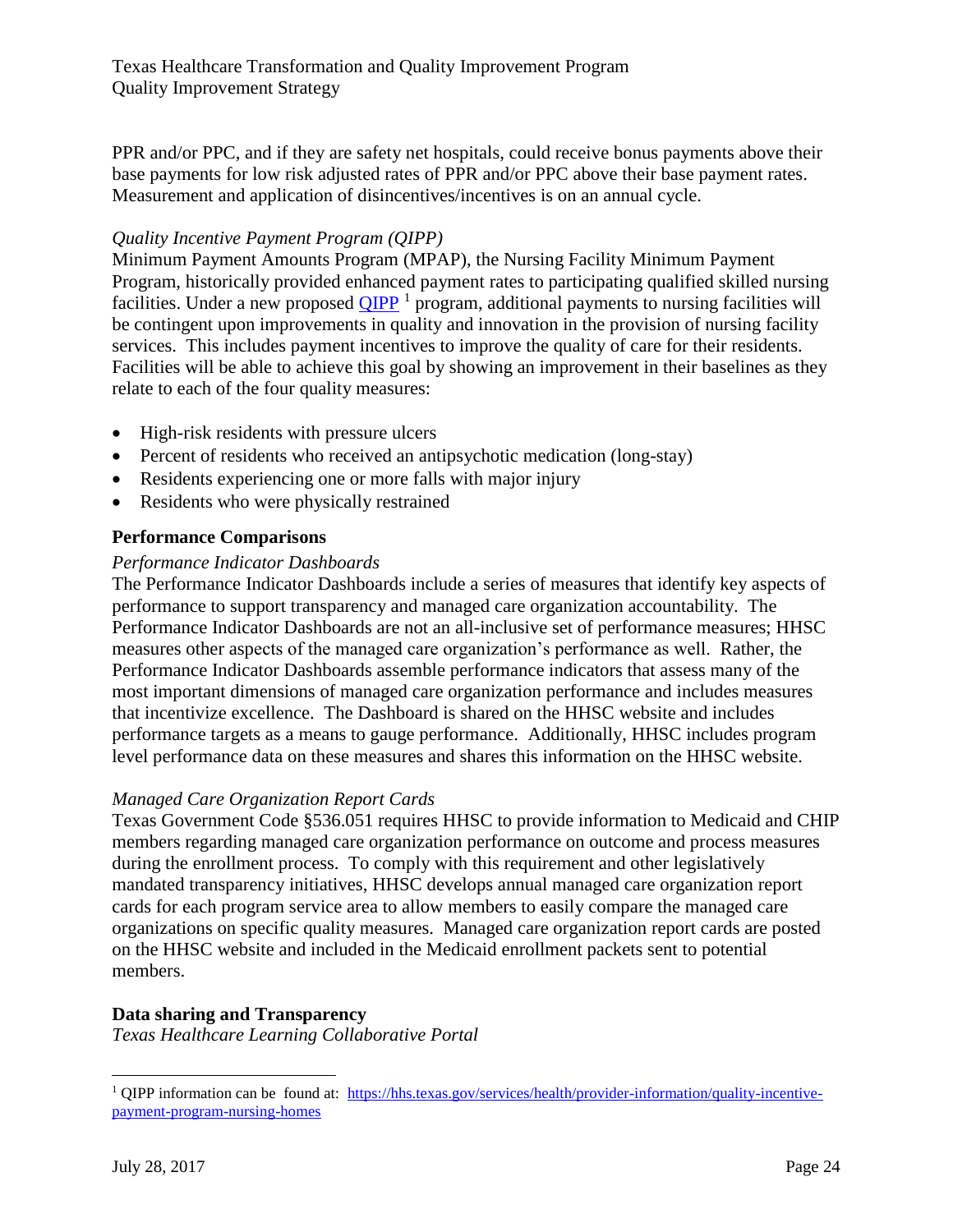The [Texas Healthcare Learning Collaborative](https://thlcportal.com/) is a secure web portal designed and run by ICHP. The Portal is an online learning collaborative that includes a graphical user interface that allows the public, managed care organizations, HHSC, and ICHP to visualize healthcare metrics. Managed care organizations, HHSC staff, and Texas legislative staff are able to log in to the portal and generate graphical reports of plan and program specific performance.

Through the Texas Healthcare Learning Collaborative Portal, HHSC and ICHP share monthly and quarterly reports with the managed care organizations about potentially preventable events. The reports are interactive and the managed care plans can query the data to create more customized summaries of the quality results. A redesigned portal with enhanced user capabilities is slated to be completed in summer 2017.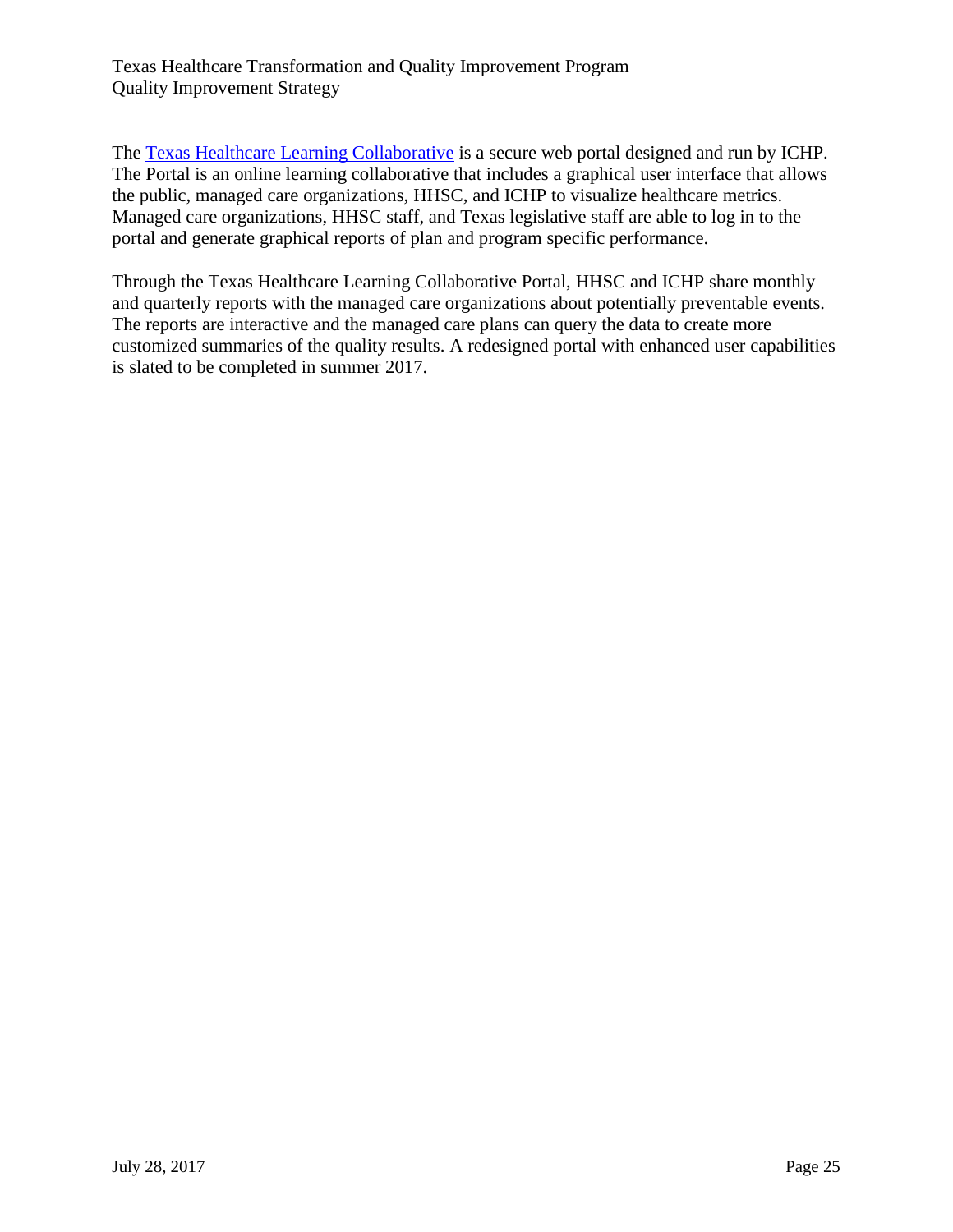

|                  | <b>TexaS</b> Healthcare<br>Learning Collaborative  |           |                                               |
|------------------|----------------------------------------------------|-----------|-----------------------------------------------|
|                  |                                                    |           |                                               |
| ₩                | <b>STAR</b><br>$\overline{\mathbf{v}}$<br>CY2015 ▼ |           |                                               |
| <b>Measure</b>   |                                                    | Rate @    | Plan Code                                     |
| AAB              | Avoidance of Antibiotic Treatment i                | 22.94     | 0.001<br>42.86                                |
| AAP              | All members                                        | 85.40     | 91.39<br>76.96                                |
| <b>ADD</b>       | <b>Initiation Phase</b>                            | 47.92     | 60.87<br>37.27                                |
|                  | <b>Continuation and Maintenance Phase</b>          | 63.65     | 100.0<br>37.50                                |
| AMB              | AMB ER Total Visits/1000MM                         | 54.13     | 30.16<br>76.88                                |
|                  | AMB OP Total Visits/1000MM                         | 367.7     | 282.6<br>569.8                                |
| AMM              | <b>Effective Acute Phase Treatment</b>             | 43.82     | 66.67<br>31.78                                |
|                  | Effective Continuation Phase Treatm                | 27.47     | 42.55<br>16.67                                |
| AMR +            | Total 5 to 64 Ratios $>= 50\%$                     | 68.77     | 78.82<br>14.29                                |
|                  | Total 18 to 85 Ratio $>= 50\%$                     | 55.24     | 100.0<br>0.00                                 |
|                  | Total 5 to 85 Ratio $>= 50\%$                      | 68.77     | 14.29<br>78.82                                |
| APC <sup>+</sup> | Total                                              | 0.87      | 6.67<br>0.00C                                 |
| <b>APM</b>       | <b>Total</b>                                       | 28.19     | 50.00<br>4.00                                 |
| APP              | <b>Total</b>                                       | 43.79     | 6.25<br>68.18                                 |
| <b>AWC</b>       | Adolescent Well-Care Visits                        | 70.73     | <b>Not Reported</b><br><b>NR</b><br><b>NR</b> |
| <b>BCS</b>       | <b>Breast Cancer Screening</b>                     | 54.48     | 0.00 <br>100.0                                |
| CAP              | All Members                                        | 91.79     | 97.84<br>81.85                                |
| <b>CBP</b>       | Total                                              | 43.95     | <b>Not Reported</b><br><b>NR</b><br><b>NR</b> |
| <b>CCS</b>       | <b>Cervical Cancer Screening</b>                   | 65.56     | 46.69<br>73.75                                |
| <b>CDC</b>       | Eye Exam                                           | 40.81     | 53.63<br>11.11                                |
|                  | <b>Monitoring for Nephropathy</b>                  | 88.87     | 100.0<br>78.57                                |
|                  | <b>HBA1C Testing</b>                               | 83.97     | <b>Not Reported</b><br><b>NR</b><br><b>NR</b> |
|                  | HbA1c Control (<8%)                                | 31.58     | <b>Not Reported</b><br><b>NR</b><br><b>NR</b> |
| CHL <sup>3</sup> | Total                                              | 50.15     | 68.32<br>35.16<br><b>BACK COLL</b>            |
| <b>CIS</b>       | Combination 4 Immunizations                        | 69.40     | <b>Not Reported</b><br><b>NR</b><br><b>NR</b> |
|                  | Combination 2 Immunizations                        | 72.70     | <b>Not Reported</b><br><b>NR</b><br><b>NR</b> |
|                  | Combination 10 Immunizations                       | 29.78     | <b>Not Reported</b><br><b>NR</b><br><b>NR</b> |
| <b>CWP</b>       | Appropriate Testing for Children Wi                | 63.89     | 43.83<br>81.88                                |
| DVS              | <b>Total All Age</b>                               | 45.33     | 23.74<br>61.47                                |
| <b>FPC</b>       | Less than 21 percent of expected vi                | 12.92     | 7.84<br>24.22                                 |
|                  | 21 to 40 percent of expected visits                | 5.58      | 2.75<br>8.25                                  |
|                  | 41 to 60 percent of expected visits                | 8.79      | 6.02<br>14.89                                 |
|                  | 61 to 80 percent of expected visits                | 16.79     | 23.40<br>12.90                                |
|                  | 81 percent or more of expected visi                | 55.92     | 43.33<br>69.17                                |
| <b>FUH</b>       | Follow Up within 7 Days                            | 35.62     | 5.41<br>56.63                                 |
|                  | Follow Up within 30 Days                           | 55.99     | 31.00<br>75.90                                |
| <b>HPV</b>       | Human Papillomavirus Vaccine for Fe                | 22.40     | 37.55<br>4.62 <b>COLOR</b>                    |
| <b>IAD</b>       | Any Services Total M&F Per 100 MY                  | 0.93<br>▭ | 2.12<br>0.56                                  |
|                  | Inpatient Services Total M&F Per 10                | 0.25      | 0.54<br>0.13                                  |
|                  | Intensive Outpatient/Partial Hospit                | 0.03      | 0.25<br>0.00C                                 |
|                  | Outpatient Total M&F Per 100 MY                    | 0.81      | 2.00<br>0.49                                  |
| <b>IET</b>       | Initiation (Total)                                 | 38.83     | 53.19<br>28.13                                |
|                  | Engagement (Total)                                 | 11.93     | 31.25<br>2.47                                 |
| <b>IMA</b>       | Meningococcal Immunizations                        | 83.82     | 92.18<br>60.74                                |
|                  | <b>Tdap/Td Immunizations</b>                       | 83.33     | $62.53 \bullet \bullet$<br>92.45              |

*Medicaid Quality Assurance and Improvement Website*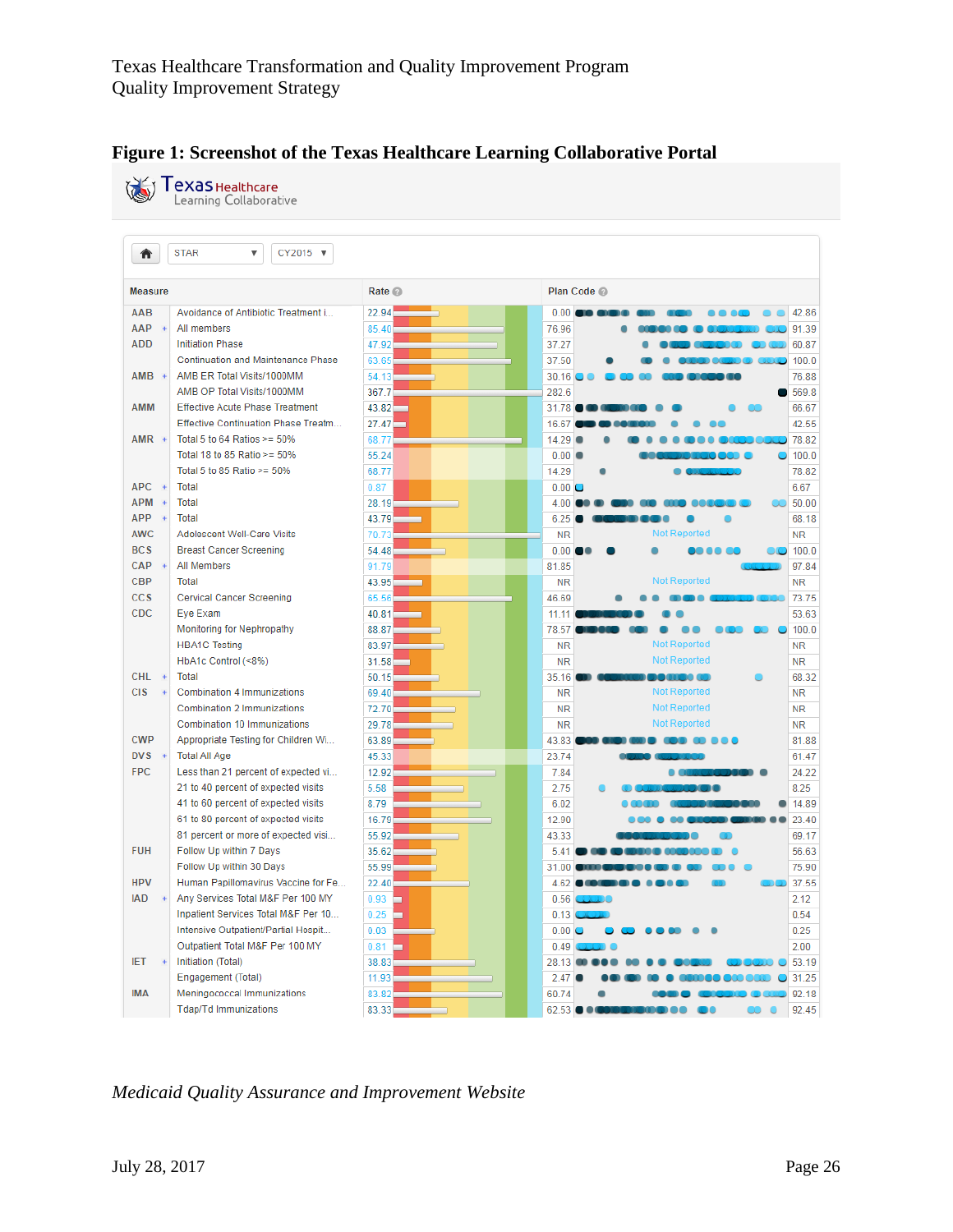HHSC has a dedicated quality website. This website consolidates information related to different quality related initiatives in one place, and promotes better information dissemination. The Medicaid Quality Assurance and Improvement Website serves as a tool for communication and information-sharing about initiatives and other efforts to improve quality and efficiency of Texas Medicaid program with external stakeholders such as health care providers, health plans, and the public, as well as internal HHSC Enterprise divisions. The website also promotes transparency and public reporting related to quality of care and efficiency of services provided to Medicaid beneficiaries, and provides a centralized location for stakeholders to access information such as managed care organization data, presentations, specialized reports, and committee information.

## *DSRIP Website*

The primary purpose of the DSRIP website is to provide targeted technical resources for DSRIP participants. The website is also used to communicate general information regarding the DSRIP program to stakeholders. Examples of communication disseminated through the website include:

- Background and historical information on the waiver
- New and updated policies, procedures, tools, and guidelines for DSRIP anchors and providers
- Provider and Regional Healthcare Partnership (RHP)-specific Excel workbooks providing summary information on reported performance
- Key DSRIP program dates and deadlines

Additionally, the DSRIP website serves as a repository of waiver information related to amendments, program funding, Regional Healthcare Partnership Planning Protocols and plans, and instructional and technical assistance webinars for DSRIP anchors and providers.

## <span id="page-26-0"></span>**Innovation**

Texas is engaging in multiple activities to develop new strategies to measure and encourage quality service delivery in Medicaid managed care. Several examples of these activities are outlined here.

## *Regional Healthcare Partnership (RHP) Projects*

DSRIP pool payments are made to hospitals and other providers that develop programs or strategies to enhance access to health care, and to increase the quality and cost-effectiveness of care provided and the health of the members served. In order to receive DSRIP pool payments, a provider must participate in a RHP that includes governmental entities providing public funds, Medicaid providers, and other stakeholders. Participants must develop a regional plan that identifies community needs and proposed projects to meet those needs, and identifying partners and funding distribution. There are four categories of projects:

- Category I (Infrastructure Development) lays the foundation for the delivery system through investments in people, places, processes and technology
- Category II (Program Innovation & Redesign) tests and replicates innovative care models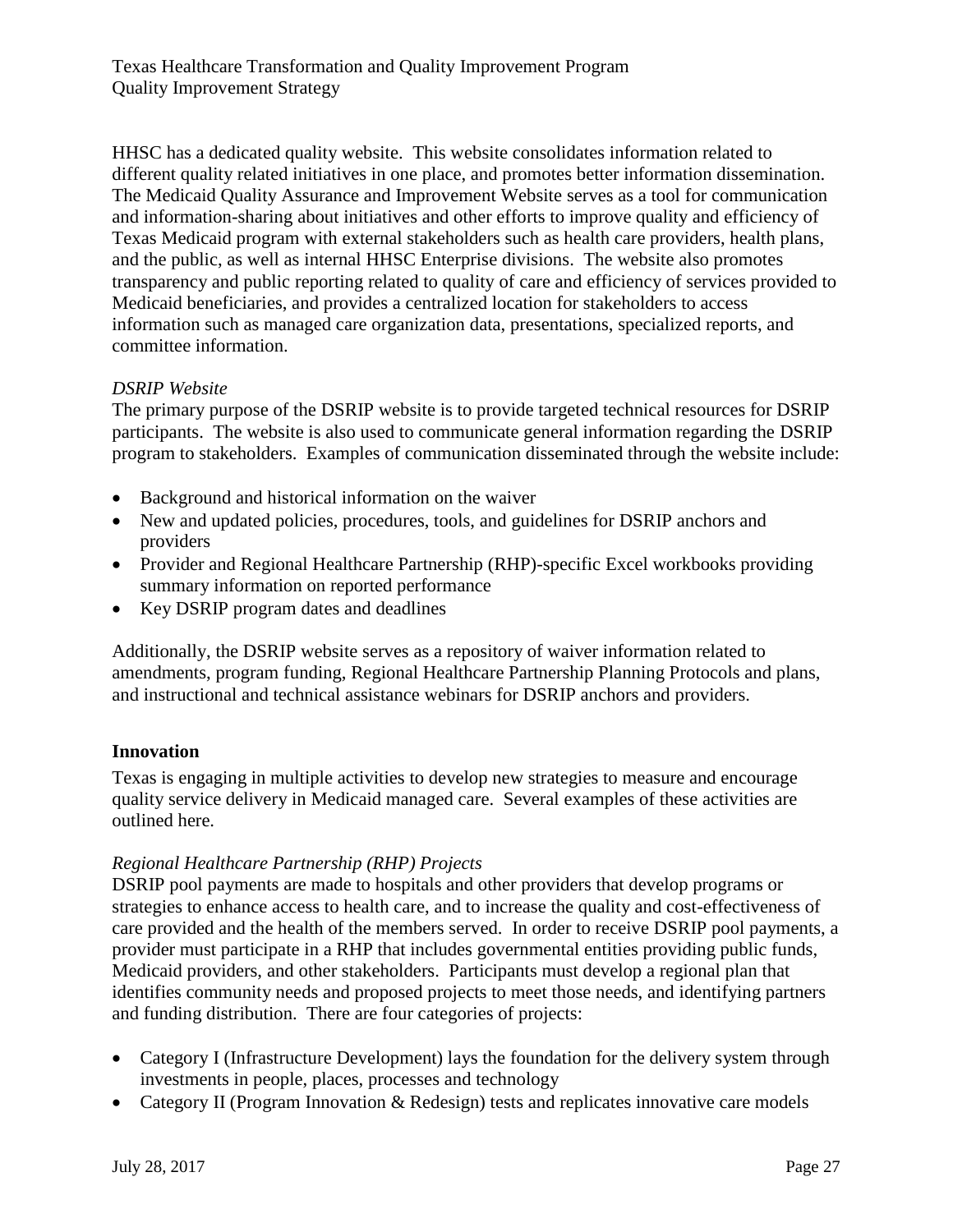- Category III (Quality Improvements) assesses the effectiveness of Category 1 and 2 interventions
- Category IV (Population-based Improvements) requires all regional health partnerships to report on the same measures

## *Long-Term Services and Supports (LTSS) Performance Measures*

The STAR+PLUS home and community-based services program provides assistance with activities of daily living to allow members to remain in the most community-integrated setting available. It includes services available to all STAR+PLUS members as well as those services available only to STAR+PLUS members from the following groups:

- Individuals age 65 and older who meet the nursing facility level of care
- Adults age 21 and older with physical disabilities who meet the nursing facility level of care
- Members eligible for SSI and SSI-related Medicaid who are 21 and older who meet the nursing facility level of care

For an individual to be eligible for home and community-based services, the State must have determined that the cost to provide home and community-based waiver services is equal to or less than 202 percent of the cost of the level of care in a nursing facility.

In the fall of 2013, HHSC convened a workgroup consisting of external stakeholders and EQRO representatives to develop a comprehensive set of performance measures that will provide data that allows the State to evaluate the quality home and community-based services LTSS provided through Medicaid managed care. These include measures that look at days in the community and admissions to nursing facilities. HHSC began collecting data for these performance measures in 2016 and will continue to work with stakeholders on refining the measures.

#### *Value-Based Purchasing (VBP) Requirements*

In 2012, HHSC began assessing the payment methodologies that contracted MCOs use to pay providers. This assessment confirmed that while MCOs are paid based on a capitated payment model, they were largely paying providers based on a FFS payment model, unlinked to quality metrics. In 2014, HHSC initiated a contract provision into the managed care contracts that required that MCOs implement VBP models with providers and to submit to HHSC annual reports on their VBP activities.

## *STAR Kids Focus Study*

The EQRO is conducting a study to compare administrative quality measures and member experience before and after the implementation of the STAR Kids managed care program. The EQRO surveyed a cohort of caregivers prior to STAR Kids implementation and will survey the same cohort of caregivers 18 months after implementation to assess demographics, health status, access and timeliness of care, person-centered care, care coordination, and overall satisfaction. Administrative measures for individuals eligible for STAR Kids using claims and encounter data will be used to assess primary and preventive care, care for respiratory conditions, behavioral health care, and potentially preventable events prior to implementation and those results will be compared with post-implementation results on the same set of quality measures.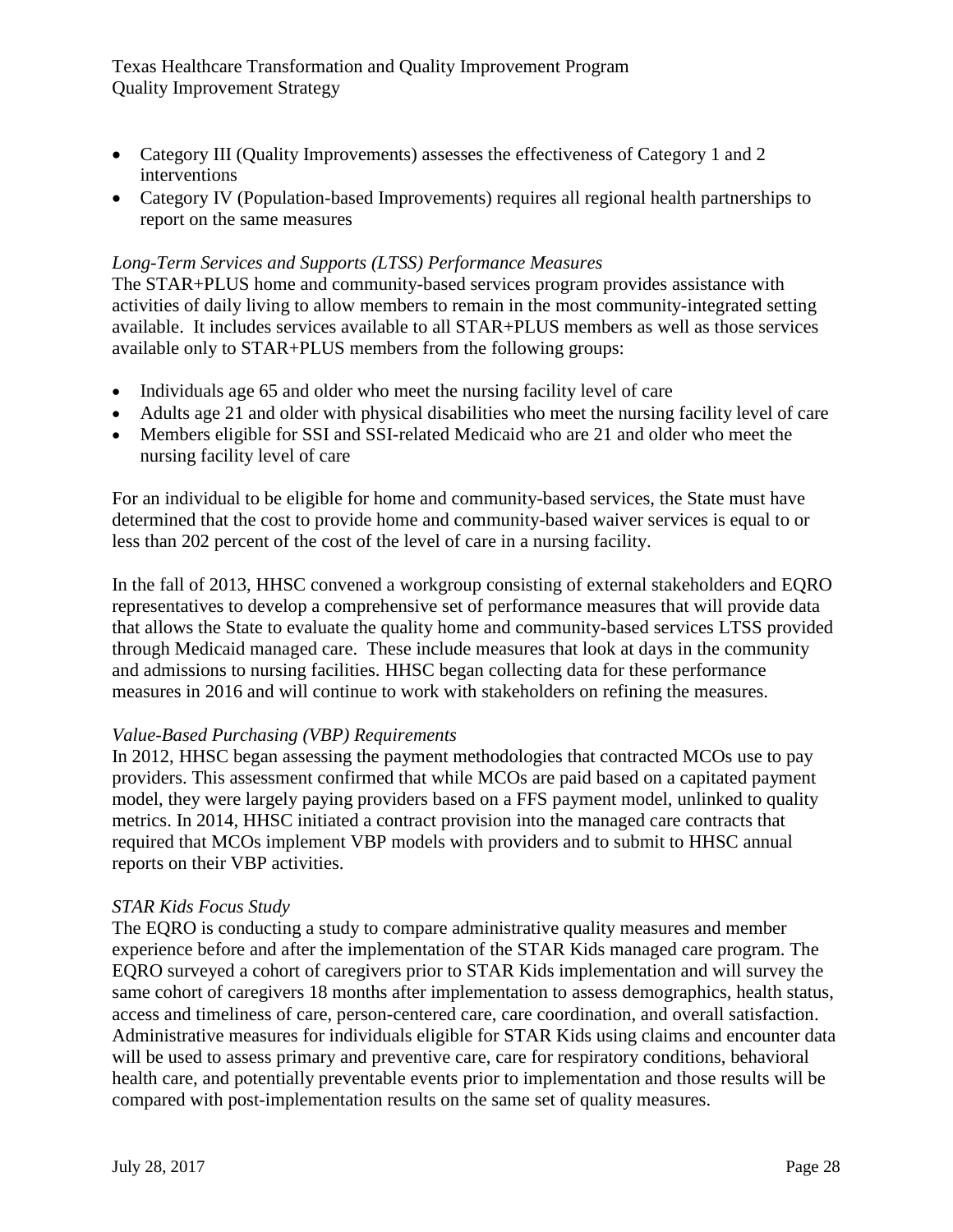*Reducing Inappropriate Use of Antipsychotic Medications for Nursing Home Residents* Texas has been working to reduce the use of antipsychotic medications in individuals with Alzheimer's disease or other dementia-related conditions residing in nursing facilities. Since 2014, the HHS Quality Monitoring Program has focused heavily on providing education and technical assistance to nursing facility providers to assist them with the reduction of antipsychotic medications in their residents and launched the Texas Reducing Antipsychotics in Nursing homes (T.R.A.I.N) initiative. Several best practices and initiatives have been developed and promoted state-wide – [on-line](https://hhs.texas.gov/doing-business-hhs/provider-portals/long-term-care-providers/nursing-facilities-nf/quality-monitoring-program-qmp/evidence-based-best-practices-qmp/appropriate-use-antipsychotic-medications) and in person – including: the Music and Memory program, the One a Month Campaign, and many others. HHSC established a multi-disciplinary educational approach to provide educational resources to nursing home leadership, nurses, pharmacists, and prescribers. The rate of antipsychotic drug use has dropped significantly.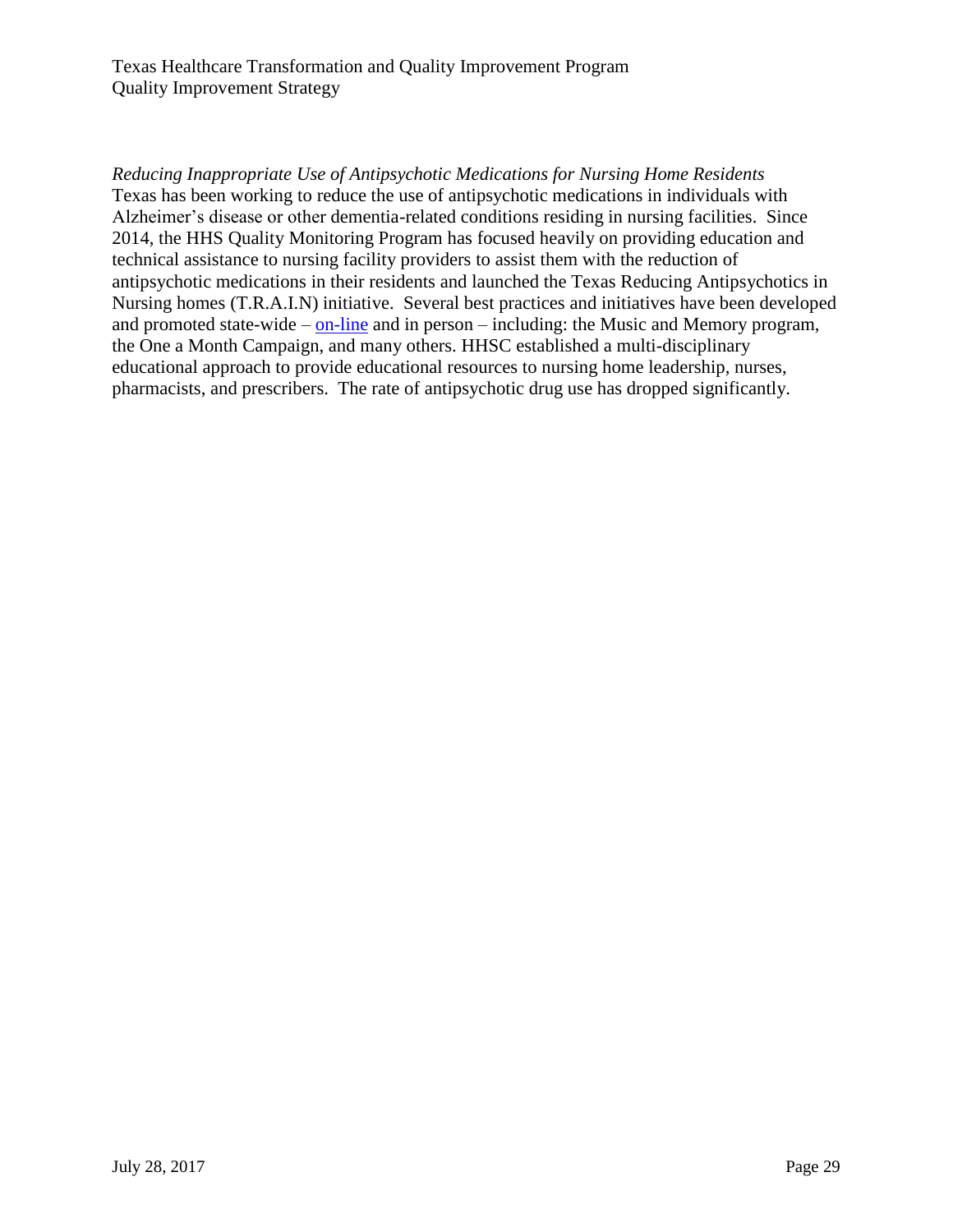# <span id="page-29-0"></span>**FUTURE GOALS AND PROJECTS**

#### **Administrative and State-Level Initiatives**

HHSC has concrete and specific goals for current and future projects. These include:

- Improving internal HHSC coordination related to quality issues
- Development of a statewide quality strategy
- Emphasizing value based purchasing
- Incorporating long term services and supports for individuals with intellectual and developmental disabilities into managed care
- Improving access by expanding the provider network and enhancing the timeliness of care

At the direction of the Texas Legislature, the state's health agencies have begun restructuring to make the system more efficient, effective and responsive for all Texans. On September 1, 2016, about 4,000 employees and more than 120 programs and functions officially "moved" to HHSC from four other health and human services agencies. The move marks the first of two waves of the state's significant health agency transformation designed to help Texans find and receive services more efficiently. The first phase moved many client services and administrative functions to HHSC, which administers Medicaid, CHIP and other services. The second wave, set for September 1, 2017, will move certain regulatory programs, state hospitals and state supported living centers to HHSC from other agencies. The goals of the transformation are to create a system that:

- Is easier to navigate for people who need information, benefits, or services
- Aligns with the HHSC mission, business, and statutory responsibilities
- Breaks down operational silos to create greater program integration
- Creates clear lines of accountability within the organization
- Develops clearly defined and objective performance metrics for all areas of the organization

One benefit of the restructuring was the consolidation of programs and units from different areas of the HHSC system with responsibility for improving healthcare quality and efficiency into a single section of HHSC's Medicaid and CHIP Services Department, the Quality & Program Improvement section.

#### **1115 Transformation Waiver - New Populations and Services**

HHSC is conducting pilot initiatives to evaluate carving additional LTSS into a managed care model. These LTSS services have traditionally been provided by DADS in a FFS model through 1915(c) waivers or ICF-IID facilities for individuals with intellectual or developmental disabilities. The Quality Improvement Strategy will be expanded to include those activities as appropriate through the transition and after final implementation.

## **Implement an HHSC System Healthcare Quality Plan**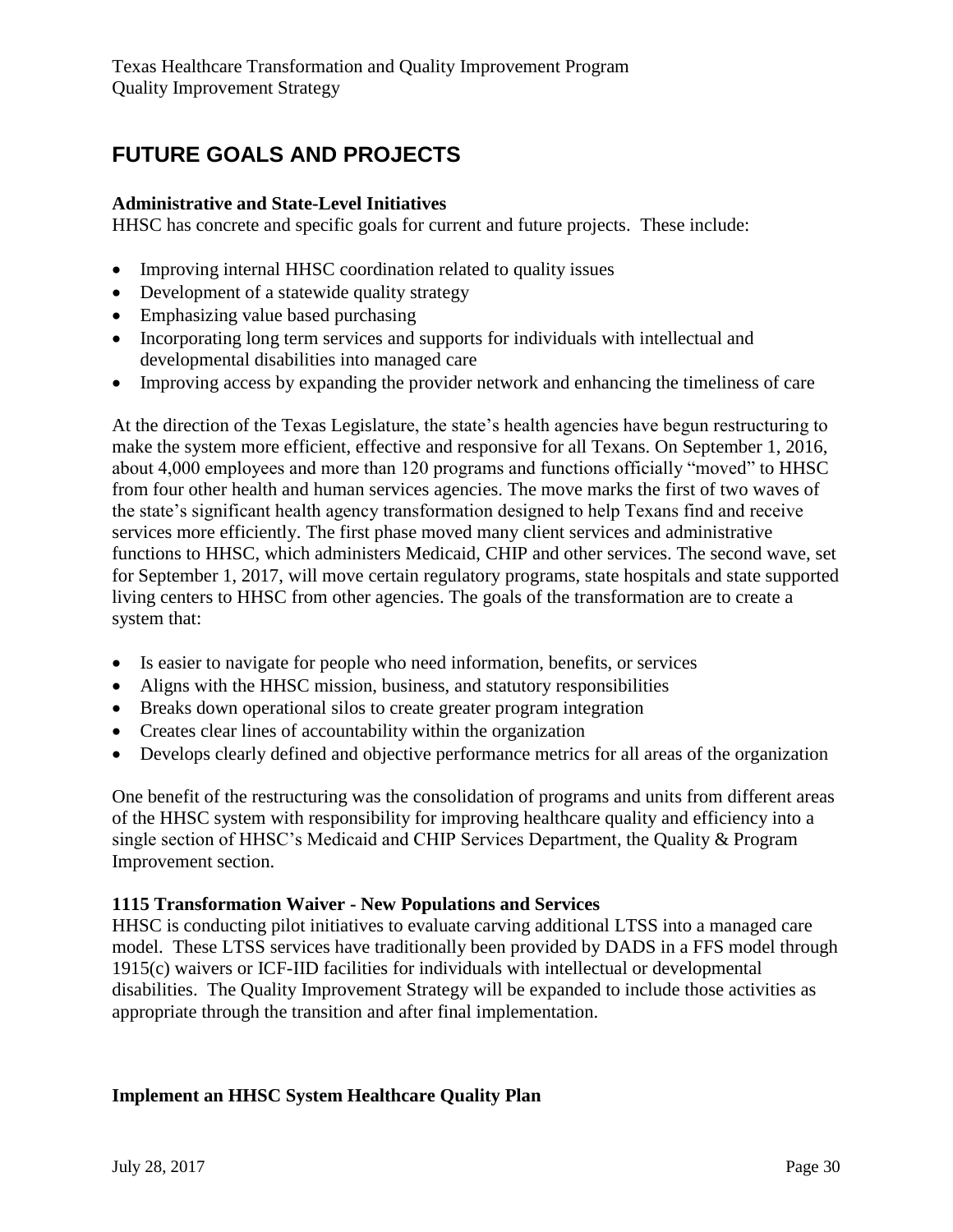HHSC is developing a comprehensive Healthcare Quality Plan to improve the coordination and transparency of state healthcare quality initiatives. The resulting Quality Plan will provide a broad strategy for healthcare quality improvement across all HHSC system agencies. The plan will establish priorities to guide HHSC system policy making and program activities over the next five years.

## **Minimum MCO Alternative Payment Model Thresholds**

To accelerate service delivery transformation from volume-based to value-based models, Texas has proposed MCO contract requirements to establish minimum levels of Medicaid and CHIP MCO payments to providers associated with alternative payment models (APMs). Beginning January 2018, the four-year targets are for 50% of payments to be associated with APMs and 25% linked to APMs in which providers accept some level of risk. Texas is adopting the Health Care Payment Learning and Action Network's *[APM Framework](https://hcp-lan.org/groups/apm-fpt-work-products/apm-framework/)* definitions for types of APMs.

## **Review and Update of Quality Improvement Strategy**

The quality strategy will be reviewed and updated every three years at a minimum. The 1115 Waiver also requires the state to revise the strategy whenever significant changes are made. Significant changes include:

- Changes made through the 1115 Transformation Waiver
- Adding new populations to the managed care programs
- Expanding managed care programs to new parts of the state
- Carving new services into the managed care programs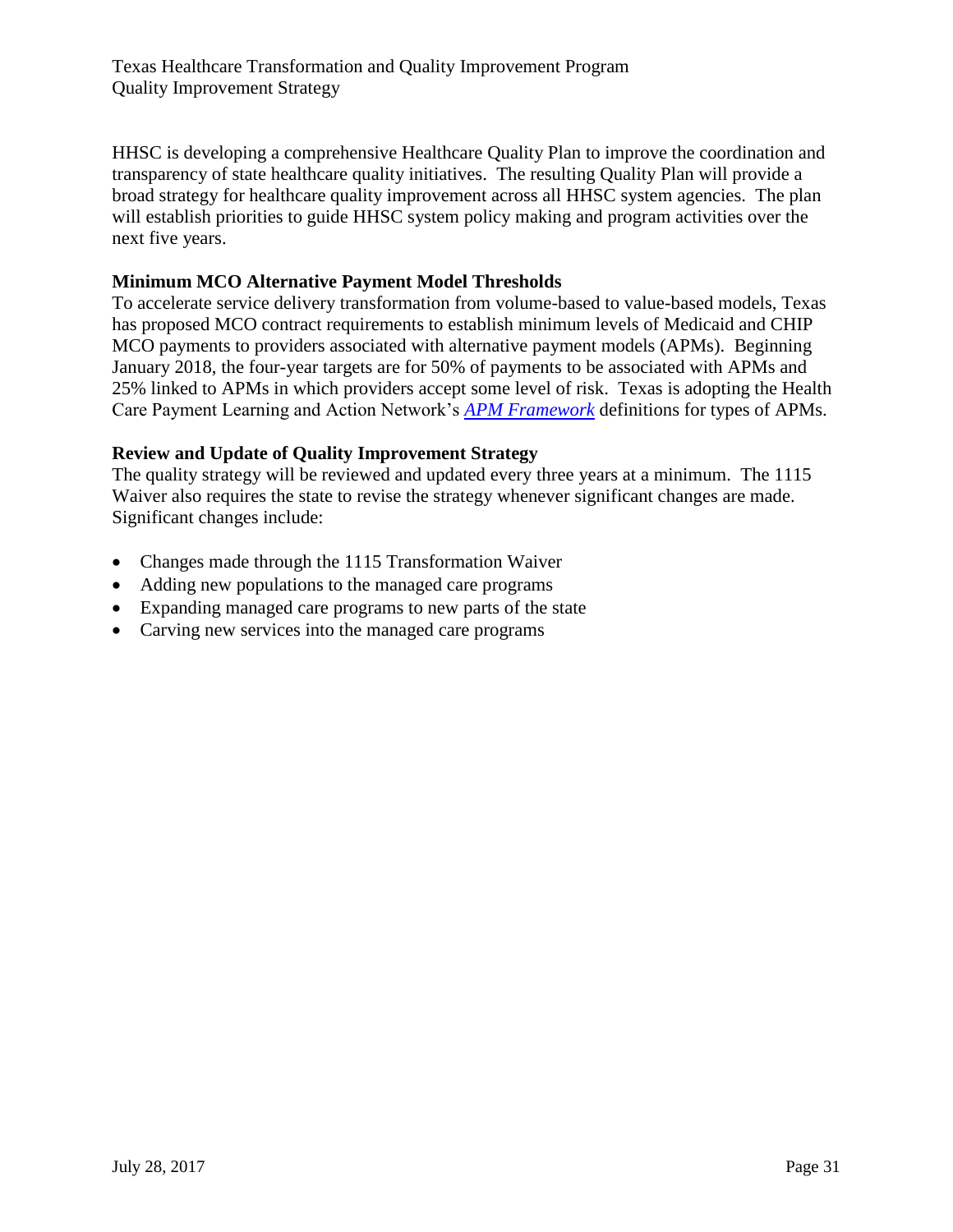## <span id="page-31-0"></span>**Attachment A - CFR and External Quality Review Organization Activities Crosswalk**

|                           | <b>CMS</b> Requirement                                                                                                                                                                                                                                                                              | <b>HHSC Report</b>                     | <b>Included</b> in<br><b>Summary of</b><br><b>Activities</b><br><b>Report?</b> |
|---------------------------|-----------------------------------------------------------------------------------------------------------------------------------------------------------------------------------------------------------------------------------------------------------------------------------------------------|----------------------------------------|--------------------------------------------------------------------------------|
| §438.364(a)(1)            | A detailed technical report that<br>describes the manner in which the data<br>from all activities conducted in<br>accordance with §438.358 were<br>aggregated and analyzed, and<br>conclusions were drawn as to the<br>quality, timeliness, and access to the<br>care furnished by the MCO or PIHP. | Summary of<br><b>Activities Report</b> | N/A                                                                            |
| $\frac{$438.364(a)(2)}{}$ | Assessment of each MCOs' and PIHPs'<br>strengths and weaknesses with respect                                                                                                                                                                                                                        | Administrative<br>Interviews           | Yes                                                                            |
|                           | to quality, timeliness, and access to<br>health care services furnished to<br>Medicaid beneficiaries.                                                                                                                                                                                               | <b>Member Surveys</b>                  |                                                                                |
|                           |                                                                                                                                                                                                                                                                                                     | <b>Quality of Care</b><br>data tables  |                                                                                |
|                           |                                                                                                                                                                                                                                                                                                     | QAPI<br>Evaluations                    |                                                                                |
|                           |                                                                                                                                                                                                                                                                                                     | <b>PIP</b> Evaluations                 |                                                                                |
| §438.364(a)(3)            | Recommendations for improving<br>quality of health care services furnished<br>by each MCO or PIHP.                                                                                                                                                                                                  | Administrative<br>Interviews           | Yes                                                                            |
|                           |                                                                                                                                                                                                                                                                                                     | <b>Member Surveys</b>                  |                                                                                |
|                           |                                                                                                                                                                                                                                                                                                     | <b>Quality of Care</b><br>data tables  |                                                                                |
|                           |                                                                                                                                                                                                                                                                                                     | QAPI<br>Evaluations                    |                                                                                |
|                           |                                                                                                                                                                                                                                                                                                     | <b>PIP</b> Evaluations                 |                                                                                |
|                           |                                                                                                                                                                                                                                                                                                     | Summary of<br><b>Activities Report</b> |                                                                                |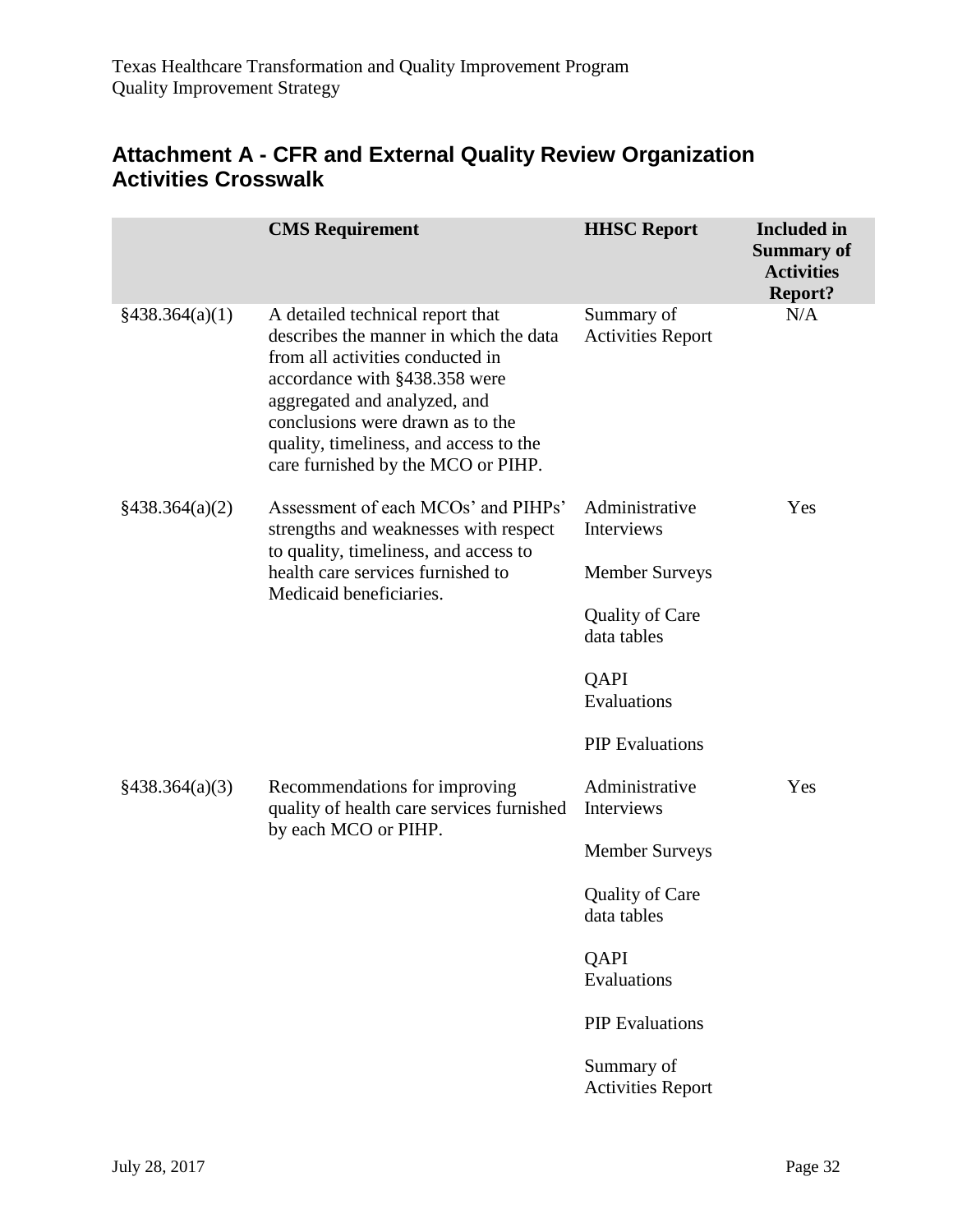|                 | <b>CMS</b> Requirement                                                                                                                                                                                                                    | <b>HHSC Report</b>                                                                                                                              | <b>Included</b> in<br><b>Summary of</b><br><b>Activities</b><br><b>Report?</b> |
|-----------------|-------------------------------------------------------------------------------------------------------------------------------------------------------------------------------------------------------------------------------------------|-------------------------------------------------------------------------------------------------------------------------------------------------|--------------------------------------------------------------------------------|
| §438.364(a)(4)  | Methodologically appropriate,<br>comparative information for all<br>MCOs/PIHPs.<br>This information should align with<br>what the state outlines in its quality<br>strategy as methodologically<br>appropriate.                           | <b>Member Surveys</b><br><b>Quality of Care</b><br>data tables<br>Administrative<br>Interviews<br>QAPI<br>Evaluations<br><b>PIP</b> Evaluations | Yes                                                                            |
| §438.364(a) (5) | Assessment of the degree to which each<br>MCO or PIHP has addressed<br>effectively the recommendations for<br>quality improvement made by the<br><b>External Quality Review Organization</b><br>(EQRO) during the previous year's<br>EQR. | QAPI<br>Evaluations                                                                                                                             | Yes <sup>2</sup>                                                               |
|                 | <b>Validation of Performance Improvement Projects (PIPs)</b>                                                                                                                                                                              |                                                                                                                                                 |                                                                                |
| §438.358(b)(1)  | Information on the validation of PIPs<br>required by the state to comply with<br>requirements set forth in<br>$§438.240(b)(1)$ and that were underway<br>during the preceding 12 months.                                                  | <b>PIP</b> Evaluations<br><b>Health Plan PIP</b><br>Reports<br>Summary of<br><b>Activities Report</b>                                           | Yes                                                                            |
| §438.364(a)(1)  | Description of the manner in which the<br>data from the validation of PIPs were<br>aggregated and analyzed, and<br>conclusions were drawn as to the<br>quality, timeliness, and access to the<br>care furnished by the MCO or PIHP.       | <b>PIP</b> Evaluations<br><b>Health Plan PIP</b><br>Reports<br>Summary of<br><b>Activities Report</b>                                           | Yes                                                                            |

l

 $2$  This has not been previously included in the Summary of Activity report, but will be moving forward.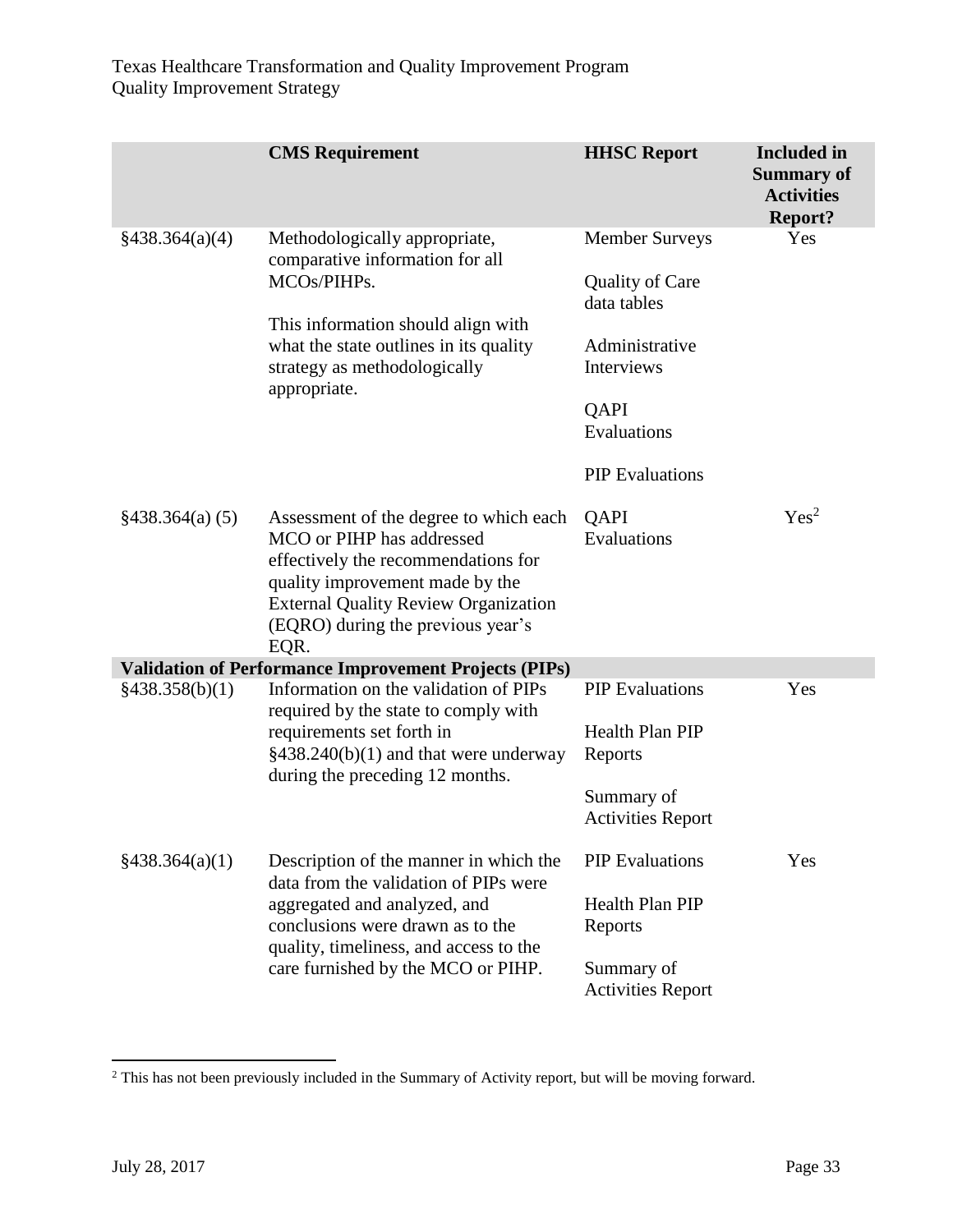|                                        | <b>CMS</b> Requirement                                                                                                                                                                                                                                                                                                                                                                                                        | <b>HHSC Report</b>                                                                                    | <b>Included</b> in<br><b>Summary of</b><br><b>Activities</b><br><b>Report?</b> |
|----------------------------------------|-------------------------------------------------------------------------------------------------------------------------------------------------------------------------------------------------------------------------------------------------------------------------------------------------------------------------------------------------------------------------------------------------------------------------------|-------------------------------------------------------------------------------------------------------|--------------------------------------------------------------------------------|
| $\frac{2438.364(a)(1)(i-1)}{4}$<br>iv) | The following information related to<br>the validation of PIPs:<br>Objectives;<br>$\bullet$<br>Methods of data collection and<br>$\bullet$<br>analysis (Note: this should include<br>a description of the validation<br>process/methodology, e.g., was the<br>CMS PIP validation protocol used,<br>or a method consistent with the<br>CMS protocol);<br>Description of data obtained; and<br>Conclusions drawn from the data. | <b>PIP</b> Evaluations<br>Health Plan PIP<br>Reports<br>Summary of<br><b>Activities Report</b>        | Yes                                                                            |
|                                        | Assessment of the overall validity and<br>reliability of study results and includes<br>any threats to accuracy/confidence in<br>reporting.                                                                                                                                                                                                                                                                                    | <b>PIP</b> Evaluations<br>Health Plan PIP<br>Reports                                                  | Yes <sup>3</sup>                                                               |
| §438.358(b)(1)                         | Validation results for all state-required<br>PIP topics for the current EQR review<br>cycle.                                                                                                                                                                                                                                                                                                                                  | Summary of<br><b>Activities Report</b><br><b>PIP</b> Evaluations<br>Health Plan PIP<br>Reports        | Yes <sup>4</sup>                                                               |
|                                        | Description of PIP interventions and<br>outcomes information associated with<br>each state-required PIP topic for the<br>current EQR review cycle.                                                                                                                                                                                                                                                                            | Summary of<br><b>Activities Report</b><br><b>PIP</b> Evaluations<br><b>Health Plan PIP</b><br>Reports | No <sup>5</sup>                                                                |

## **Validation of Performance Measures (PMs)**

 $\overline{\phantom{a}}$ 

<sup>&</sup>lt;sup>3</sup> This has not been previously included in the Summary of Activity report, but will be moving forward.

<sup>4</sup> This has not been previously included in the Summary of Activity report, but will be moving forward.

<sup>&</sup>lt;sup>5</sup> The Summary of Activity report typically focuses on selected PIP interventions.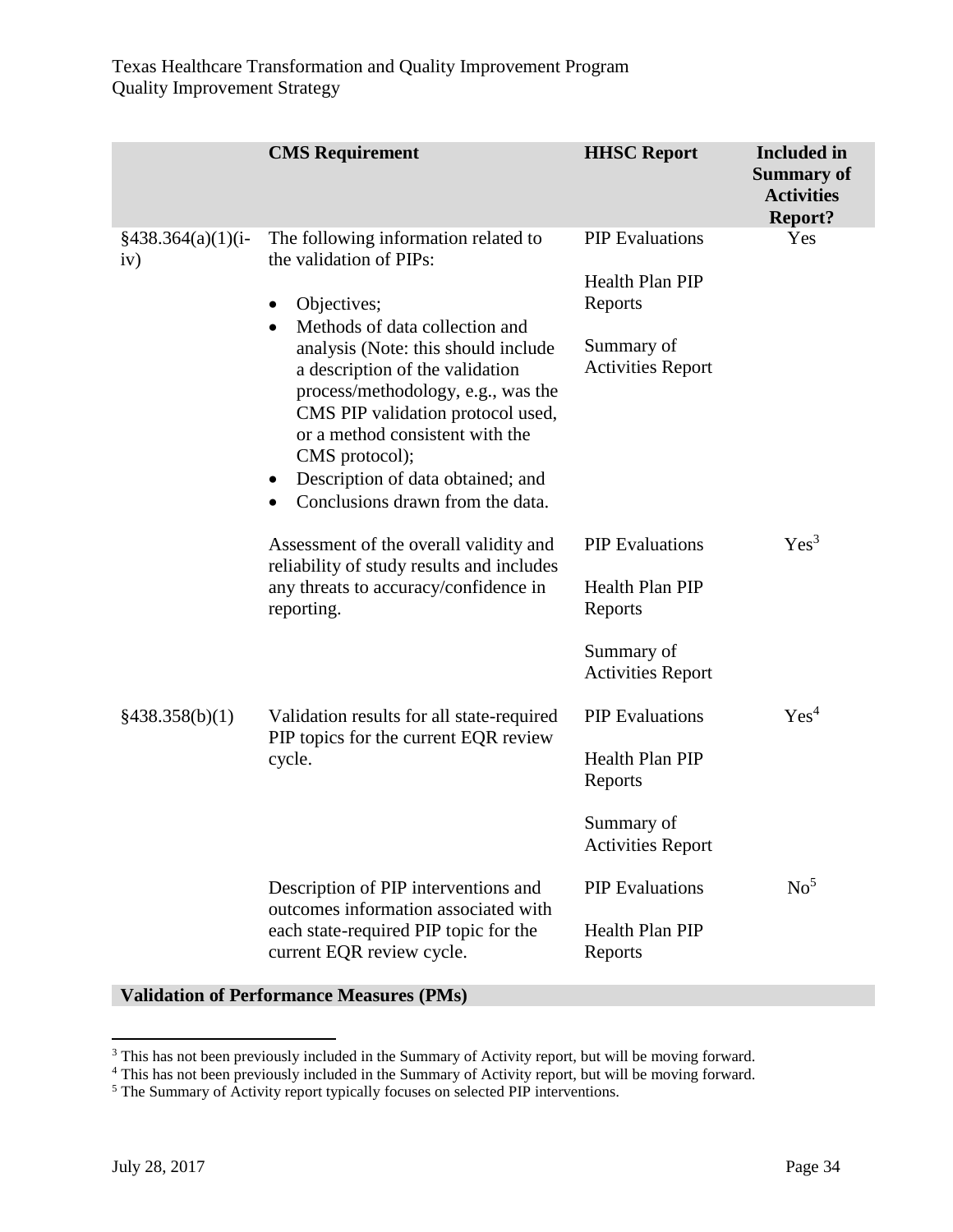|                                        | <b>CMS</b> Requirement                                                                                                                                                                                                                                                                                                                                                                                                      | <b>HHSC Report</b>                                                                | <b>Included</b> in<br><b>Summary of</b><br><b>Activities</b><br><b>Report?</b> |
|----------------------------------------|-----------------------------------------------------------------------------------------------------------------------------------------------------------------------------------------------------------------------------------------------------------------------------------------------------------------------------------------------------------------------------------------------------------------------------|-----------------------------------------------------------------------------------|--------------------------------------------------------------------------------|
| §438.358(b)(2)                         | Information on the validation of MCO<br>or PIHP PMs reported (as required by<br>the state) or MCO or PIHP PMs<br>calculated by the state during the<br>preceding 12 months to comply with<br>requirements set forth in<br>§438.240(b)(2).                                                                                                                                                                                   | <b>Quality of Care</b><br>data tables<br>Summary of<br>Activities-MCO<br>Profiles | Yes                                                                            |
| $\frac{$438.364(a)(1)}{4}$             | Description of the manner in which the<br>data from the validation of PMs were<br>aggregated and analyzed, and<br>conclusions were drawn as to the<br>quality, timeliness, and access to the<br>care furnished by the MCO or PIHP.                                                                                                                                                                                          | <b>Quality of Care</b><br>data tables                                             | Yes                                                                            |
| $\frac{2438.364(a)(1)(i-1)}{4}$<br>iv) | The following information related to<br>the validation of PMs:<br>Objectives;<br>$\bullet$<br>Methods of data collection and<br>$\bullet$<br>analysis (Note: this should include<br>a description of the validation<br>process/methodology, e.g., was the<br>CMS PM validation protocol used,<br>or a method consistent with the<br>CMS protocol);<br>Description of data obtained; and<br>Conclusions drawn from the data. | Quality of Care<br>data tables                                                    | Yes                                                                            |
|                                        | Documentation of which PMs the state<br>required the EQRO to validate for the<br>current EQR review cycle (Note: this<br>may be a subset of reported PMs or all<br>reported PMs).                                                                                                                                                                                                                                           | <b>Quality of Care</b><br>data tables                                             | Yes                                                                            |
|                                        | EQR assessment of the MCO/PIHP<br>information system as part of the<br>validation process.                                                                                                                                                                                                                                                                                                                                  | Administrative<br>Interviews                                                      | Yes <sup>6</sup>                                                               |

 $\overline{\phantom{a}}$ <sup>6</sup> This has been present in some, but not all, prior Summary of Activity reports. It will be included consistently in these reports moving forward.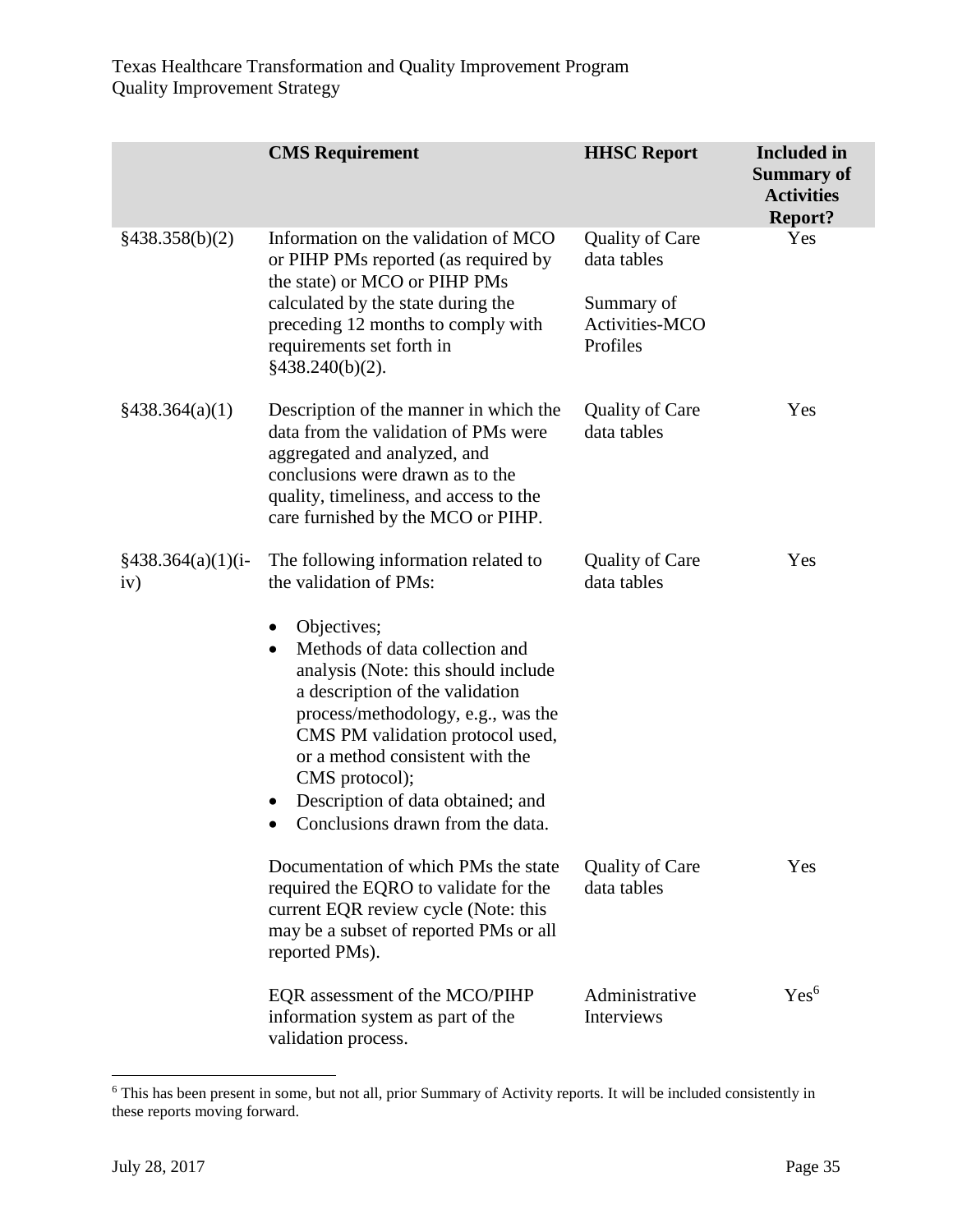|                            | <b>CMS</b> Requirement                                                                                                                                                                                                             | <b>HHSC Report</b>                                                                                                           | <b>Included</b> in<br><b>Summary of</b><br><b>Activities</b><br><b>Report?</b> |
|----------------------------|------------------------------------------------------------------------------------------------------------------------------------------------------------------------------------------------------------------------------------|------------------------------------------------------------------------------------------------------------------------------|--------------------------------------------------------------------------------|
|                            | Outcomes information associated with<br>each PM for the current EQR review<br>cycle.                                                                                                                                               | Quality of Care<br>data tables<br>Summary of<br><b>Activities Report-</b><br>MCO profiles                                    | <b>Yes</b>                                                                     |
| §438.358(b)(3)             | Information on a review, conducted<br>within the previous 3-year period, to<br>determine the MCO's or PIHP's<br>compliance with standards established<br>by the state to comply with the<br>requirements of $§438.204(g)$ .        | Administrative<br><b>Interviews</b><br><b>Quality of Care</b><br>data tables<br><b>Member Surveys</b><br>QAPI<br>Evaluations | Yes <sup>7</sup>                                                               |
| $\frac{$438.364(a)(1)}{4}$ | Description of the manner in which the<br>data from the compliance review were<br>aggregated and analyzed, and<br>conclusions were drawn as to the<br>quality, timeliness, and access to the<br>care furnished by the MCO or PIHP. | Administrative<br><b>Interviews</b><br>Quality of Care<br>data tables<br><b>Member Surveys</b><br>QAPI<br>Evaluations        | Yes <sup>8</sup>                                                               |
| $§438.364(a)(1)(i-$<br>iv) | The following information related to<br>the compliance review:                                                                                                                                                                     | Administrative<br><b>Interviews</b>                                                                                          | Yes <sup>9</sup>                                                               |

• Objectives;

l

 $<sup>7</sup>$  The Summary of Activity report typically includes a summary of selected results from the Administrative</sup> Interview reports.

<sup>&</sup>lt;sup>8</sup> A summary of methodologies has been present in some, but not all, prior Summary of Activity reports. It will be included consistently in reports moving forward.

<sup>&</sup>lt;sup>9</sup> A summary of methodologies has been present in some, but not all prior Summary of Activity reports. It will be included consistently in reports moving forward.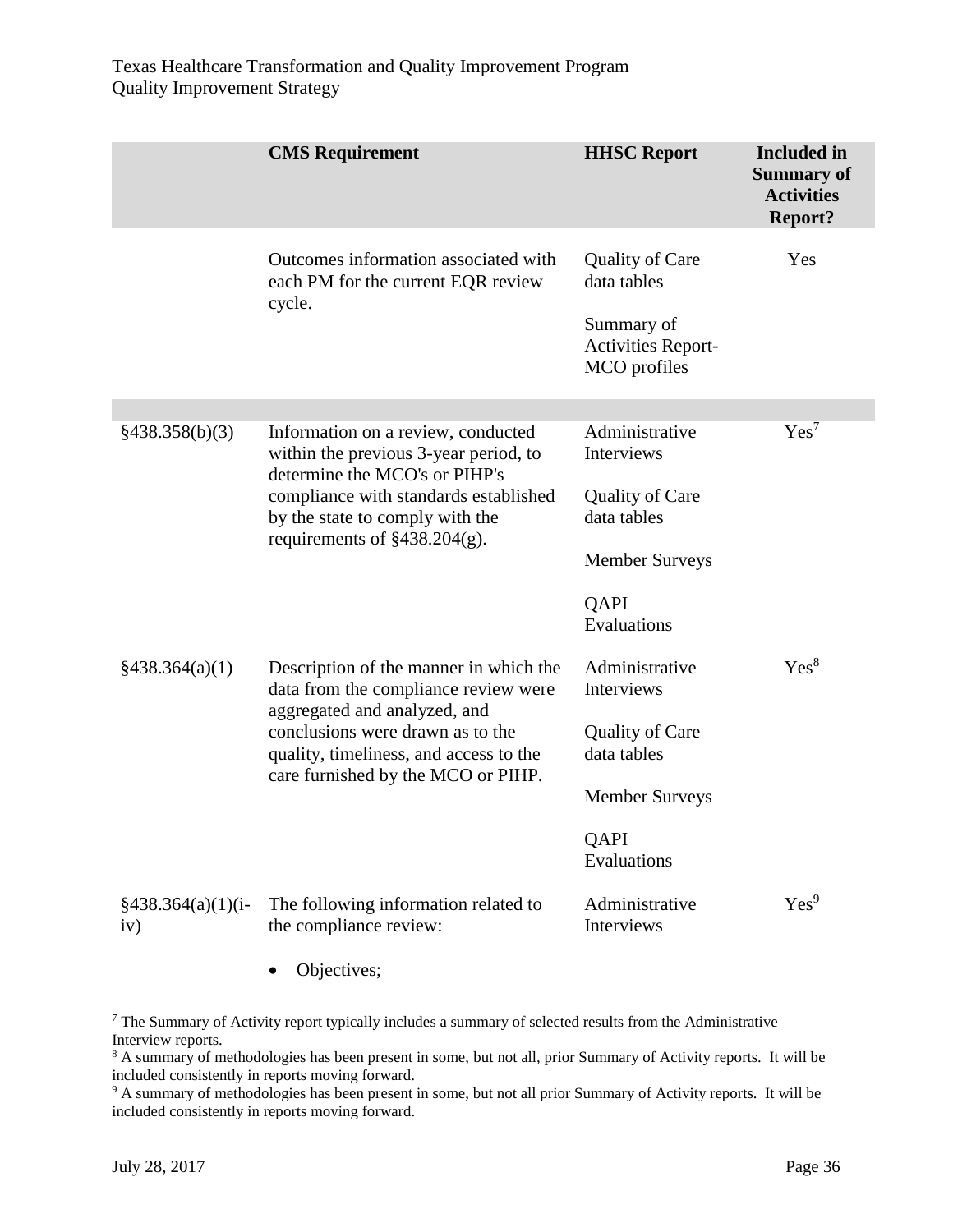|                                        | <b>CMS</b> Requirement                                                                                                                                                                                                                                                                                                                                  | <b>HHSC Report</b>                                                                                                    | <b>Included</b> in<br><b>Summary of</b><br><b>Activities</b><br><b>Report?</b> |
|----------------------------------------|---------------------------------------------------------------------------------------------------------------------------------------------------------------------------------------------------------------------------------------------------------------------------------------------------------------------------------------------------------|-----------------------------------------------------------------------------------------------------------------------|--------------------------------------------------------------------------------|
|                                        | Methods of data collection and<br>$\bullet$<br>analysis (Note: this should include<br>a description of the validation<br>process/methodology, e.g., was the<br>CMS PM validation protocol used,<br>or a method consistent with the<br>CMS protocol);<br>Description of data obtained; and<br>$\bullet$<br>Conclusions drawn from the data.<br>$\bullet$ | <b>Quality of Care</b><br>data tables<br><b>Member Surveys</b><br>QAPI<br>Evaluations                                 |                                                                                |
| §438.358(b)(3)                         | Compliance assessment results for each<br>MCO/PIHP from within the past three<br>years.                                                                                                                                                                                                                                                                 | Administrative<br>Interviews<br><b>Quality of Care</b><br>data tables<br><b>Member Surveys</b><br>QAPI<br>Evaluations | $Yes^{10}$                                                                     |
| $\frac{2438.364(a)(1)(i-1)}{4}$<br>iv) | If appropriate, the following<br>information related to encounter data<br>validation:<br>Objectives;<br>Methods of data collection and<br>$\bullet$<br>analysis;<br>Description of data obtained; and<br>Conclusions drawn from the data.                                                                                                               | Summary of<br><b>Activities Report</b><br>- Addendum<br><b>Encounter Data</b><br>Validation                           | Yes                                                                            |
| $\frac{2438.364(a)(1)(i-1)}{4}$<br>iv) | If appropriate, the following<br>information related to the<br>administration or validation of<br>consumer or provider surveys of<br>quality of care:                                                                                                                                                                                                   | <b>STAR Adult and</b><br>Caregiver<br><b>Member Survey</b><br>data tables                                             | Yes                                                                            |

 $10$  Three-year trends have been shown in prior Summary of Activity reports, but typically only at the program level, and not the managed care organization level.

 $\overline{\phantom{a}}$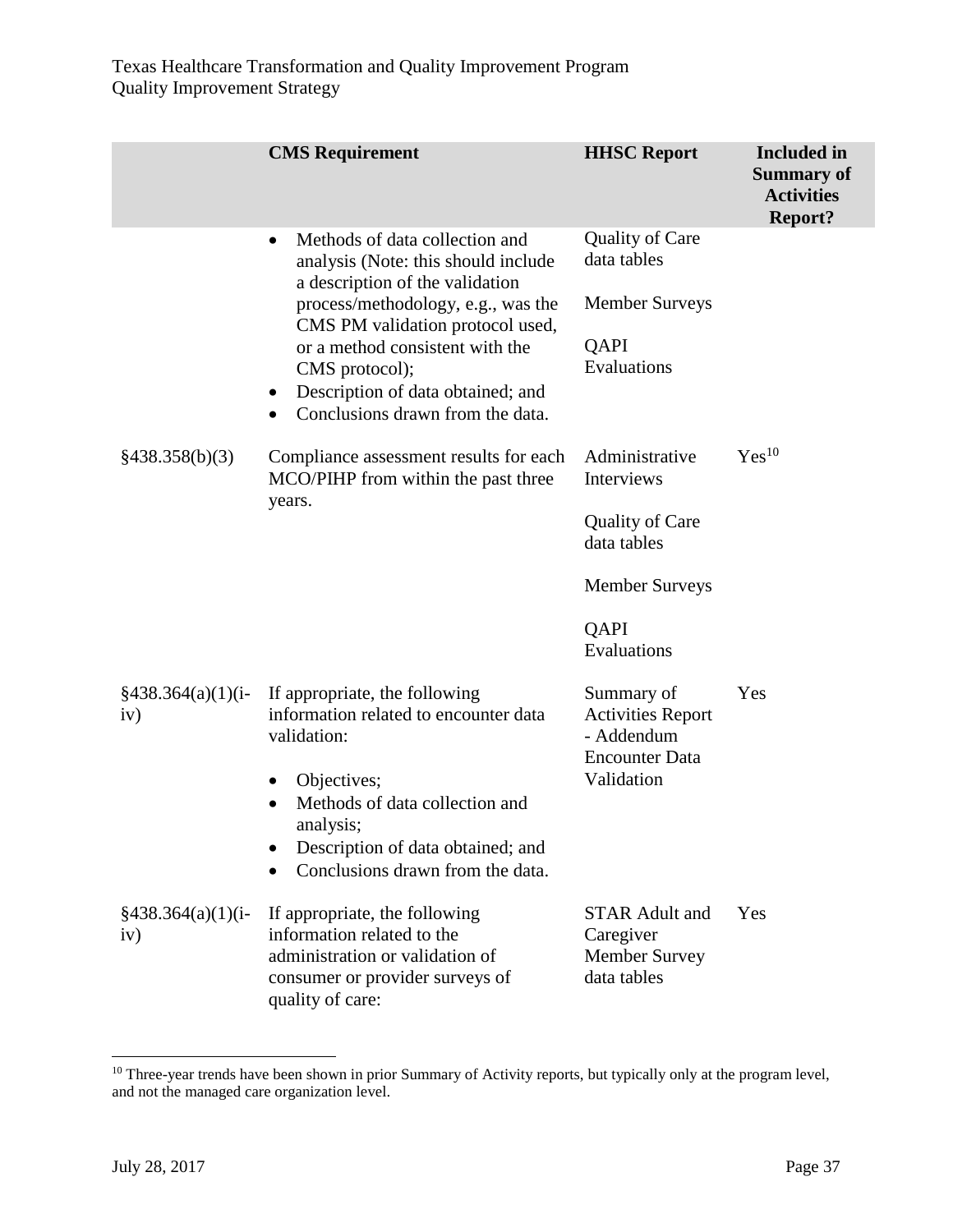|                                        | <b>CMS</b> Requirement                                                                                                                                                                                                                                         | <b>HHSC Report</b>                                                         | <b>Included</b> in<br><b>Summary of</b><br><b>Activities</b><br><b>Report?</b> |
|----------------------------------------|----------------------------------------------------------------------------------------------------------------------------------------------------------------------------------------------------------------------------------------------------------------|----------------------------------------------------------------------------|--------------------------------------------------------------------------------|
|                                        | Objectives;<br>$\bullet$<br>Methods of data collection and<br>$\bullet$<br>analysis;<br>Description of data obtained; and<br>٠                                                                                                                                 | STAR+PLUS<br><b>Adult Member</b><br>Survey data<br>tables                  |                                                                                |
|                                        | Conclusions drawn from the data.<br>$\bullet$                                                                                                                                                                                                                  | <b>CHIP</b> Caregiver<br>Survey data<br>tables                             |                                                                                |
|                                        |                                                                                                                                                                                                                                                                | <b>STAR Health</b><br><b>Caregiver Survey</b><br>data tables               |                                                                                |
| $\frac{2438.364(a)(1)(i-1)}{4}$<br>iv) | If state contracts with the EQRO to<br>calculate PMs in addition to those<br>reported by an MCO or PIHP and<br>validated by an EQRO (as described in<br>$§438.358(c)(3)$ , the technical report<br>must include the following related to<br>that EQR activity: | Quality of Care<br>data tables                                             | Yes                                                                            |
|                                        | Objectives;<br>$\bullet$<br>Methods of data collection and<br>$\bullet$<br>analysis;<br>Description of data obtained; and<br>$\bullet$<br>Conclusions drawn from the data.<br>$\bullet$                                                                        |                                                                            |                                                                                |
| $\frac{2438.364(a)(1)(i-1)}{4}$<br>iv) | The following information related to<br>the conducting of PIPs:                                                                                                                                                                                                | <b>PIP</b> Evaluations                                                     | Yes                                                                            |
|                                        | Objectives;<br>$\bullet$<br>Methods of data collection and<br>$\bullet$<br>analysis;<br>Description of data obtained; and<br>Conclusions drawn from the data.                                                                                                  |                                                                            |                                                                                |
| $§438.364(a)(1)(i-$<br>iv)             | If appropriate, the following<br>information related to studies on<br>quality that focus on a particular aspect<br>of clinical or nonclinical services at a<br>point in time:                                                                                  | Ad Hoc Focus<br><b>Studies</b><br>Ad Hoc Quarterly<br><b>Topic Reports</b> | Yes                                                                            |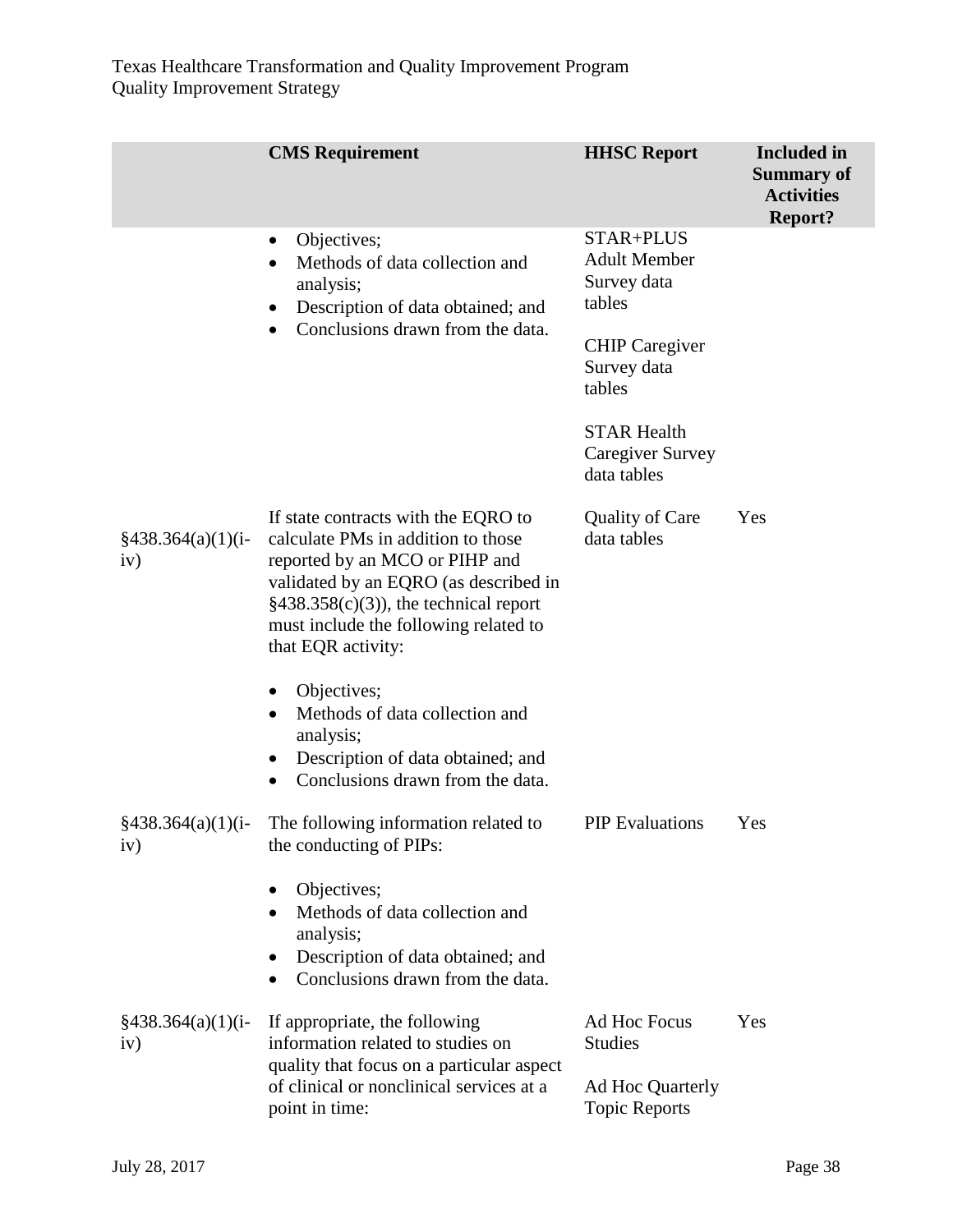| <b>CMS</b> Requirement | <b>HHSC Report</b> | <b>Included</b> in<br><b>Summary of</b><br><b>Activities</b><br><b>Report?</b> |
|------------------------|--------------------|--------------------------------------------------------------------------------|
| • Objectives;          |                    |                                                                                |

- Methods of data collection and analysis;
- Description of data obtained; and
- Conclusions drawn from the data.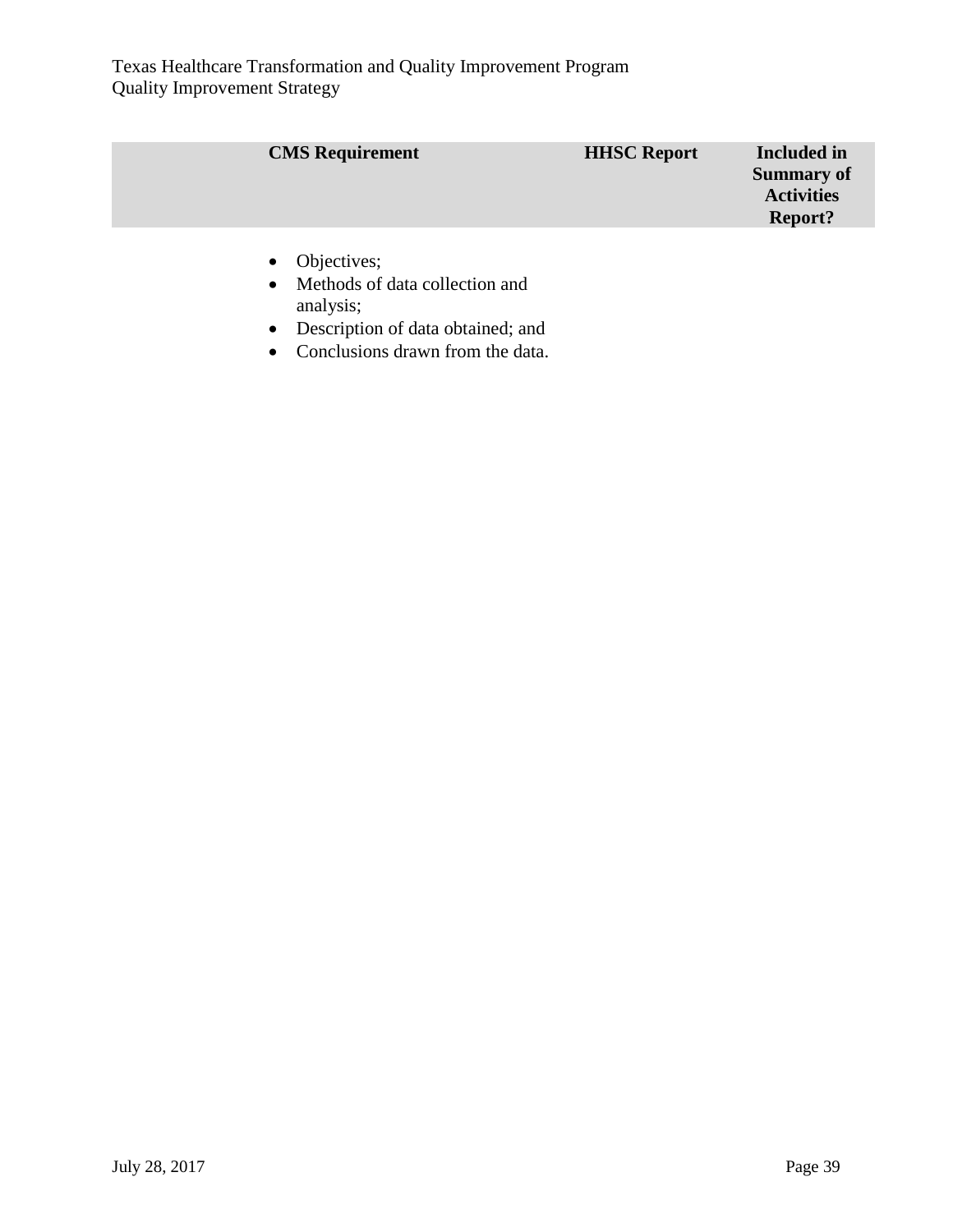## <span id="page-39-0"></span>**Attachment B - Interaction of Roles**

#### **Data Collection**

- Operations
- Health Plan Management
- External Quality Review Organization
- Policy and Program
- Center for Analytics and Decision Support
- Quality and Program Improvement
- Utilization Management and Review

#### **Implementation**

- Quality and Program Improvement
- Health Plan Management
- Operations
- Financial Services
- Policy and Program
- External Quality Review Organization

#### **Analysis**

- Quality and Program Improvement
- External Quality Review Organization
- Policy and Program
- Health Plan Management
- Financial Services
- Operations

#### **Initiative Development**

- Quality and Program Improvement
- External Quality Review Organization
- Policy and Program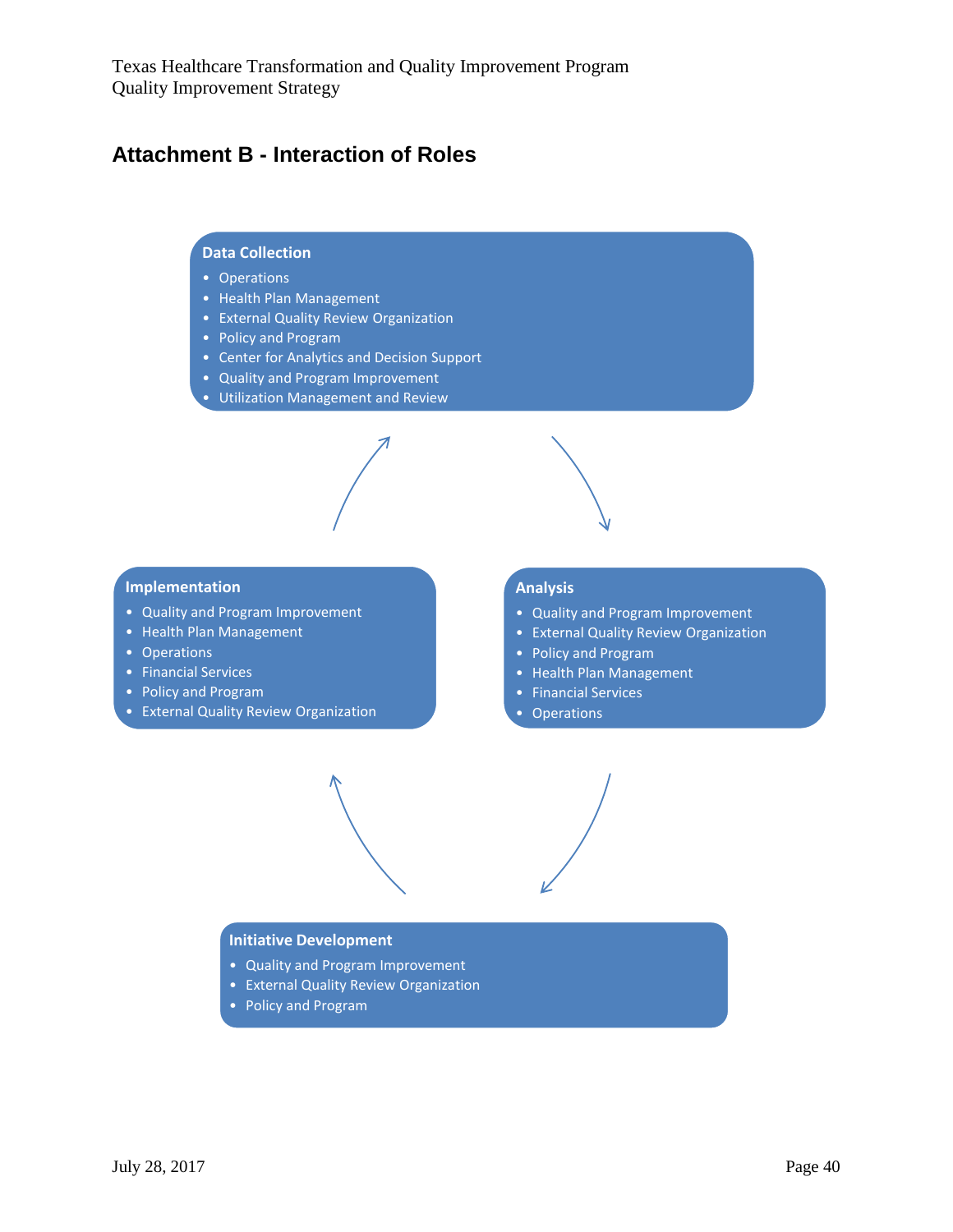## <span id="page-40-0"></span>**Attachment C - CFR and Relevant Managed Care Organization Contract Requirements**

| 42<br><b>CFR</b> | <b>Element</b>                                     | <b>Uniform Managed Care</b><br><b>Contract</b><br><b>Terms and Conditions</b>                                                                                                                                                                                                                                                                                                                                                                                                                                                                                                | <b>STAR Kids Contract Terms</b><br>and Conditions                                                                                                                                                                                                                                                                                                                                                                                                                                                                                                                                                                                                                                |
|------------------|----------------------------------------------------|------------------------------------------------------------------------------------------------------------------------------------------------------------------------------------------------------------------------------------------------------------------------------------------------------------------------------------------------------------------------------------------------------------------------------------------------------------------------------------------------------------------------------------------------------------------------------|----------------------------------------------------------------------------------------------------------------------------------------------------------------------------------------------------------------------------------------------------------------------------------------------------------------------------------------------------------------------------------------------------------------------------------------------------------------------------------------------------------------------------------------------------------------------------------------------------------------------------------------------------------------------------------|
| §                | Scope                                              |                                                                                                                                                                                                                                                                                                                                                                                                                                                                                                                                                                              |                                                                                                                                                                                                                                                                                                                                                                                                                                                                                                                                                                                                                                                                                  |
| 438.200          |                                                    |                                                                                                                                                                                                                                                                                                                                                                                                                                                                                                                                                                              |                                                                                                                                                                                                                                                                                                                                                                                                                                                                                                                                                                                                                                                                                  |
| §                | <b>State</b>                                       |                                                                                                                                                                                                                                                                                                                                                                                                                                                                                                                                                                              |                                                                                                                                                                                                                                                                                                                                                                                                                                                                                                                                                                                                                                                                                  |
| 438.202          | responsibilities                                   |                                                                                                                                                                                                                                                                                                                                                                                                                                                                                                                                                                              |                                                                                                                                                                                                                                                                                                                                                                                                                                                                                                                                                                                                                                                                                  |
| §                | <b>Elements of State</b>                           |                                                                                                                                                                                                                                                                                                                                                                                                                                                                                                                                                                              |                                                                                                                                                                                                                                                                                                                                                                                                                                                                                                                                                                                                                                                                                  |
| 438.204          | quality strategies                                 |                                                                                                                                                                                                                                                                                                                                                                                                                                                                                                                                                                              |                                                                                                                                                                                                                                                                                                                                                                                                                                                                                                                                                                                                                                                                                  |
|                  | <b>Access Standards</b>                            |                                                                                                                                                                                                                                                                                                                                                                                                                                                                                                                                                                              |                                                                                                                                                                                                                                                                                                                                                                                                                                                                                                                                                                                                                                                                                  |
| §<br>438.206     | Availability of<br>services                        | 8.1.2 Covered Services;<br>8.1.3 Access to Care;<br>8.1.4 Provider Network;<br>8.1.5.8 Cultural Competency<br>Plan;<br>8.1.12 Services for People<br>with Special Health Care<br>Needs;<br>8.1.13 Service Management<br>for Certain Populations;<br>8.1.15 Behavioral Health<br>(BH) Network and Services;<br>8.1.21 Pharmacy Services;<br>8.1.24 Immunizations;<br>8.1.25 Dental Coverage;<br>8.1.26 Health Home Services;<br>8.2.1 Continuity of Care and<br>Out-of-Network Services;<br>8.2.2 Provisions Related to<br><b>Covered Services for</b><br>Medicaid<br>Members | 8.1.2 Covered Services;<br>8.1.3 Access to Care;<br>8.1.4 Provider Network;<br>8.1.4.10.2 Health Home;<br>8.1.5.8 Cultural Competency<br>Plan;<br>8.1.13 Services for Members<br>with Special Health Care<br>Needs;<br>8.1.16 Behavioral Health<br>(BH) Services and Network;<br>8.1.17 Pharmacy Services;<br>8.1.24.13 Immunizations;<br>8.1.23 Continuity of Care and<br>Out-of-Network Providers;<br>8.1.24 Provisions Related to<br>Covered Services for<br>Members;<br>8.1.36 Covered Community-<br><b>Based Services;</b><br>8.1.41 Substance Abuse<br>Benefit;<br>8.1.45 Facility-Based Care;<br>8.1.46 Telemedicine,<br>Telehealth, and<br><b>Telemonitoring Access;</b> |
|                  |                                                    |                                                                                                                                                                                                                                                                                                                                                                                                                                                                                                                                                                              | 8.3.2 MDCP STAR Kids<br><b>Covered Services</b>                                                                                                                                                                                                                                                                                                                                                                                                                                                                                                                                                                                                                                  |
| ş<br>438.207     | Assurances of<br>adequate capacity<br>and services | 8.1.3 Access to Care                                                                                                                                                                                                                                                                                                                                                                                                                                                                                                                                                         | 8.1.3 Access to Care                                                                                                                                                                                                                                                                                                                                                                                                                                                                                                                                                                                                                                                             |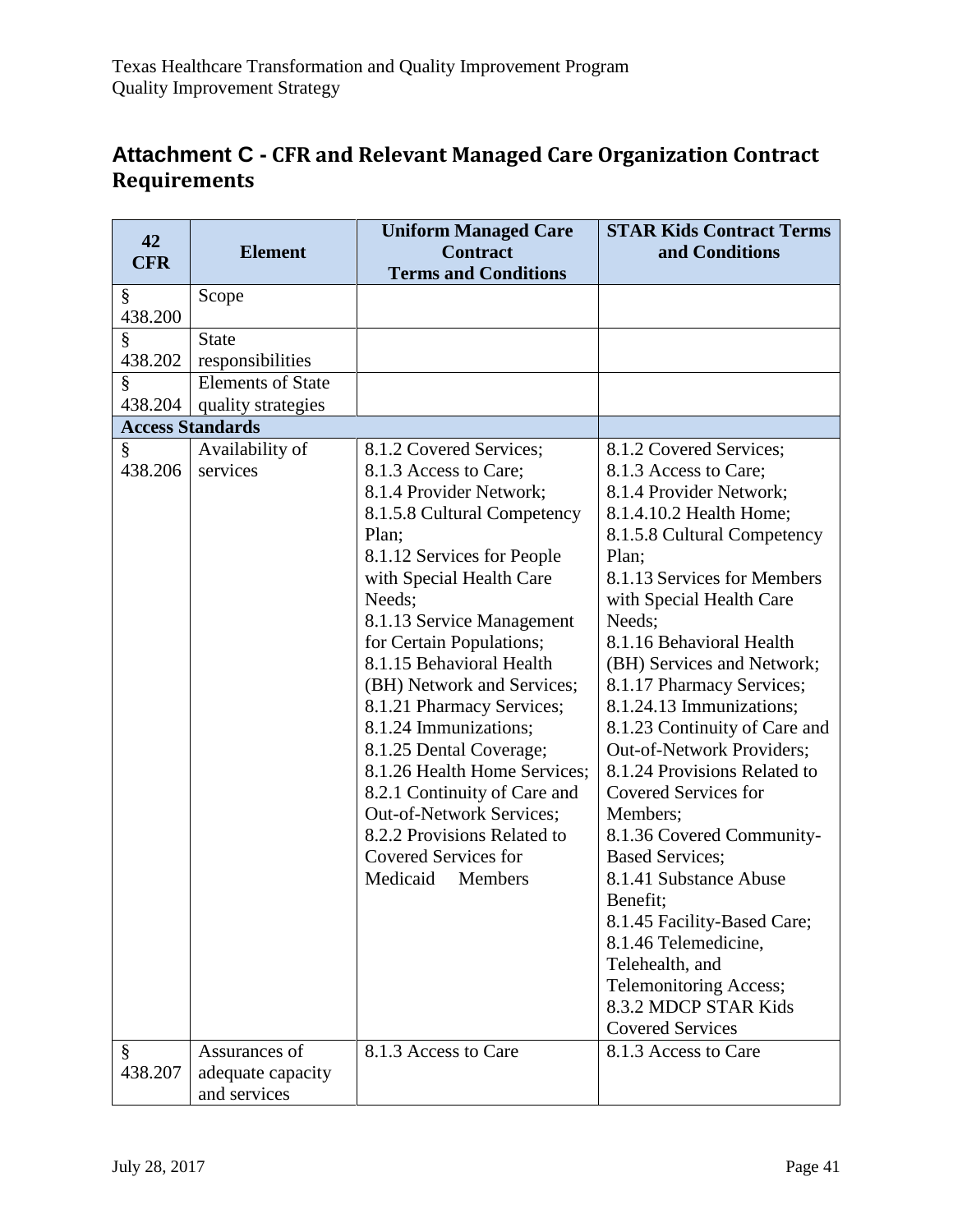| §<br>438.208<br>§<br>438.210 | Coordination and<br>continuity of care<br>Coverage and<br>authorization of | 8.2.1 Continuity of Care and<br>Out-of-Network Providers;<br>8.2.7.2.3 Care Coordination;<br>8.3.2 Service Coordination<br>8.1.2 Covered Services                                 | 8.1.23 Continuity of Care and<br><b>Out-of-Network Providers;</b><br>8.1.38 Service Coordination;<br>8.3.3 Additional Service<br><b>Coordination Requirements</b><br>for MDCP STAR Kids<br><b>Members</b><br>8.1.18 Financial<br><b>Requirements for Covered</b>                                                              |
|------------------------------|----------------------------------------------------------------------------|-----------------------------------------------------------------------------------------------------------------------------------------------------------------------------------|-------------------------------------------------------------------------------------------------------------------------------------------------------------------------------------------------------------------------------------------------------------------------------------------------------------------------------|
|                              | services                                                                   |                                                                                                                                                                                   | Services;<br>8.1.2 Covered Services;                                                                                                                                                                                                                                                                                          |
|                              | <b>Structure &amp; Operation Standards</b>                                 |                                                                                                                                                                                   |                                                                                                                                                                                                                                                                                                                               |
| §<br>438.214                 | Provider selection                                                         | 8.1.4 Provider Network;<br>8.1.22 Federally Qualified<br>Health Centers (FQHCs) and<br>Rural Health Clinics (RHCs);<br>8.2.3 Medicaid Significant<br><b>Traditional Providers</b> | 8.1.4 Provider Network;<br>8.1.23 Continuity of Care and<br>Out-of-Network Providers;<br>8.1.25 Medicaid Significant<br><b>Traditional Providers;</b><br>8.1.26 Payments to Federally<br><b>Qualified Health Centers</b><br>(FQHCs) and Rural Health<br>Clinics (RHCs);<br>8.1.40 Community-Based<br><b>Service Providers</b> |
| §<br>438.218                 | Enrollee<br>information                                                    | 8.1.5 Member Services                                                                                                                                                             | 8.1.5 Member Services                                                                                                                                                                                                                                                                                                         |
| ş<br>438.224                 | Confidentiality                                                            | 8.1.18.4 Health Insurance<br>Portability and<br>Accountability Act (HIPAA)<br>Compliance                                                                                          | 11.0 Disclosure and<br>Confidentiality of<br>Information;<br>8.1.38.12 Centralized<br>Medical Record and<br>Confidentiality                                                                                                                                                                                                   |
| §                            | Enrollment and                                                             | 5.0 Member Eligibility &                                                                                                                                                          | 5.0 Member Eligibility $\&$                                                                                                                                                                                                                                                                                                   |
| 438.226<br>ş<br>438.228      | disenrollment<br>Grievance systems                                         | Enrollment<br>8.1.5.9 Member Complaint<br>and Appeal Process;<br>8.2.4 Provider Complaints<br>and Appeals;<br>8.2.6 Medicaid Member<br><b>Complaint and Appeal</b><br>System      | Enrollment<br>8.1.27 Provider Complaints<br>and Appeals;<br>8.1.29 Member Complaint<br>and Appeal System;<br>8.1.5.9 Member Complaint<br>and Appeal Process                                                                                                                                                                   |
| §<br>438.230                 | Subcontractual<br>relationships and<br>delegation                          | 4.08 Subcontractors;<br>4.09 HHSC's Ability to<br>Contract with Subcontractors;                                                                                                   | 4.05 Responsibility for MCO<br>personnel and<br>Subcontractors;                                                                                                                                                                                                                                                               |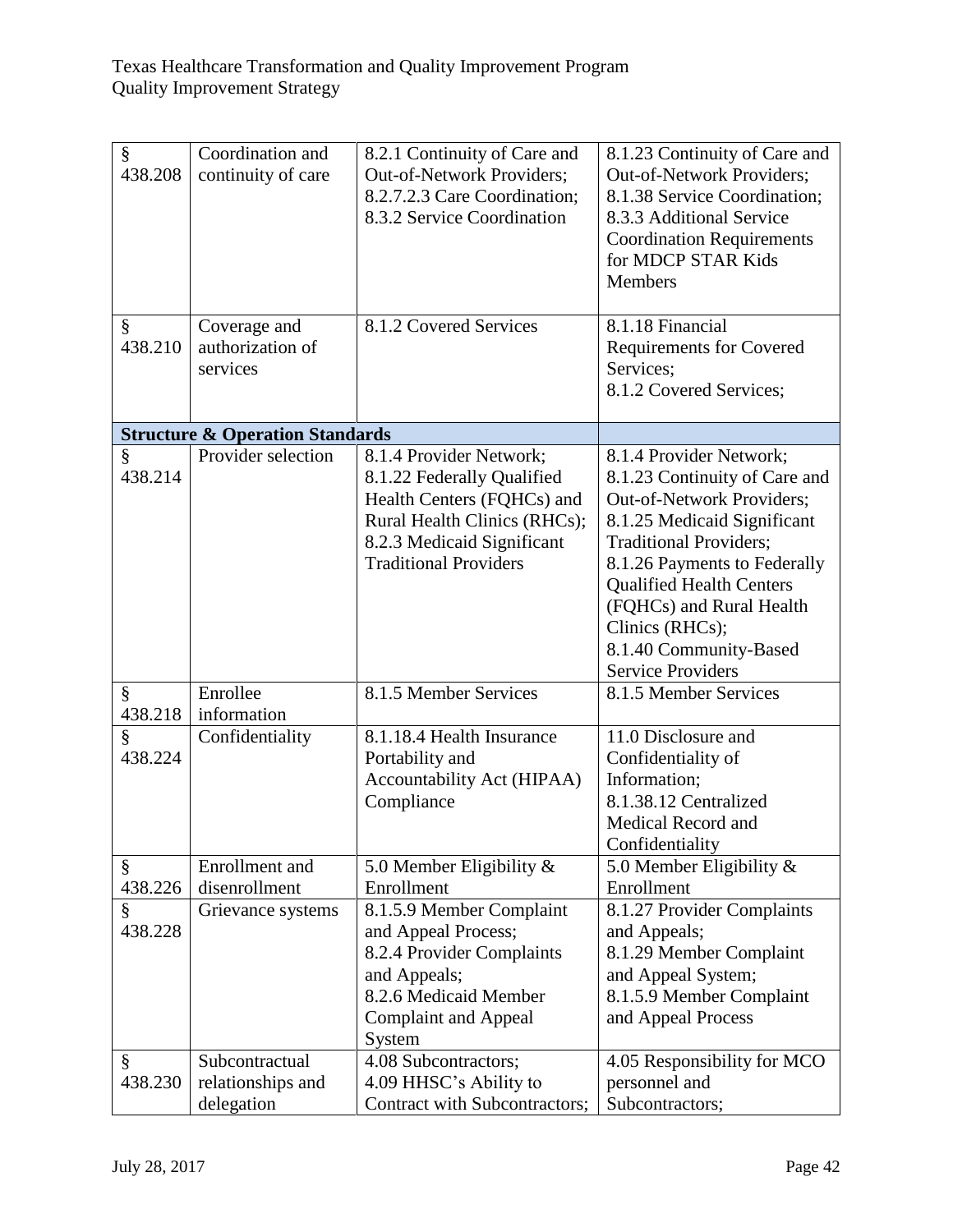|         |                                                | 8.1.20 General Reporting     | 4.08 Subcontractors and             |
|---------|------------------------------------------------|------------------------------|-------------------------------------|
|         |                                                | Requirements                 | Agreements with Third               |
|         |                                                |                              | Parties;                            |
|         |                                                |                              | 4.09 HHSC's Ability to              |
|         |                                                |                              | <b>Contract with Subcontractors</b> |
|         | <b>Measurement &amp; Improvement Standards</b> |                              |                                     |
| §       | Practice guidelines                            | 8.1.7.6 Clinical Practice    | 8.1.7.6 Clinical Practice           |
| 438.236 |                                                | Guidelines;                  | Guidelines;                         |
|         |                                                | 8.1.8 Utilization            | 8.1.9 Utilization                   |
|         |                                                | Management;                  | Management;                         |
|         |                                                | 8.1.9 Early Childhood        | 8.1.10 Early Childhood              |
|         |                                                | Intervention (ECI):          | Intervention (ECI):                 |
|         |                                                | 8.1.10 Special Supplemental  | 8.1.11 Special Supplemental         |
|         |                                                | Nutrition Program for        | Nutrition Program for               |
|         |                                                | Women, Infants, and          | Women, Infants, and                 |
|         |                                                | Children (WIC) – Specific    | Children (WIC) – Specific           |
|         |                                                | Requirements;                | Requirements;                       |
|         |                                                | 8.1.12 Services for People   | 8.1.13 Services for Members         |
|         |                                                | with Special Health Care     | with Special Health Care            |
|         |                                                | Needs;                       | Needs;                              |
|         |                                                | 8.1.14 Disease Management    | 8.1.14 Disease Management           |
| §       | <b>Quality</b> assessment                      | 8.1.1.1 Performance          | 8.1.1.1 Performance                 |
| 438.240 | and performance                                | Evaluation;                  | Evaluation;                         |
|         | improvement                                    | 8.1.7 Quality Assessment and | 8.1.7 Quality Assessment and        |
|         | program                                        | Performance Improvement      | Performance Improvement             |
| §       | Health information                             | 8.1.18 Management            | 8.1.20 Management                   |
| 438.242 | systems                                        | <b>Information System</b>    | <b>Information System</b>           |
|         |                                                | Requirements                 | Requirements                        |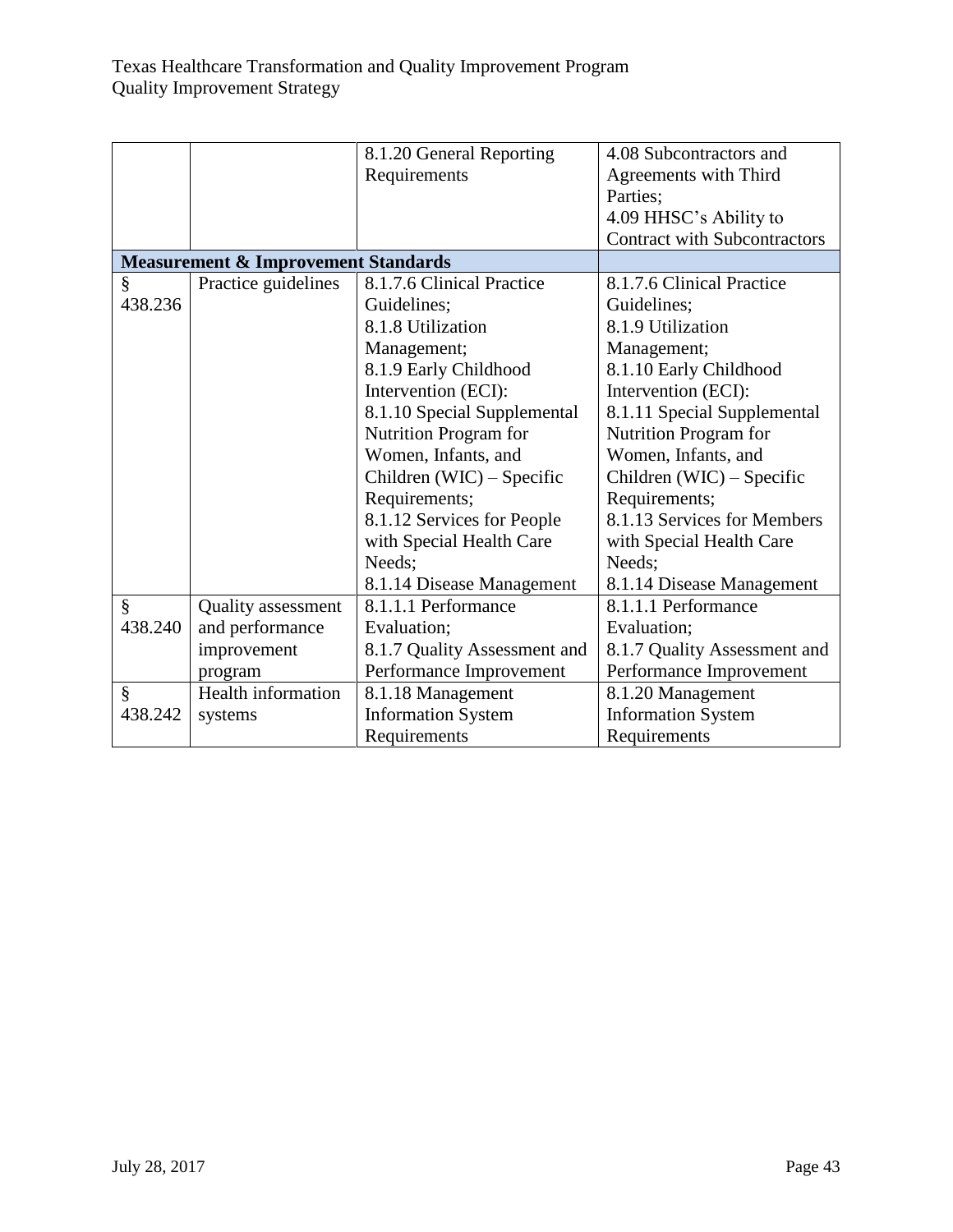## <span id="page-43-0"></span>**Attachment D - P4Q Process and Procedures**

P4Q model development process

- 1. Develop a conceptual framework and logic model for P4Q
	- a. Obtain vision from the Executive Commissioner
	- b. Poll the plans and provider associations about what program elements are important to them
	- c. Conduct literature review
	- d. Conduct environmental scan
	- e. Conceptual framework will include at a minimum:
		- i. List of legislative mandates and constraints;
		- ii. Types of measures to be used;
		- iii. General explanation of how achievement will be assessed (e.g. incremental improvement, ranking, comparison with national benchmarks, etc.);
		- iv. General explanation of how goals and/or minimum thresholds will be set including how health plans will be measured (e.g. pass/fail, partial credit awarded for movement towards the goal);
		- v. General explanation of how dollars will be recouped and/or distributed.
- 2. Obtain leadership approval of the conceptual framework and measure selection
	- a. Approval will be obtained from Deputy Director of Quality and Program Improvement, Associate Commissioner for Medicaid and CHIP, Deputy Executive Commissioner for Medical and Social Services and the Executive Commissioner via memo
- 3. Staff develop a model or model options that adhere to the conceptual framework
	- a. Model development will include:
		- i. Running simulations to determine feasibility
		- ii. Assessing impact of measure variability on P4Q results
		- iii. Setting all goals, minimum thresholds, dollar amounts/percentages for recoupment/distribution, and any hold harmless zone or other special provisions.
		- iv. If feasible staff will also develop a blank Excel workbook for P4Q result calculations to be distributed to plans.
	- b. Staff obtain input/feedback from internal stakeholders, including the Medical Director, Director of Data Analytics, other internal quality staff, and ICHP
	- c. Make any adjustments needed based on feedback
- 4. Staff obtain leadership approval of the model and measures
	- a. Approval will be obtained from Deputy Director of Quality and Program Improvement, Associate Commissioner for Medicaid and CHIP, Deputy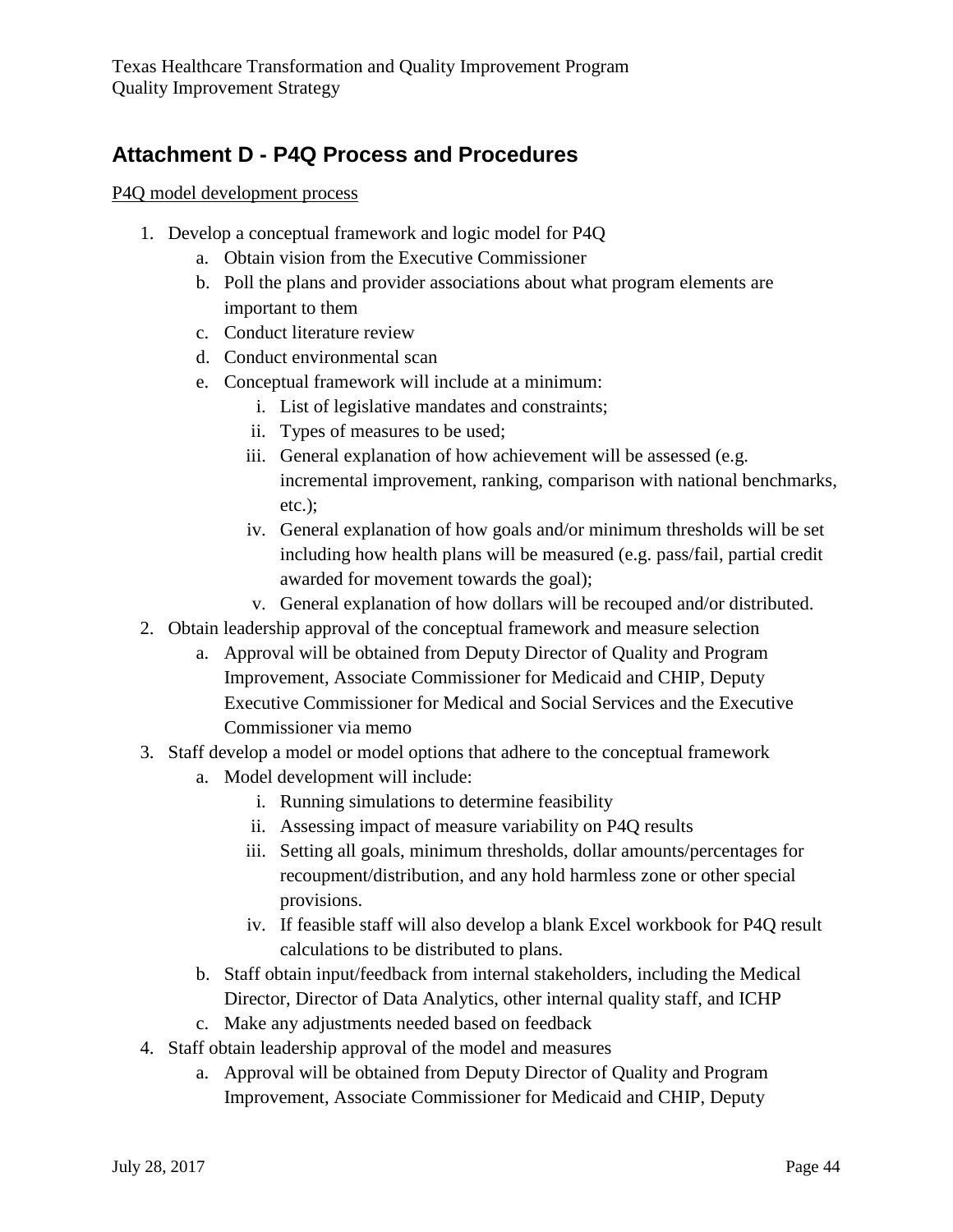Executive Commissioner for Medical and Social Services and the Executive Commissioner via memo

- 5. Staff meet with plans in person and/or via webinar to share the model for feedback, including simulated results and calculations
	- a. Formal review and approval of minutes by the plans
	- b. Staff make any adjustments needed based on feedback
- 6. If adjustments are substantial, get leadership approval. If adjustments are not substantial, move forward with developing technical specifications and excel spreadsheet with calculations.
	- a. Thoroughly review the technical specifications and validate the calculations (using internal staff and ICHP)
- 7. Share with plans and get sign off from each acknowledging they have received the information and had an opportunity to express any concerns
	- a. Make any adjustments needed based on feedback
- 8. Post technical specifications and measures to the UMCM
	- a. Allow 30 days for health plan comment
	- b. Respond to health plan comments and make any additional adjustments needed
	- c. Post final to the UMCM

## Policies for P4Q measure selection/retirement/changes

- Staff will receive Executive Commissioner approval of selected measures via memo
- Plans will have received at least two years of results from HHSC before the measure is implemented in P4Q
- HHSC will run simulated P4Q results using the most recently available data for that measure to determine the feasibility of use
	- o HHSC will share simulated results with the health plans
- Measures for each year of P4O will be added to Chapter 6.2.11 of the UMCM prior to the start of the measurement year
	- o Plans have the opportunity to comment before UMCM changes are finalized
	- $\circ$  Should measures change, Chapter 6.2.11 will be modified accordingly with opportunity for comment via the usual UMCM process
- When measures are selected, Quality Assurance will document why measures were chosen.

## *Criteria for measure selection*

- Legislative requirements
- HHSC priorities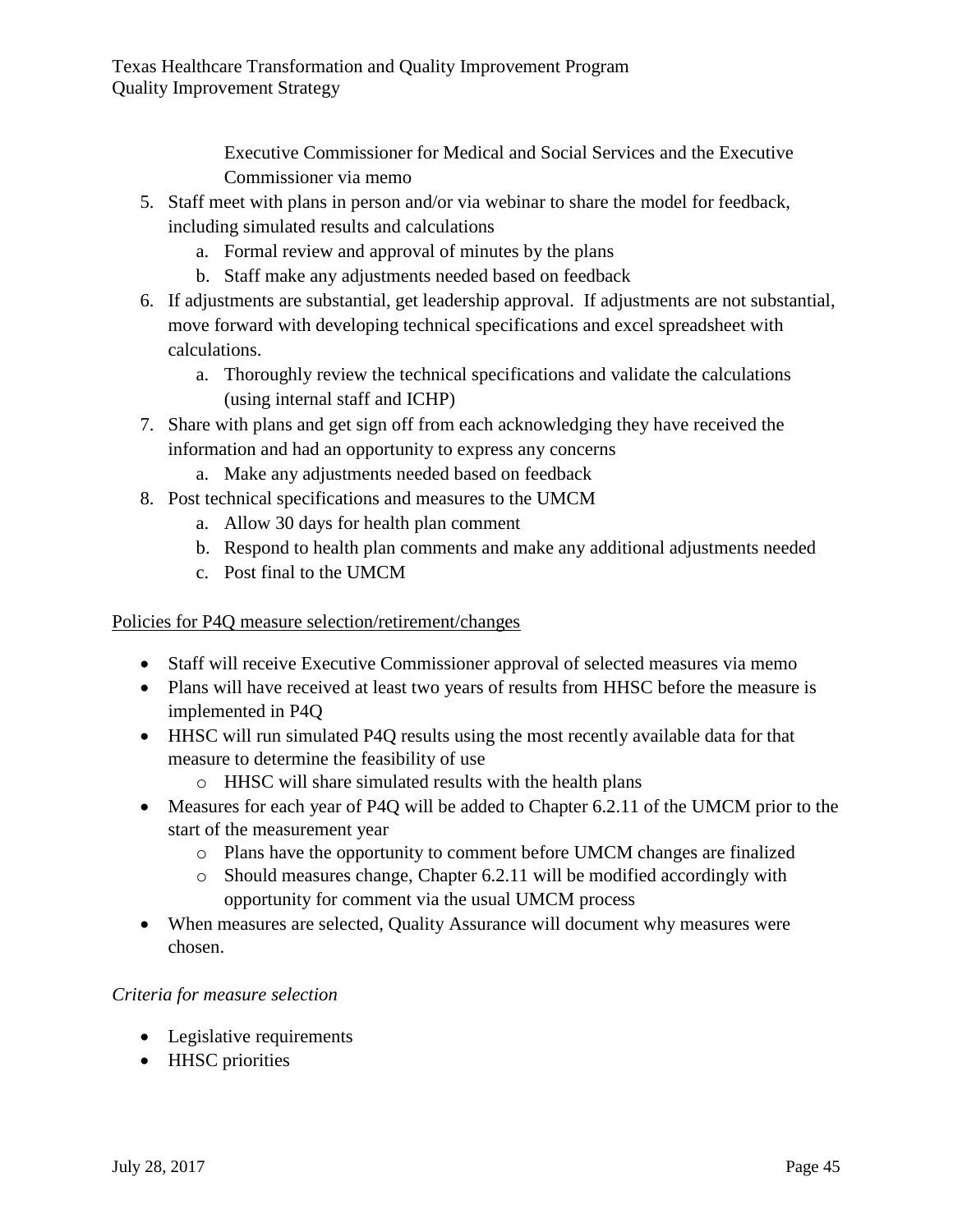- o This will be determined via input from leadership, stakeholders, and HHSC workgroups and will consider factors such as the legislative environment, federal direction, and alignment with the state quality strategy
- Prevalence/the number of members affected
	- o Each health plan will have to have a sufficient denominator in order for a measure to be utilized
- Severity of the problem
- Areas where improvement is needed
	- o Quality Assurance will use past performance and national benchmarks where available to assess the need for improvement.
- HHSC will use nationally recognized and established measures to the degree possible
- Feasibility
	- o Quality Assurance and ICHP have or can obtain access to data and other resources needed
	- o The ability of plans to assess their progress

## *Criteria for measure retirement*

Measures will be reviewed annually

- Change in legislative requirements
- Change in HHSC priorities
- Low denominators
- Plans consistently demonstrate high performance, with little variation among health plans
	- o HHSC would continue to track the measure and monitor performance as appropriate
- Changes in standards of care, science or health care delivery
- Retirement/change of measure specifications by NCQA or other national organizations.

## *Criteria and process for changes to measure specifications*

- HHSC will follow specifications for standardized measure (e.g. HEDIS, DQA)
	- o When measure specifications change, HHSC will follow the new specifications
	- o HHSC may deviate from the specifications if mandated by the legislature or HHSC executive leadership
- For PPEs, the EQRO will follow 3M specifications and work with 3M as needed to ensure calculations align with 3M guidance
	- o HHSC may continue to use prior versions of the software if deemed necessary to most accurately measure health plan performance
	- o HHSC may deviate from the specifications if legislatively directed to do so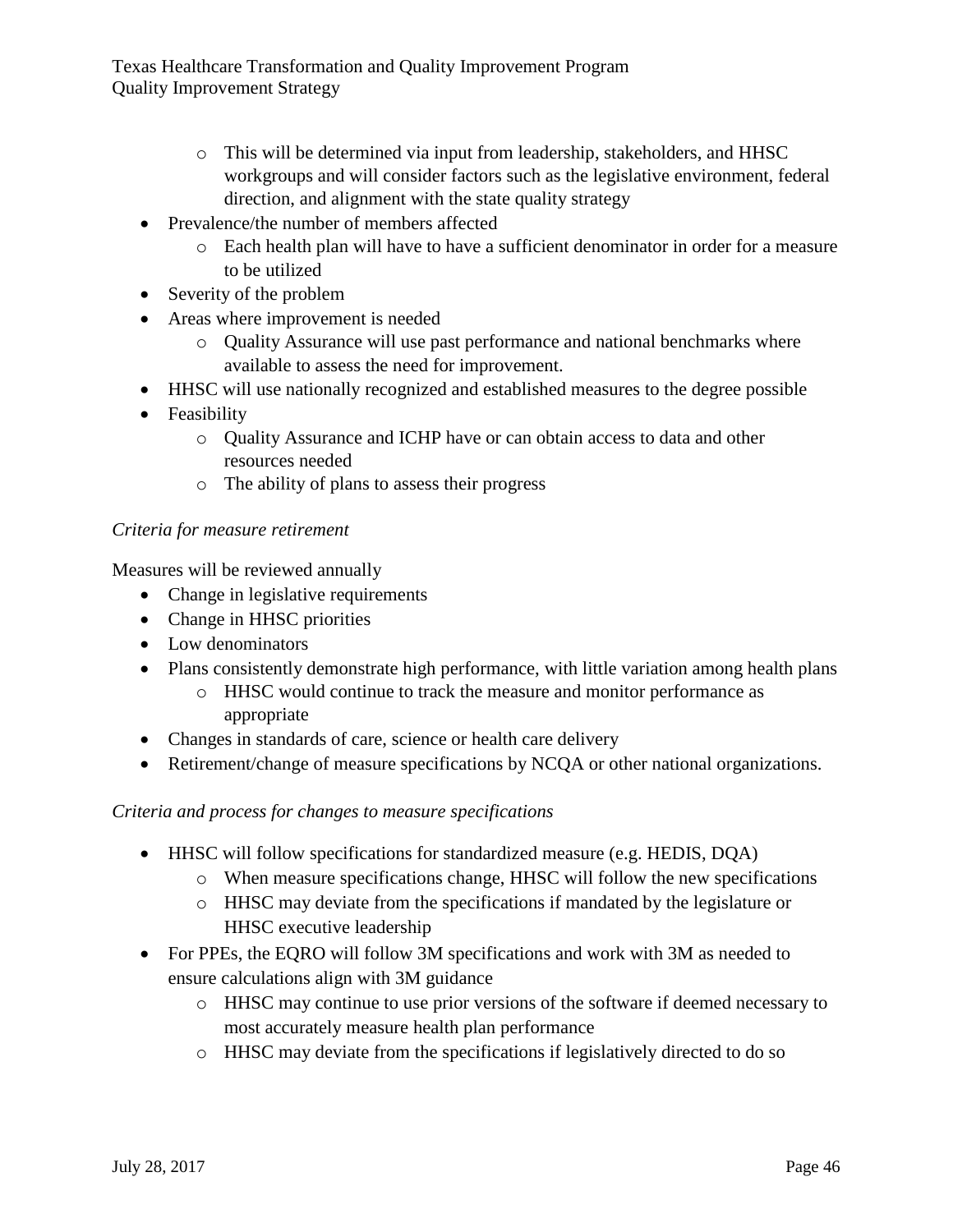- For measures that are state-developed (e.g. current dental measures), HHSC will publish new measure specifications when there are changes. Changes will be considered based on the following criteria:
	- o Changes in clinical best practices
	- o Enhance the accuracy of the measure

## Process for making changes to the methodology

- Quality Assurance will evaluate potential changes to the methodology using the following criteria:
	- o Is the change in line with the P4Q conceptual framework?
	- o Does the change promote quality improvement?
	- o Is the change necessary for the model to work?
	- o Does the change enhance fairness?
	- o Does the change increase transparency?
- If staff agree that the change is worth considering, they will brief leadership on the proposed change including pros and cons
- If the change is significant, staff will run simulations
- Staff will not change the P4Q methodology after the measurement year has started unless necessary and approved by leadership.

## Communicating program updates to stakeholders

- As P4Q program changes are developed, Quality Assurance will provide opportunities for input from stakeholders
- Quality Assurance will communicate to health plans changes to the framework, measures, methodology, and processes, using the Quality distribution list, as early as feasible
- These communications will also be posted and retained in the Texas Healthcare Learning Collaborative Portal in the P4Q folder
- If there are significant changes to the methodology or measures, the UMCM will be updated accordingly and health plans will have the opportunity for input via the usual UMCM process
- HHSC will use regular quality call with the plans to communicate P4Q updates, receive feedback, and answer questions

## Calculation and validation of results